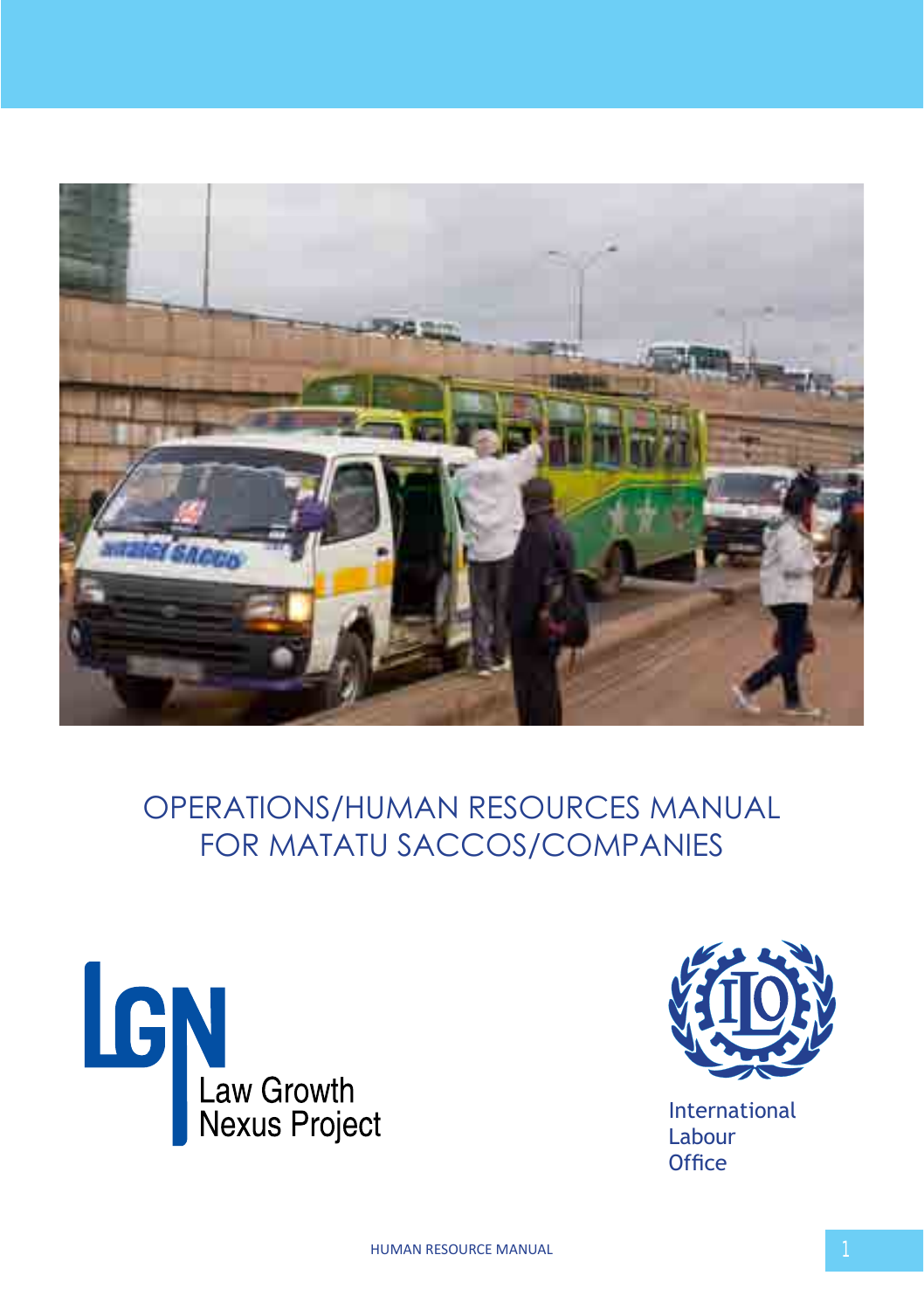| SECTION A: GENERAL INTRODUCTION, DEFINITIONS, APPLICATION OF REGULATIONS |  |
|--------------------------------------------------------------------------|--|
|                                                                          |  |
|                                                                          |  |
|                                                                          |  |
|                                                                          |  |
|                                                                          |  |
|                                                                          |  |
|                                                                          |  |
|                                                                          |  |
|                                                                          |  |
|                                                                          |  |
|                                                                          |  |
|                                                                          |  |
|                                                                          |  |
|                                                                          |  |
|                                                                          |  |
|                                                                          |  |
|                                                                          |  |
|                                                                          |  |
|                                                                          |  |
|                                                                          |  |
| SECTION D: OBLIGATIONS OF OWNERS/SACCO AND COMPANY OF PSV VEHICLES  19   |  |
|                                                                          |  |
|                                                                          |  |
|                                                                          |  |
|                                                                          |  |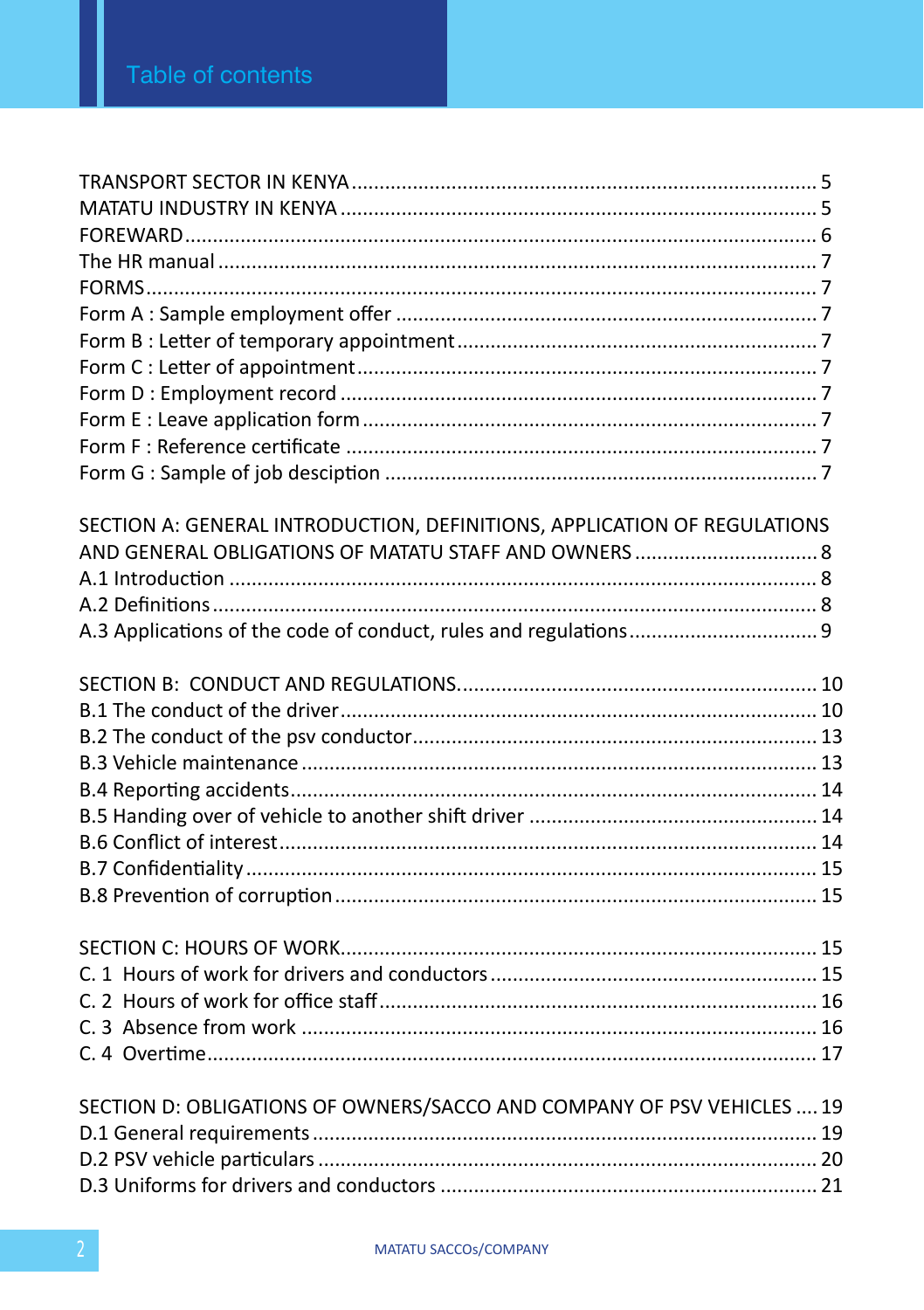|                 | D.5 Compliance with injury compensation Work Injury Benefits Act 21 |  |
|-----------------|---------------------------------------------------------------------|--|
|                 |                                                                     |  |
|                 |                                                                     |  |
|                 |                                                                     |  |
|                 |                                                                     |  |
|                 |                                                                     |  |
|                 |                                                                     |  |
|                 |                                                                     |  |
|                 |                                                                     |  |
|                 |                                                                     |  |
|                 |                                                                     |  |
|                 |                                                                     |  |
| F.1             |                                                                     |  |
| F. <sub>2</sub> |                                                                     |  |
| F.3             |                                                                     |  |
| F.4             |                                                                     |  |
| F.5             |                                                                     |  |
|                 |                                                                     |  |
|                 |                                                                     |  |
|                 |                                                                     |  |
|                 |                                                                     |  |
| G.1             |                                                                     |  |
| G.2             |                                                                     |  |
| G.3             |                                                                     |  |
| G.4             |                                                                     |  |
| G.5             |                                                                     |  |
|                 |                                                                     |  |
| H.1             |                                                                     |  |
| H.2             |                                                                     |  |
| H.9             |                                                                     |  |
|                 |                                                                     |  |
|                 |                                                                     |  |
|                 |                                                                     |  |
|                 |                                                                     |  |
|                 |                                                                     |  |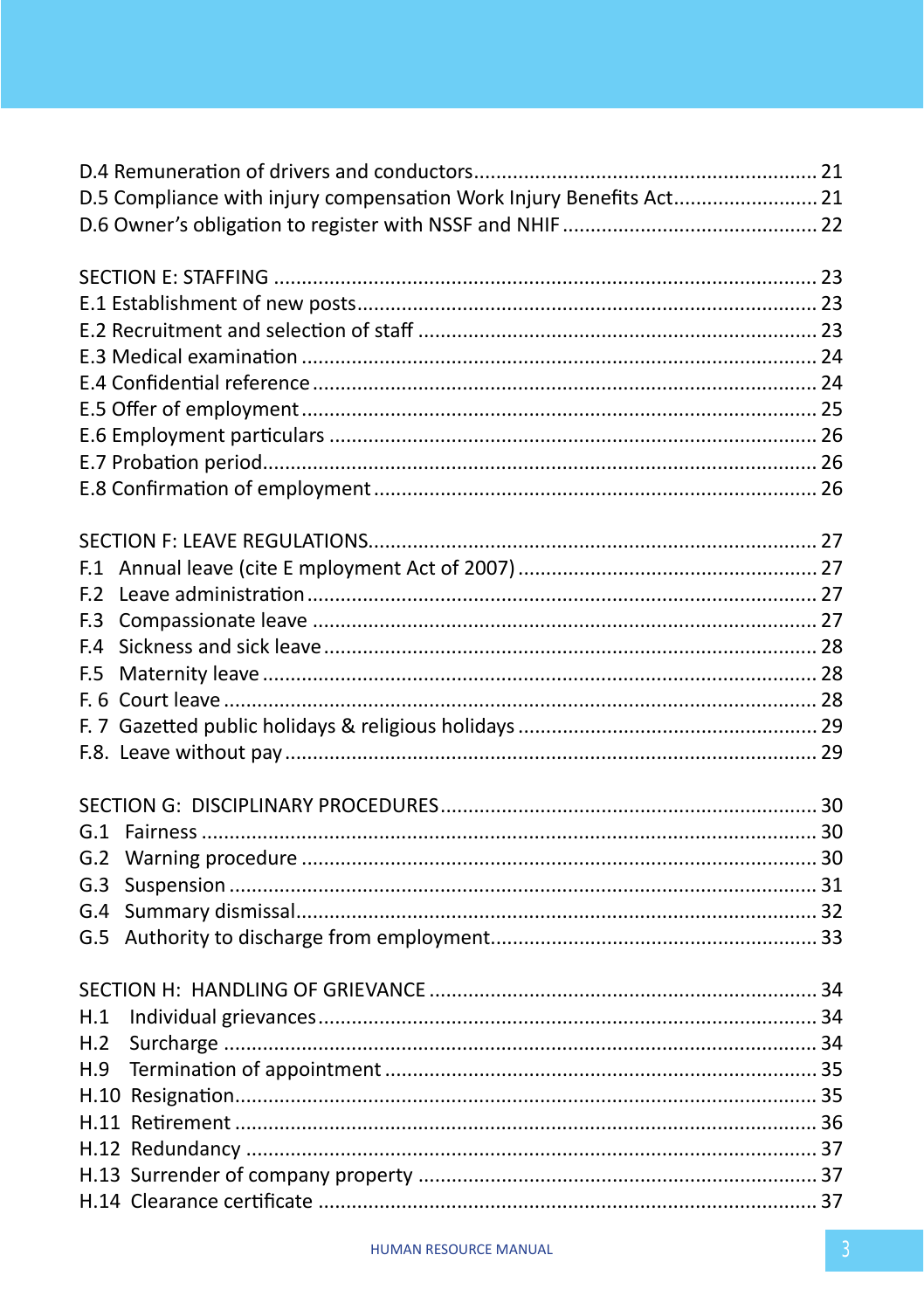| 1.1 |                                                                    |  |
|-----|--------------------------------------------------------------------|--|
| 1.2 |                                                                    |  |
| 1.3 |                                                                    |  |
| 1.4 |                                                                    |  |
|     |                                                                    |  |
|     |                                                                    |  |
| J.1 |                                                                    |  |
|     |                                                                    |  |
|     |                                                                    |  |
| K.1 |                                                                    |  |
| K.2 |                                                                    |  |
| K.3 |                                                                    |  |
| K.4 |                                                                    |  |
| K.5 |                                                                    |  |
|     |                                                                    |  |
|     |                                                                    |  |
|     | APPENDIX B: FORM B - LETTER OF TEMPORARY EMPLOYMENT 48             |  |
|     |                                                                    |  |
|     |                                                                    |  |
|     | APPENDIX E: LEAVE APPLICATION FORM (TO BE FILLED IN TRIPLICATE) 53 |  |
|     |                                                                    |  |
|     |                                                                    |  |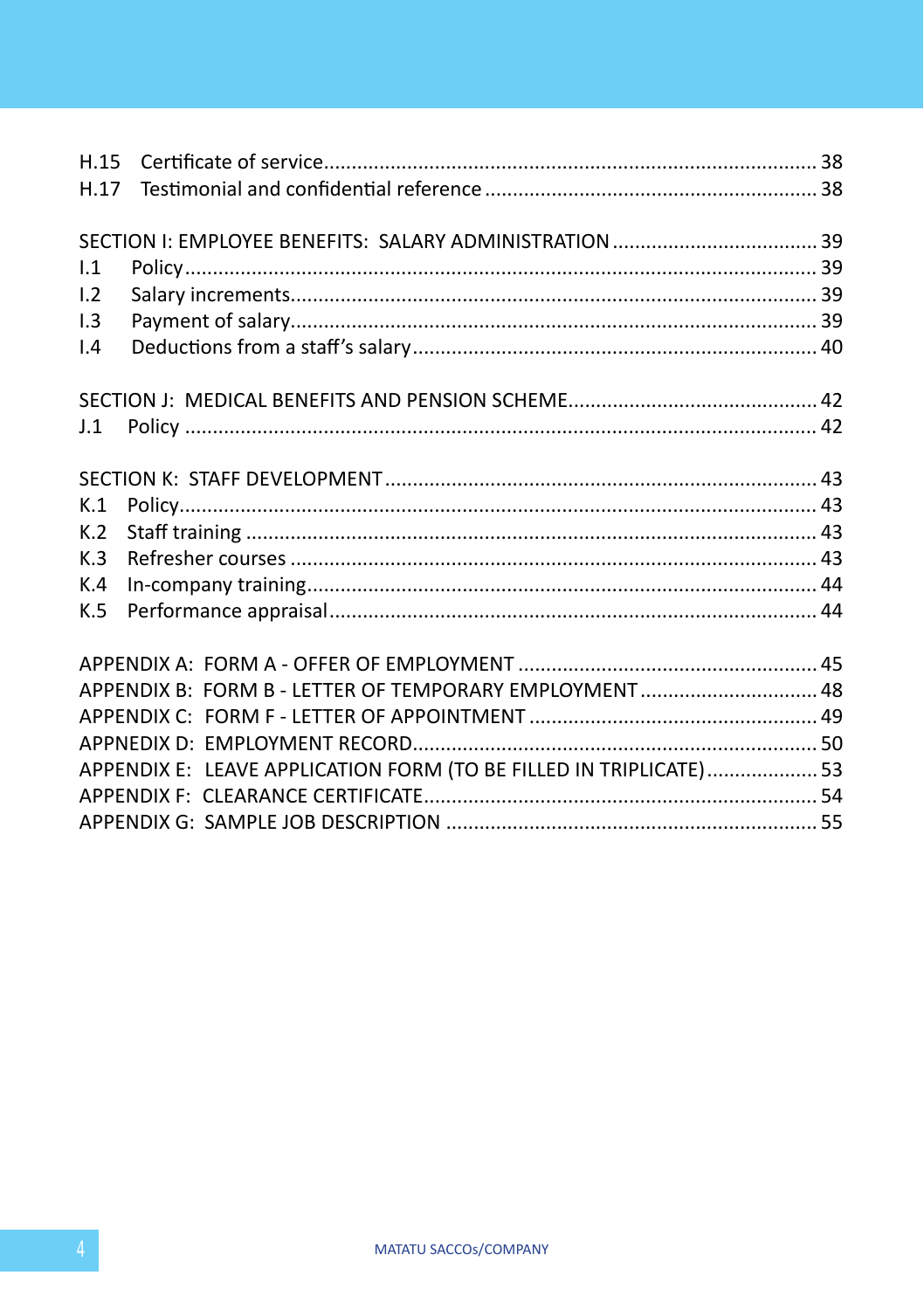

Transport sector in Kenya plays a crucial role in the economic development.<br>The sector provides air, water and on land transport services to the Kenyan population hence contributing about 10.8% to the Gross Domestic Product. The sector also provides large number of employment opportunities from local and international investors.

# **Matatu Industry in Kenya**

Matatu industry is Kenya's leading mode of public transport. Matatu operators run branded type buses, mini buses and Nissans across the country. It is a growing sector with presence in both rural and urban areas. There are over 65,000 matatu investors with huge annual turnover. The industry directly employs close to 350,000 workers comprised of drivers, conductors and office staff. The industry also creates indirect job through forward and backward linkages namely vehicle assemblers, importers and vehicle mantainance personnel. Matatus are operated either under Sacco arrangement or registered companies.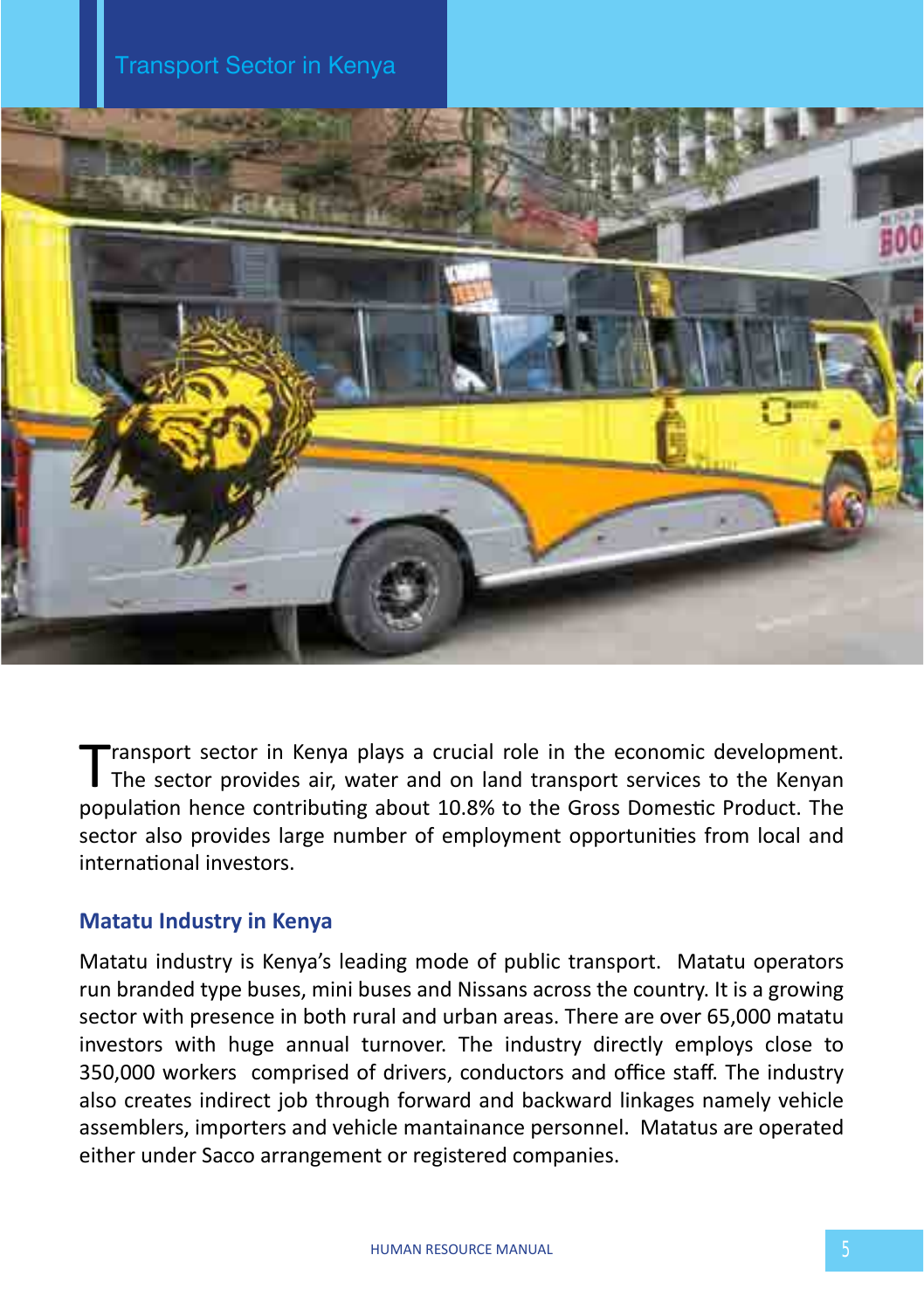The Law-Growth Nexus Project (LGN) funded by the Norwegian Agency for<br>Development Co-operation (NORAD) has been working with the matatu industry with a view of creating a nexus between Labour Law compliance and matatu business performance. Objectively, the LGN is focused on creating decent jobs in the industry and hence create productive work for women and men, promote freedom of association, equity, security and human dignity, nurture minimum desired content of jobs and occupation for owners, drivers, conductors and any other staff working in the industry as well as promote sustainability of the matatu business. The decent work agenda that the project aims to achieve includes respect for fundamental principles and rights at work, employment and income opportunities for workers, social protection and security for workers and social dialogue at work.

LGN II project has undertaken various initiatives targeting matatu industry and these include; Training and awareness workshops for matatu industry players. The trainings covered aspects on Kenyan Labour Laws, the Constitution and other relevant laws; Development and production of a simplified Labour Laws Booklets; Involvement in the validation of the New Traffic Act 2013; and

the National Transport and Safety Authority Act (Operations of Public Service Vehicles) Regulations 2013.

This manual has been developed through a participatory approach and has been piloted in selected Matatu Sacco and companies namely; Orokise Sacco - Rongai, Preshge Shuttle and OMA Services. Contributions were also received from The Matatu Drivers & Conductors Welfare Association (MADCOWA) Matatu Owners Association (MOA) and The Matatu Welfare Association (MWA). This manual has incorporated applicable clauses of the Labour Laws, provisions of the Traffic Act, the National Transport and Safety Authority Act Regulations and other rules governing the Public Service Vehicles (PSV) in Kenya. ILO through the LGN Project is privileged to have been part and parcel in the transformation of the matatu industry. ILO sincerely anticipates that through this transformation process, the matatu industry will embrace this process and create decent and dignified jobs in the industry.

Grace Sebageni **Eunice Mathenge** *LGN Project LGN Project*

*Chief Technical Advisor, National Project Coordinator,*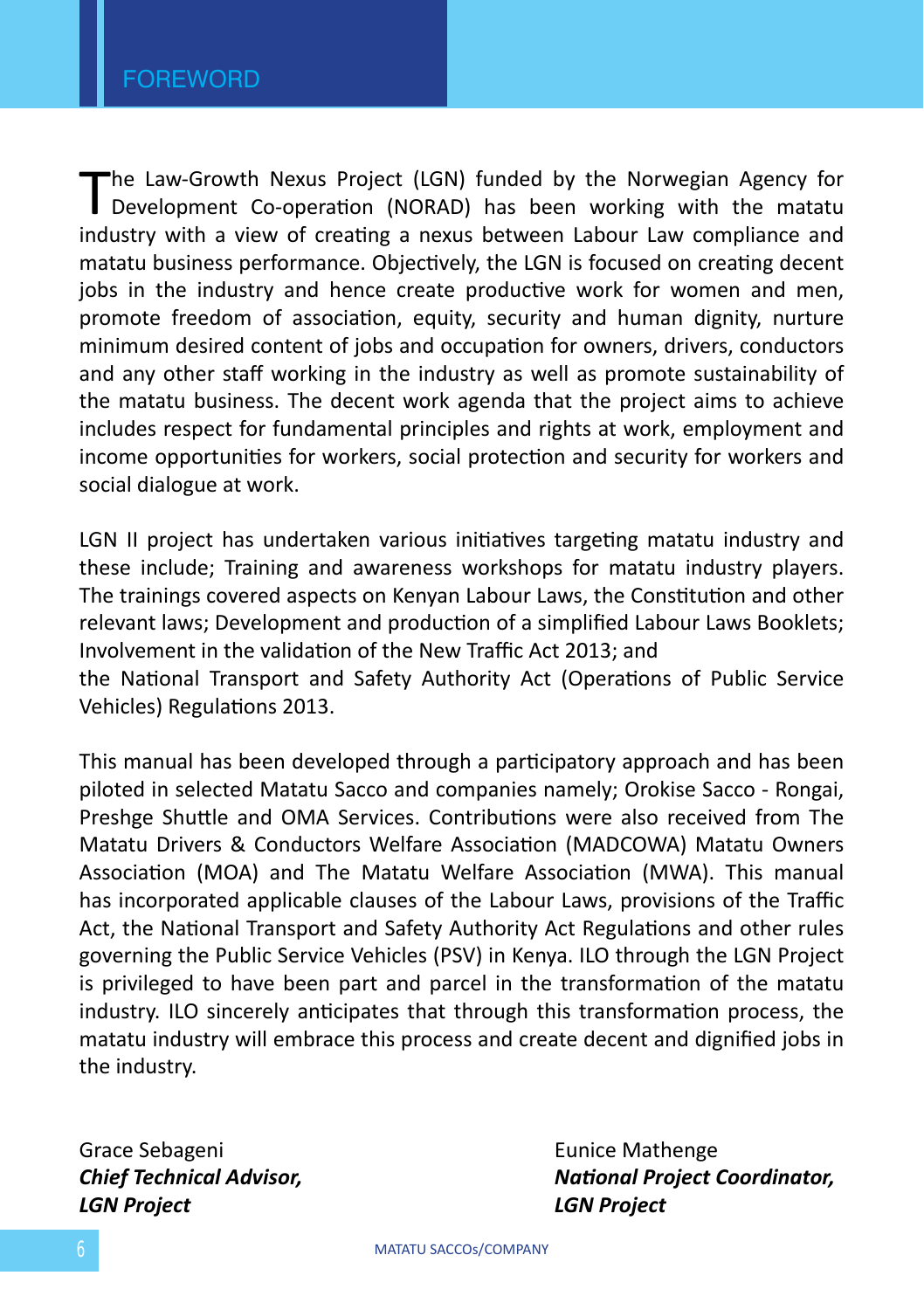The Manual is part of the major documents that is aimed at transforming the I matatu industry. It is anticipated that the social dialogue principle will be upheld and that matatu owners, Saccos/Companies and employees will cooperate during the implementation of the manual. The manual will be revised from time to time as might be deemed necessary.

### **Forms**

The following forms will be used as outlined in the appropriate sections of this Manual in order to ensure uniformity in the carrying out the Sacco and Company business.

| <b>FORM A</b> | <b>Service</b> State              | SAMPLE EMPLOYMENT OFFER               |
|---------------|-----------------------------------|---------------------------------------|
| <b>FORM B</b> | <b>Contract Contract</b>          | LETTER OF TEMPORARY APPOINTMENT       |
| <b>FORM C</b> | <b>Contract Contract</b>          | LETTER OF APPOINTMENT                 |
| <b>FORM D</b> |                                   | EMPLOYMENT RECORD : EMPLOYMENT RECORD |
| <b>FORM E</b> | <b>Contract Contract</b>          | LEAVE APPLICATION FORM                |
| <b>FORM F</b> | <b>Contract Contract Contract</b> | REFERENCE CERTIFICATE                 |
| <b>FORM G</b> | <b>Service State</b>              | SAMPLE OF JOB DESCRIPTION             |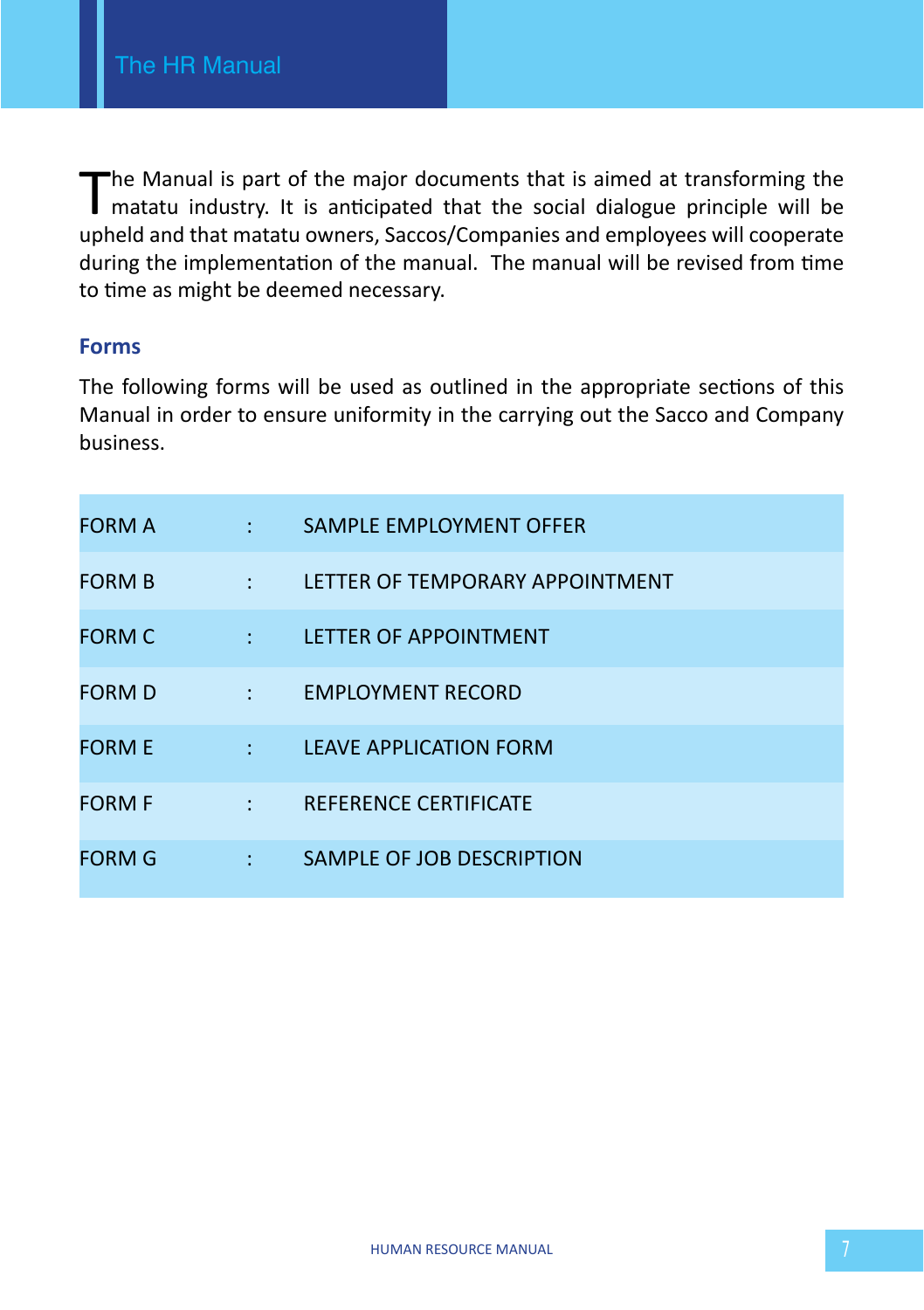# **GENERAL INTRODUCTION, DEFINITIONS, APPLICATION OF REGULATIONS AND GENERAL OBLIGATIONS OF MATATU STAFF AND OWNERS**

### A.1 INTRODUCTION

This Human Resource manual will be used as a guide to *Amendment of*  regulate the conduct and performance of staff in the matatu *Regulations* industry. These regulations are subject to review or change in conformity with any future enactment governing labour administration and transport sector and in particular PSV.

# A.2 DEFINITIONS

The definitions below are basic and aimed at providing a framework for common interpretation

| (a) | Matatu means the mode of transport whose vehicle<br>seating capacity ranges from 11 to 25 passengers.                                                                                                                                                                                                                              | Matatu              |
|-----|------------------------------------------------------------------------------------------------------------------------------------------------------------------------------------------------------------------------------------------------------------------------------------------------------------------------------------|---------------------|
| (b) | Matatu Driver means a person licensed to drive a<br>public transport vehicle licensed and is employed as<br>such by either a SACCO or by a Company engaged in<br>public transport.                                                                                                                                                 | Matatu driver       |
| (c) | Matatu Conductor means a person employed to work<br>with a matatu driver and is assigned the responsibility<br>of assisting passengers to board the public service<br>vehicle, collecting the fare due for the distance<br>travelled and notifying the driver of the PSV vehicle<br>the bus stage at which a passenger may alight. | Matatu<br>conductor |
| (d) | Company means a company formed and registered<br>under the Companies Act Cap 486 of the Laws of<br>Kenya                                                                                                                                                                                                                           | Company             |
| (e) | Owner means a corporate body in whose name the<br>public vehicle is registered.                                                                                                                                                                                                                                                    | Owner               |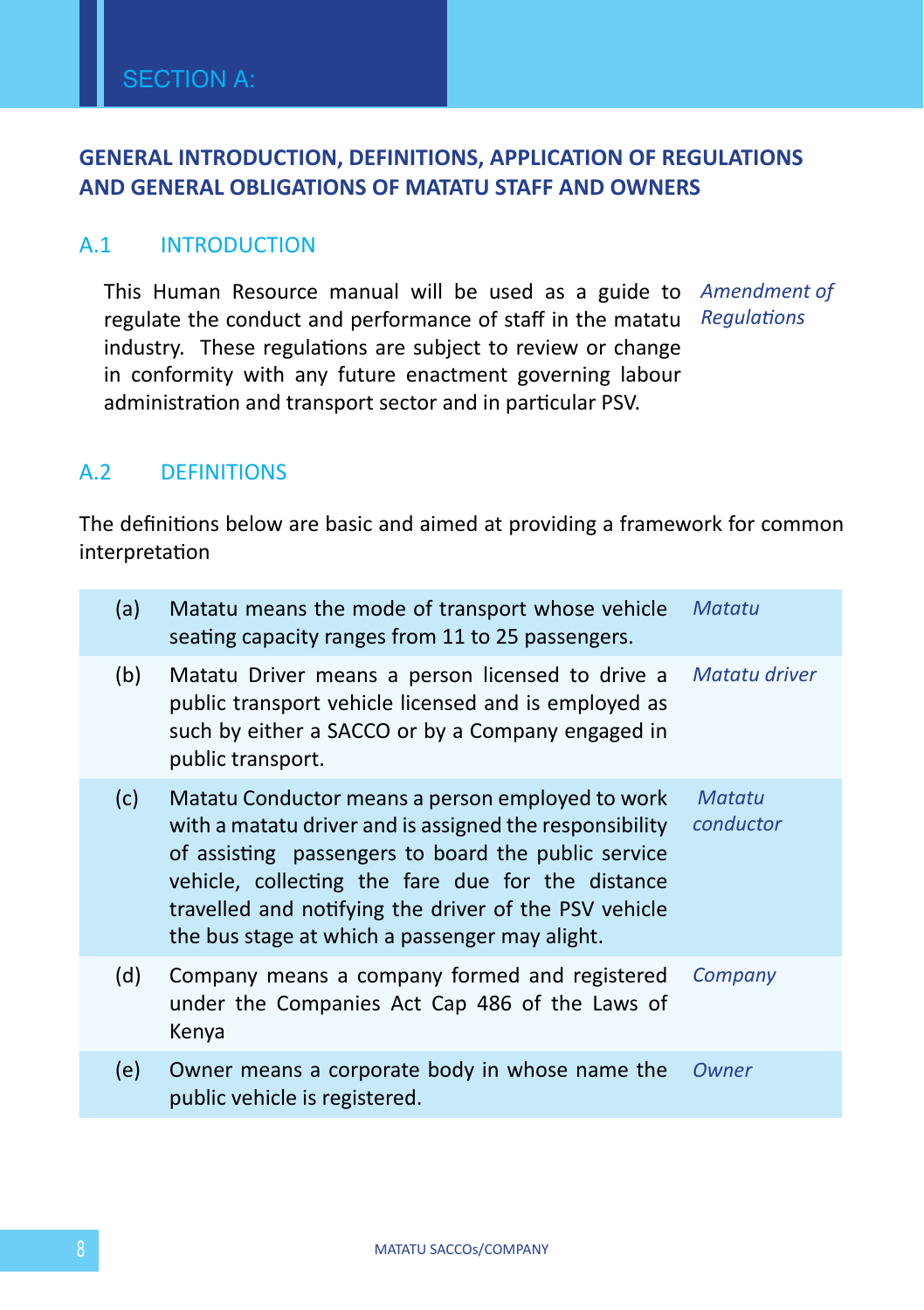| (f) | License means a license issued under the National License<br>Transport and Safety Authority Act, 2012 for the<br>operation of a public service vehicle.                             |        |
|-----|-------------------------------------------------------------------------------------------------------------------------------------------------------------------------------------|--------|
| (d) | Staff: A person employed or hired by Matatu owner<br>Sacco or Company                                                                                                               | Staff  |
| (f) | Unless otherwise stated, words in the masculine<br>gender include the feminine gender; words in the<br>plural include the singular and words in the singular<br>include the plural. | Gender |

# A. 3 APPLICATIONS OF THE CODE OF CONDUCT, RULES AND REGULATIONS

| (a) | The Matatu Saccos/Companies shall be the employer<br>of the drivers and conductors unless another mode of<br>employment is introduced through a regulatory body.<br>The Code of Conduct, Rules and Regulations spelt<br>out in this Manual shall apply to Matatu Sacco and<br>Company staff, drivers, conductors and PSV owners. | <b>Employer of</b><br>drivers and<br>conductors, all<br>staff subject to<br>regulations |
|-----|----------------------------------------------------------------------------------------------------------------------------------------------------------------------------------------------------------------------------------------------------------------------------------------------------------------------------------|-----------------------------------------------------------------------------------------|
| (b) | Notwithstanding the content of this Manual,<br>reference may be made to any subsequent relevant<br>circulars or other administrative rules or standing<br>orders that might be issued from time to time by the<br>Government, County Government or by the Sacco/<br>Company management                                           | <b>Circulars</b>                                                                        |
| (c) | The Sacco Management Board/Company CEO has<br>authority to delegate, either generally or specifically<br>to any staff, authority and powers exercisable by her/<br>him herein                                                                                                                                                    | Matatu<br>conductor                                                                     |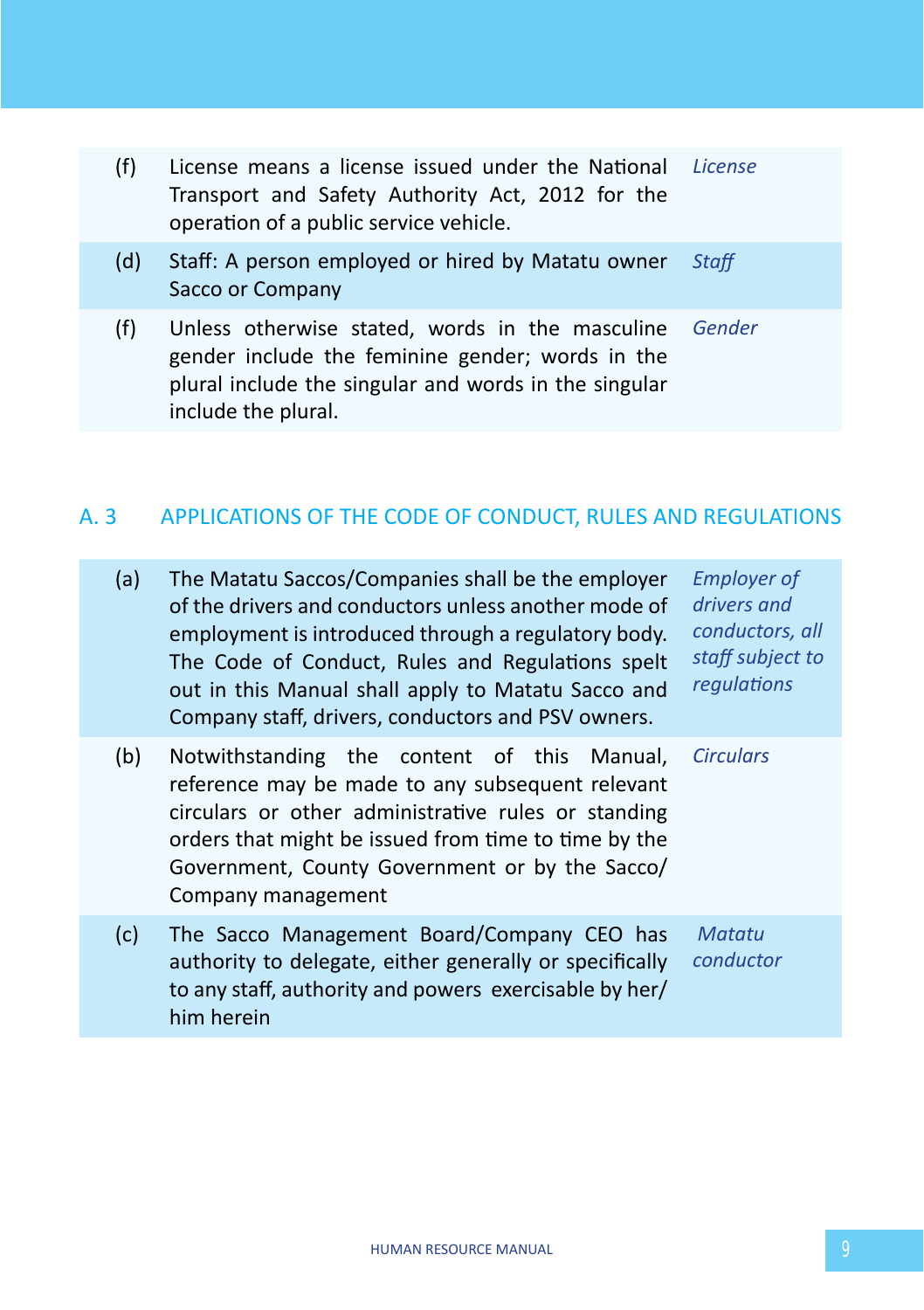### **CONDUCT AND REGULATIONS.**

#### B.1 THE CONDUCT OF THE DRIVER

The conduct of PSV vehicle drivers is governed by the Traffic Act, 2013 as well as the National Transport and Safety Authority Rules. The Sacco/Company driver Code of Conduct has been extracted from the Traffic Act and National Transport and Safety Authority Act

- (a) (i) No person shall drive a motor vehicle of any class on a road unless he is a holder of a valid driving license or provisional license. Doing so is a violation of Section 30 of the Traffic Act.
	- (ii) A person driving a motor vehicle is required to carry a driving license and when required by a police officer, produce it for examination in conformity with the requirements of Section 36 of the Traffic Act.
	- (ii) A driver shall at all times carry his Identification Card issued by the Sacco/Company or any identity issued by a regulatory body.
	- (iv) A driver operating a PSV vehicle shall ensure that he displays on the vehicle an identification mark approved by the National Transport and Safety Authority.

*Driving license and identification Card*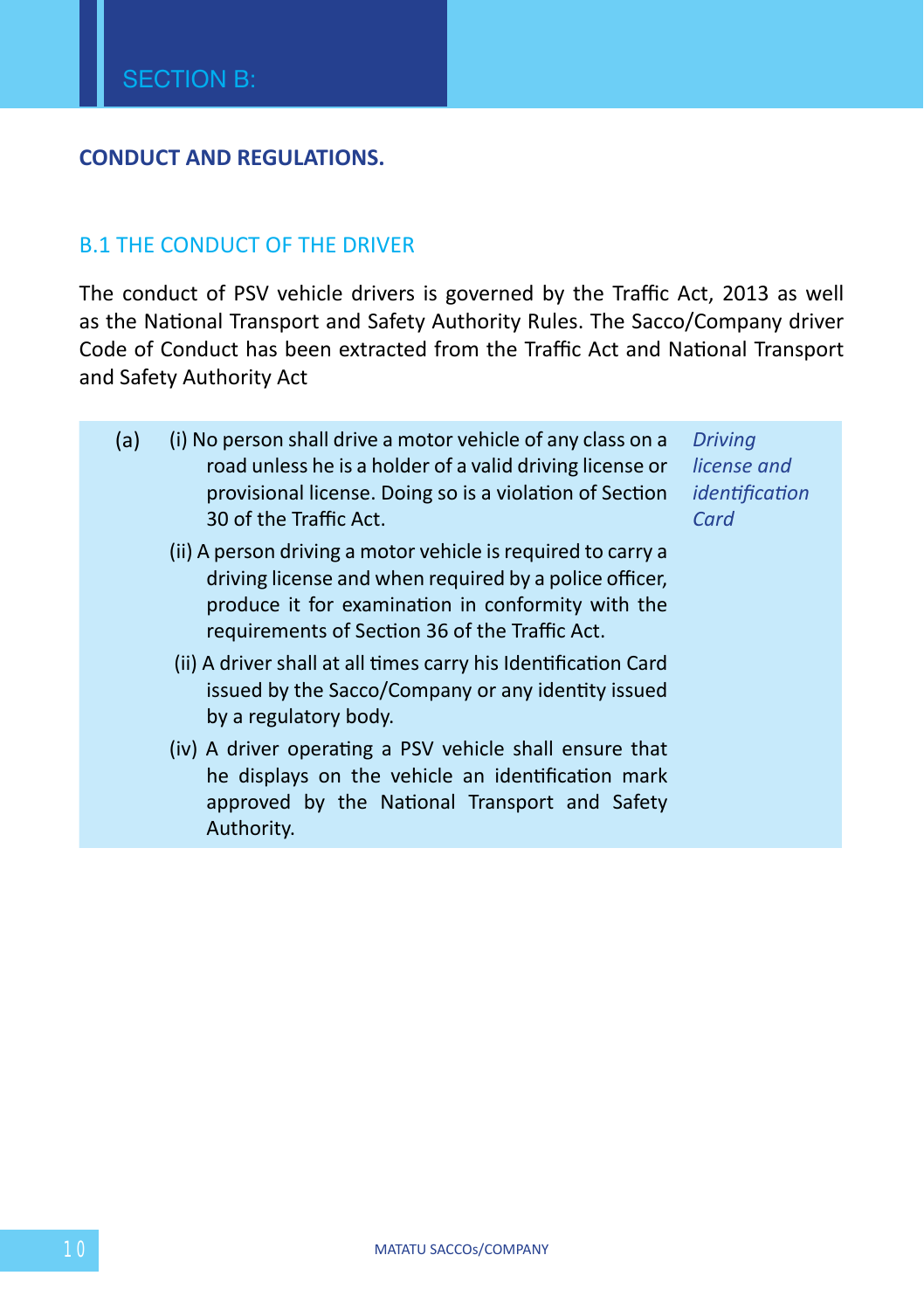| (b) | A driver shall be expected to observe the Traffic Act Prohibitions of<br>and regulations as required by law.<br>According to the Act, a driver shall:<br>Not drive under the influence of alcohol and/<br>(i)<br>or drugs to the extent that he/she is rendered<br>incapable of being in control of the vehicle he/she is<br>driving.<br>(ii) Not drive a PSV vehicle on pavements or on<br>pedestrian walkways.<br>(iii) Avoid driving recklessly or at a speed or in a manner<br>which is dangerous to the public.<br>(iv) Wear a special badge prescribed by the Registrar of<br>Motor Vehicles.<br>(v) Ensure that he goes for physical fitness test as<br>required under the Traffic Act. The test will include<br>eye and hearing examination. | <b>Traffic rules</b>                                       |
|-----|------------------------------------------------------------------------------------------------------------------------------------------------------------------------------------------------------------------------------------------------------------------------------------------------------------------------------------------------------------------------------------------------------------------------------------------------------------------------------------------------------------------------------------------------------------------------------------------------------------------------------------------------------------------------------------------------------------------------------------------------------|------------------------------------------------------------|
| (c) | In accordance with Section 52 of the Traffic Act, a<br>driver of a public service vehicle commits an offence<br>if he fails to:<br>obey directions given by a police officer in execution<br>i.<br>of his duty<br>ii.<br>conform to the indications given by any traffic sign<br>iii.<br>stop vehicle when so required by a police officer in                                                                                                                                                                                                                                                                                                                                                                                                        | <b>Failure to</b><br>obey police<br>directions,<br>signals |
|     | uniform                                                                                                                                                                                                                                                                                                                                                                                                                                                                                                                                                                                                                                                                                                                                              |                                                            |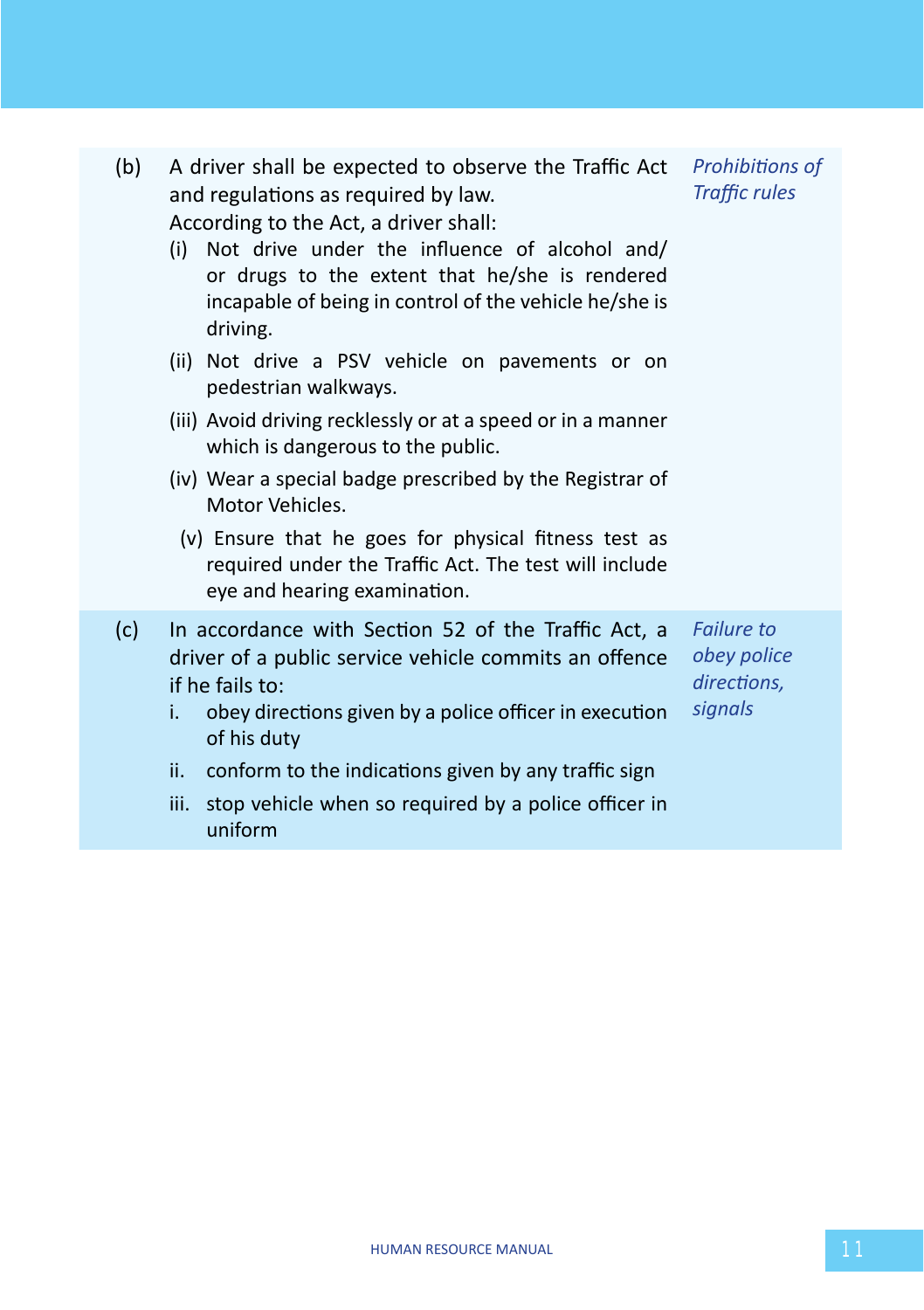| (d) | (i) A driver shall be required to conform to the directives<br>of the Sacco/Company officers placed in authority<br>over him.<br>(ii) A driver shall be required to operate a PSV vehicle<br>only on a route assigned to him by the Sacco/<br>Company.<br>(iii) Only Sacco/Company authorized drivers shall be<br>allowed to drive Sacco/Company vehicles.<br>(iv) All accidents/mishaps resulting from carelessness<br>or negligence by a Sacco/Company driver will lead<br>to disciplinary action and/or surcharge of the driver<br>concerned.<br>(iv) The driver shall at all times ensure that the vehicle<br>safety and parking rules of the Sacco/company are<br>adhered to. | Conformity<br>with Sacco/<br>Company<br>Requirements<br><b>Handling of</b><br>vehicles |
|-----|------------------------------------------------------------------------------------------------------------------------------------------------------------------------------------------------------------------------------------------------------------------------------------------------------------------------------------------------------------------------------------------------------------------------------------------------------------------------------------------------------------------------------------------------------------------------------------------------------------------------------------------------------------------------------------|----------------------------------------------------------------------------------------|
| (e) | (i) A driver is required to conduct himself before the<br>public in a civil and courteous manner.<br>(ii) A driver should ensure that passengers are treated<br>with courtesy and respect.                                                                                                                                                                                                                                                                                                                                                                                                                                                                                         | Conduct of<br>staff before<br>the public                                               |
| (f) | In collaboration with the conductor, a driver shall<br>ensure that no person shall ride or otherwise be<br>carried on the footboard, tailboard, steps, mudguards,<br>canopy, roofing or elsewhere on the outside of the<br>vehicle.                                                                                                                                                                                                                                                                                                                                                                                                                                                | Carrying<br>excess persons                                                             |
| (g) | Every driver and conductor of a public service vehicle<br>shall wear a special badge and uniform prescribed by<br>the Registrar of Motor Vehicles.                                                                                                                                                                                                                                                                                                                                                                                                                                                                                                                                 | Wearing of a<br>special badge                                                          |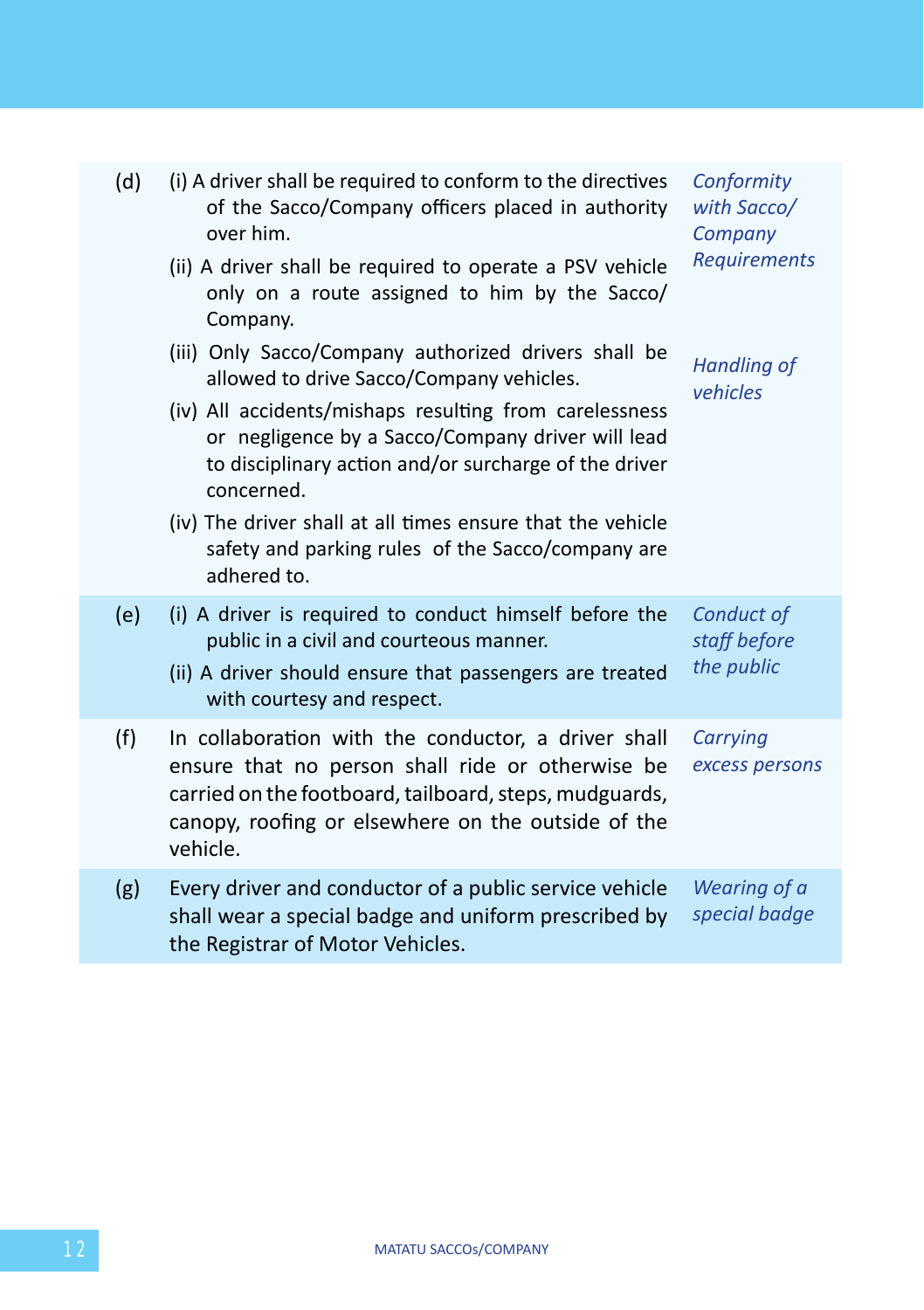# B. 2 THE CONDUCT OF THE PSV CONDUCTOR

| (a) | According to the Traffic Act 2013, a conductor shall<br>not make any noise or sound an instrument or do<br>anything which is likely to cause annoyance.                                                                                     | Prohibition<br>of sound that<br>annoys |
|-----|---------------------------------------------------------------------------------------------------------------------------------------------------------------------------------------------------------------------------------------------|----------------------------------------|
| (b) | In collaboration with the driver, a conductor shall<br>ensure the safety of passengers who board PSV<br>vehicles.                                                                                                                           | Safety of<br>passengers                |
| (c) | In collaboration with the driver, a conductor shall<br>ensure that they do not use a PSV vehicle to carry<br>more persons, baggage or goods than it is licensed to<br>carry. Such an act will contravene Section 100 of the<br>Traffic Act. | Excess persons,<br>baggage             |

### B. 3 VEHICLE MAINTENANCE

| (a) | Sacco/Company drivers are required to take good    |
|-----|----------------------------------------------------|
|     | care and maintenance of the vehicles under their   |
|     | responsibility. The driver must report any vehicle |
|     | malfunction to the Sacco/Company or owner          |
|     | whichever is applicable.                           |

- (b) At the start of a day's work, the driver should check the vehicle assigned to him, to determine the following:
	- (i) Correct fuel level.

*Check functionality of various fittings*

- (ii) Correct water level, in the case of water cooled engines.
- (iii) That all fittings including mirrors, functioning of parking lights and headlights are in place.
- (iv) That parking lights, rear and front signals and headlights are functioning properly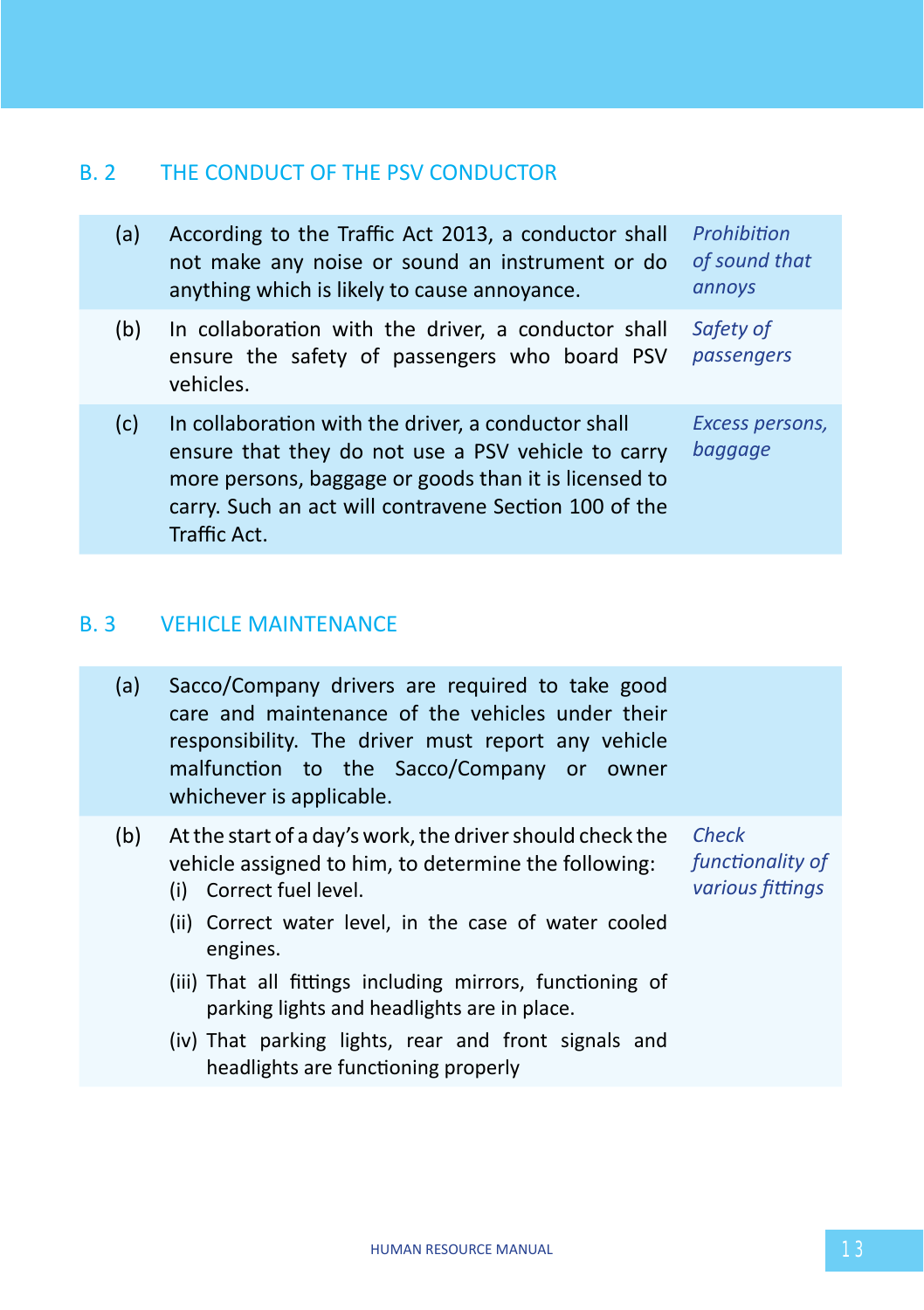### B. 4 REPORTING ACCIDENTS

| $\mathbf{1}$ | According to the provisions of the Traffic Act, Cap.<br>Accident to be<br>403, it is obligatory for a driver of a vehicle involved<br>report<br>in an accident to stop and give his name and address,<br>the name and address of the owner and identification<br>marks of the vehicle to an authorized officer. |
|--------------|-----------------------------------------------------------------------------------------------------------------------------------------------------------------------------------------------------------------------------------------------------------------------------------------------------------------|
| 2            | In the event of an accident involving Sacco/Company<br>vehicle, the driver shall;<br>Report the accident to the nearest police station;<br>(i)<br>(ii) Obtain Police abstract form and where necessary,<br>obtain an Inspection Report as well; and                                                             |
|              | the Sacco/Company<br>(iii) Notify<br>management<br>immediately.                                                                                                                                                                                                                                                 |

### B. 5 HANDING OVER OF VEHICLE TO ANOTHER SHIFT DRIVER

- 1 (a) When a driver is to hand over a PSV vehicle (assigned to him) to another one accredited by the Sacco/Company, the driver in question shall do so by reporting the condition of the vehicle to the incoming driver and inform the Operations Manager accordingly. *Condition of vehicle to be reported.*
	- (b) The incoming driver shall, on taking over the responsibility of driving the vehicle in question, ascertain that the condition of the vehicle is at its best and that the said vehicle is actually fit enough to be used as a PSV vehicle on a Kenyan road.
- 2 The incoming driver shall receive from the driver ending his shift ignition keys and all other relevant documents relating to the vehicle. *over*

*Vehicle keys to be handed*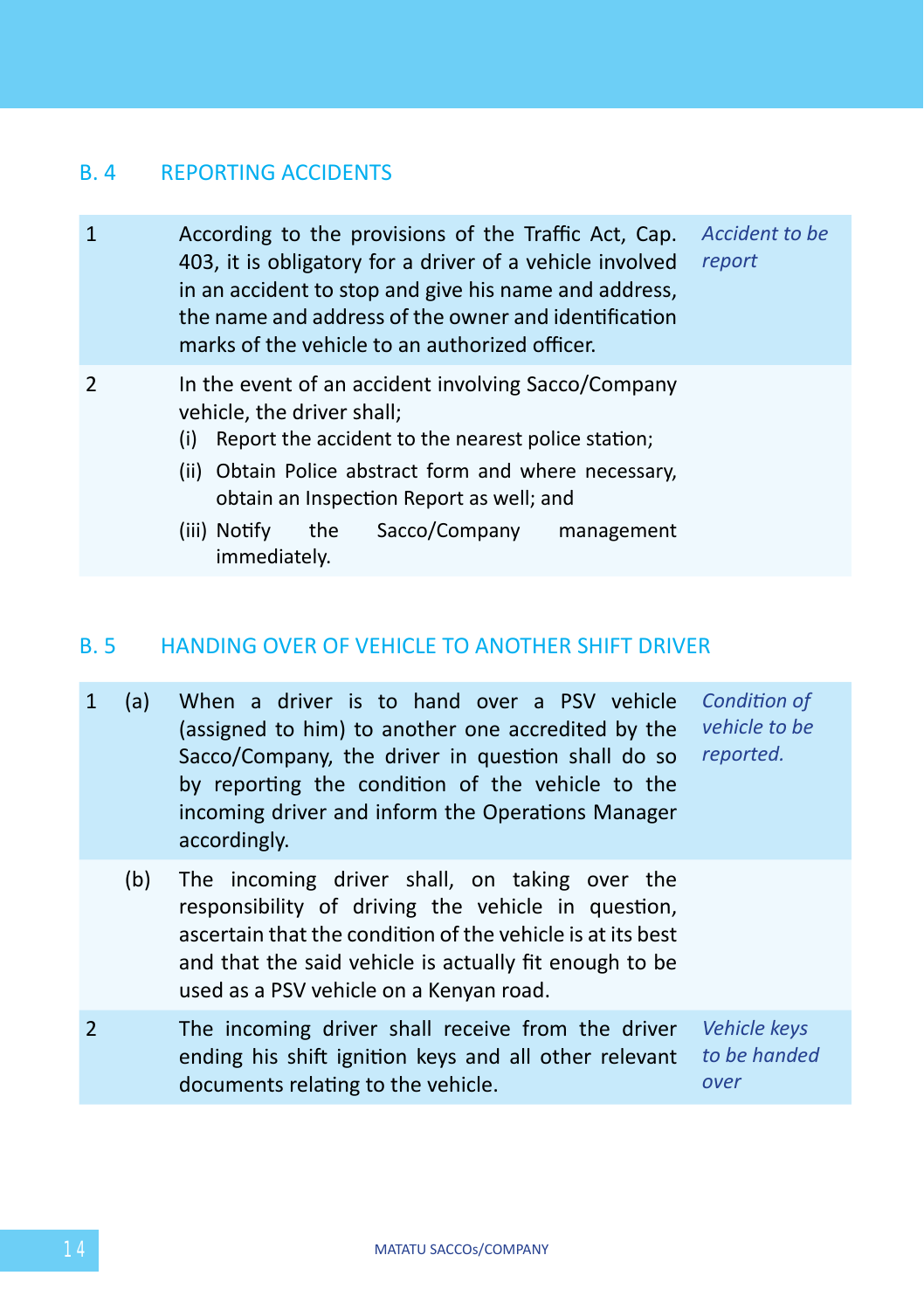### B. 6 CONFLICT OF INTEREST

PSV vehicles operate under a Sacco/Company. As such, no driver, conductor or any other Sacco/ Company staff shall operate own PSV vehicle on a route similar to that of the Sacco/Company without the approval of the Sacco or Company management.

### B. 7 CONFIDENTIALITY

No staff shall disclose any information concerning the affairs or business of the Sacco/Company unless authorized to do so as part of his responsibilities. *Confidentiality*

#### B. 8 PREVENTION OF CORRUPTION

The matatu based Sacco/Company drivers, *Prevention of*  conductors and other staff shall observe zero tolerance to corruption in accordance to the provisions of the Prevention of Corruption Act (Cap. 65) *Corruption Act*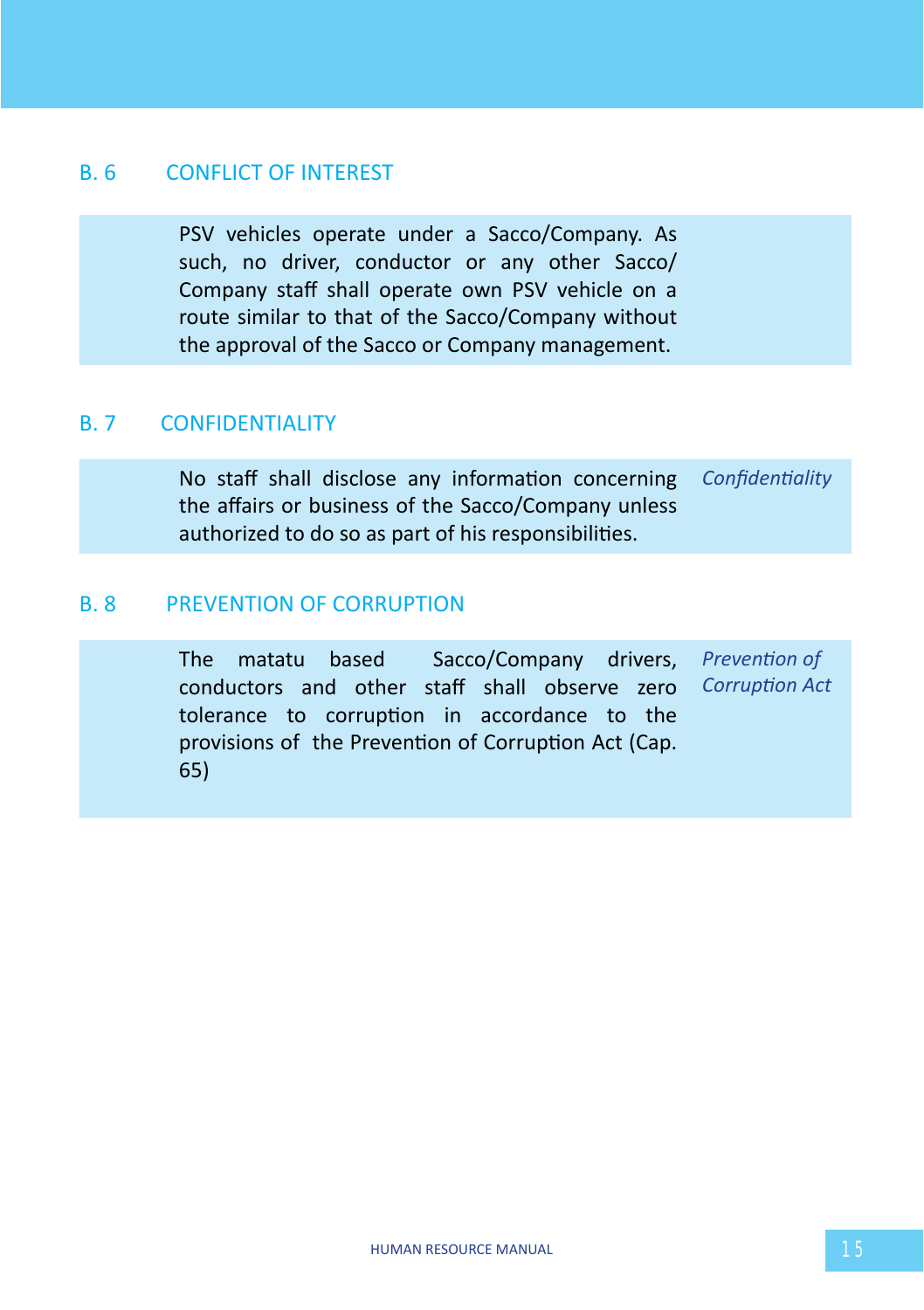#### **HOURS OF WORK**

### C. 1 Hours of Work for Drivers and Conductors

- 1 (i) The Labour Law sets working hours for various sectors.
	- (ii) Although the Traffic Act of 2012 requires matatu drivers and conductor to operate for a maximum of 8 hours a day within 24 hours, the matatu industry working hours are determined by the business needs and the circumstances of work or workplace such as availability of passenger at the main matatu terminus, travelling patterns especially those in formal employment etc.

*The Labour laws and the Traffic of Act 2007* 

- 2 (i) Due to the uniqueness of the work in the matatu industry, drivers and conductors shall work for periods agreed upon with the employer and in accordance with the duty roster prepared by the Operations Manager.
	- (ii) As compensation for working longer hours than those stipulated in the Traffic Act, staff in the matatu industry are entitled to between one and two days off duty in any one week.

### C. 2 Hours of Work for Office staff

(a) The schedule below provides the general working hours for office staff employed by the Sacco or Company.

| Monday to Saturday   |                      |  |
|----------------------|----------------------|--|
| Morning              | Afternoon            |  |
| $8.00a.m - 1.00p.m.$ | $2.00$ p.m – 5.00p.m |  |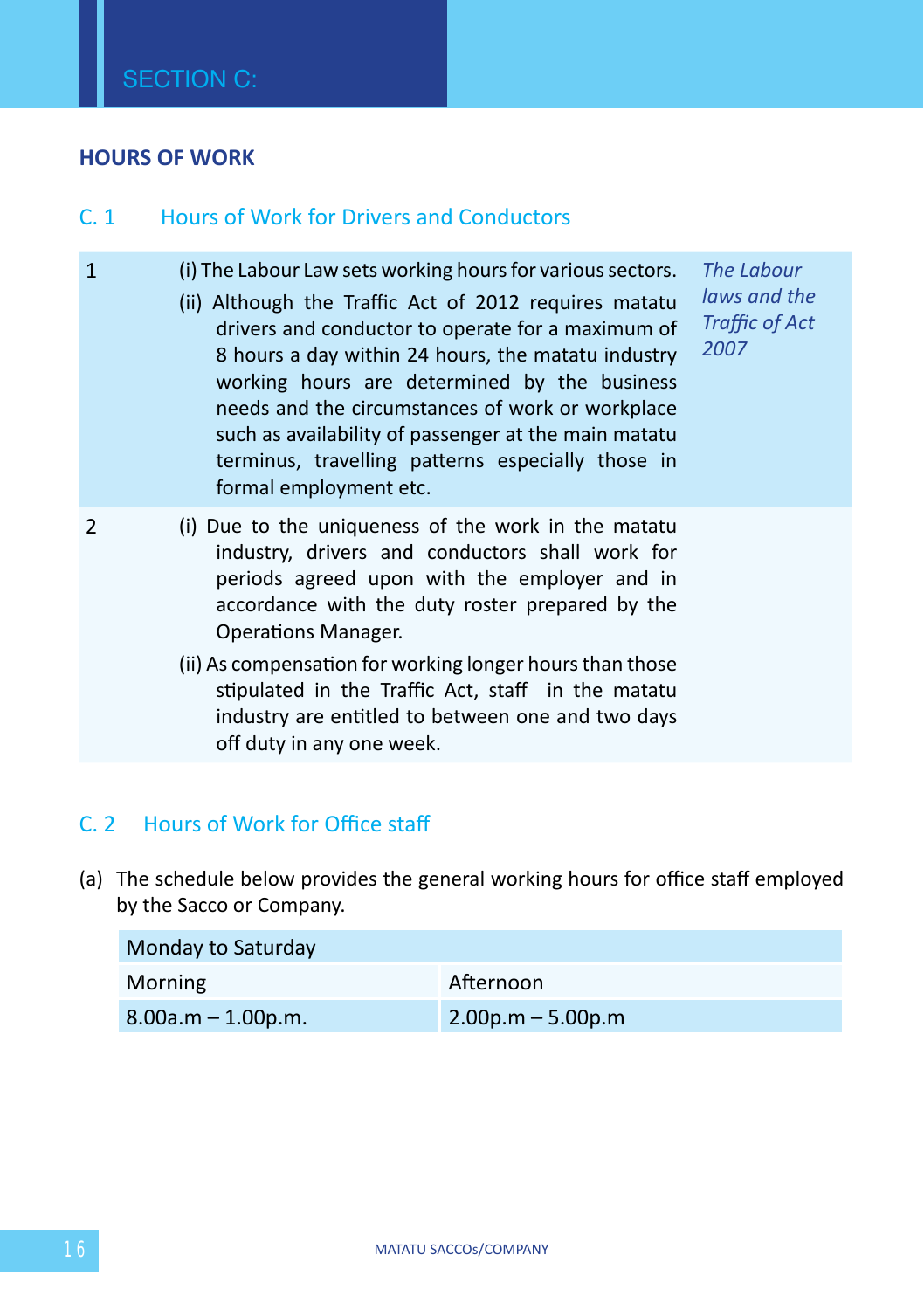- (b) Staff whose work requirements fall outside the hours stipulated below will need to follow a duty roster prepared by the Operations Managers of their respective Sacco/Company. However, other cadre of staff can work longer than others, depending on the unique requirements of work as well as job level
- (c) (i) Office staff (other than those working in the ticketing or courier section of the Sacco/Company) are allowed by the Labour Law to work for 8 hours a day, six days (Monday to Saturday) a week, giving a total of forty (48) hours of work per week. *Work Hours*
	- (ii) Notwithstanding the general guidelines on normal office working hours, officers who work in the Sacco/ Company ticketing portfolio, might be required to work beyond the standard hours. Such staff, unless given time off in lieu, will be paid overtime for the time worked in excess of the standard weekly hours.

# C. 3 Absence from Work

This regulation is applicable to office staff, drivers and conductors

(b) Any staff that has to be absent from work for one reason or the other, must notify his supervisor regarding the reasons for such absence and seek and obtain permission to be absent. *Absence from work*

# C. 4 Overtime

Under normal circumstances, some positions may not attract overtime compensation. However, this will depend on how matatu Saccos/Companies have categorized the positions.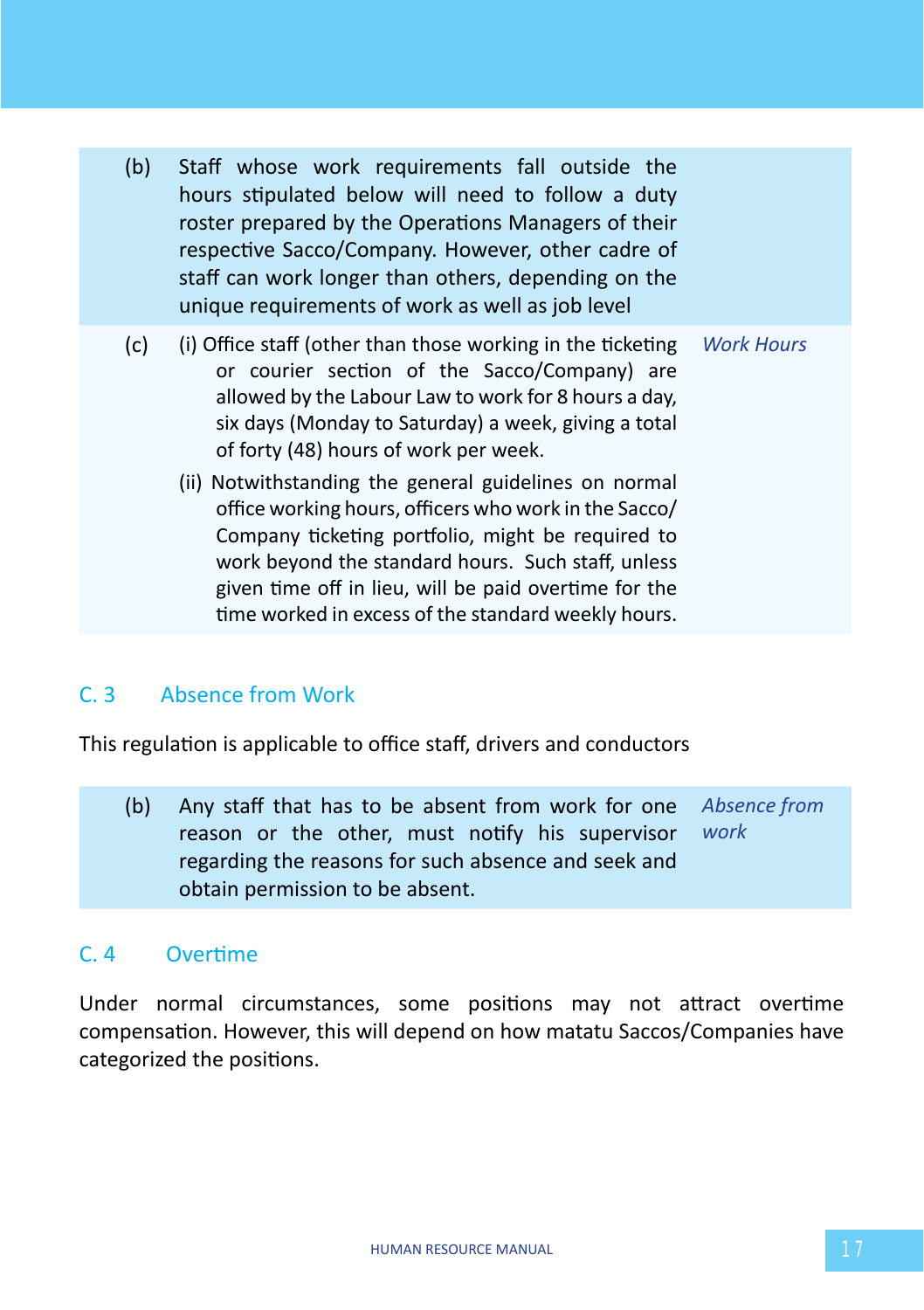| (a) | Overtime shall be paid for any hours worked in<br>excess of the normal eight hours per day week at the<br>following rates:<br>Normal working days – one and half.<br>(i)<br>(ii) Normal rest days and Gazetted Public Holidays $-$<br>double time.<br>(iii) Equivalent time off from duty may be given in place<br>of cash payment. | When overtime<br><i>is payable</i>      |
|-----|-------------------------------------------------------------------------------------------------------------------------------------------------------------------------------------------------------------------------------------------------------------------------------------------------------------------------------------|-----------------------------------------|
| (b) | Overtime must receive the prior approval of the<br><b>Operations Manager.</b>                                                                                                                                                                                                                                                       | Who may<br>authorize<br>overtime        |
| (c) | Overtime will be calculated on the basis of the total<br>number of hours worked per week.                                                                                                                                                                                                                                           | <b>Periods of less</b><br>than one hour |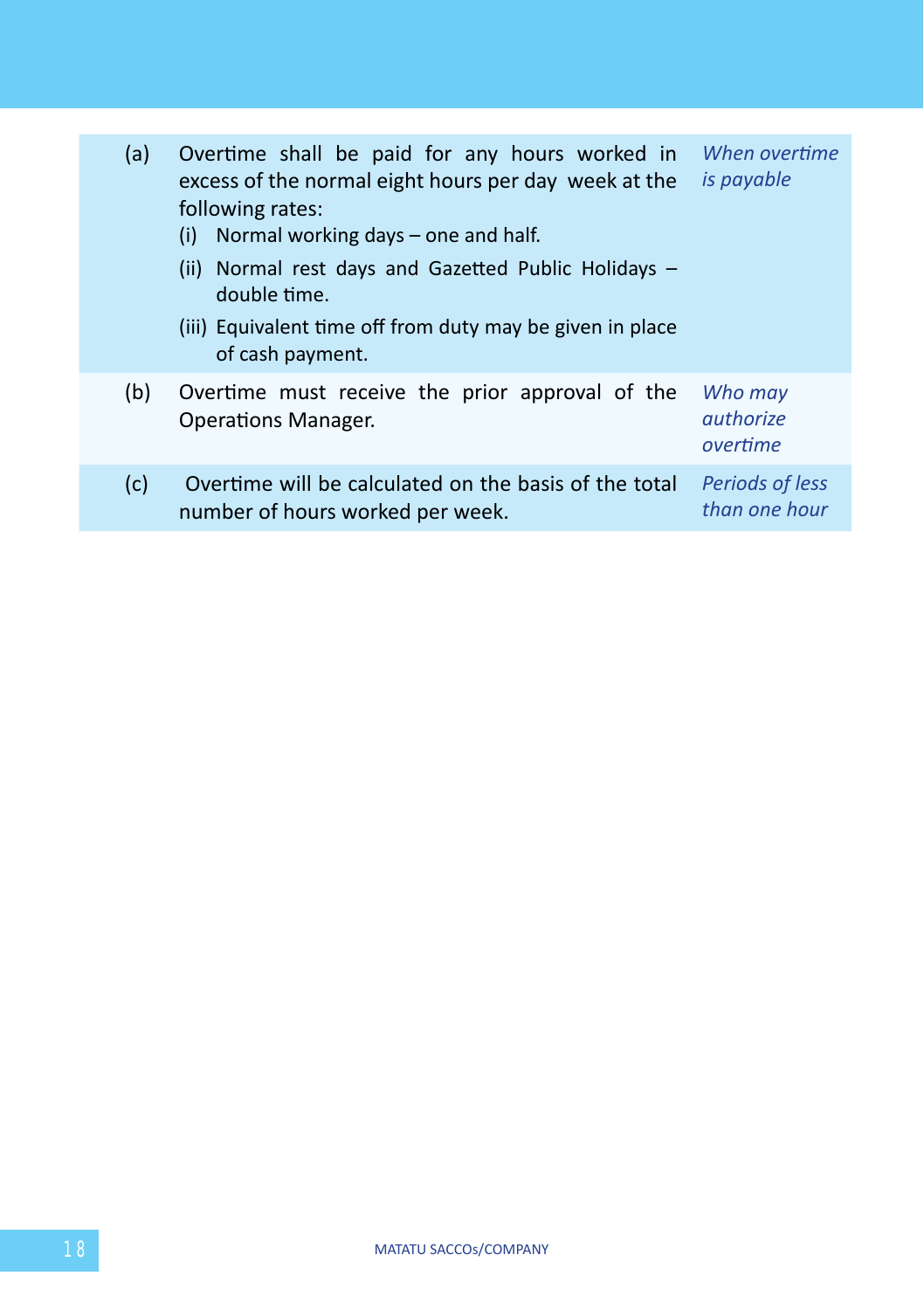# **OBLIGATIONS OF OWNERS/SACCO AND COMPANY OF PSV VEHICLES**

# D.1 General Requirements

The obligations of the owners/Saccos and Companies of PSV vehicles are spelt out in the National Transport and Safety Authority Act, 2012 and Traffic Act.

| $\mathbf{1}$   | (i) A person shall not operate a public service vehicle<br>unless there is in place a valid license issued by the<br>National Transport and Safety Authority authorizing<br>the use of that vehicle as a public service vehicle for<br>the duration in question as spelt out in the National<br>Transport and Safety (Operations of Public Service<br>Vehicles) Regulations, 2013.<br>(ii) Every owner/Sacco and Company of a public service<br>vehicle shall employ at least one driver and one<br>conductor who shall be the holder of a certificate of<br>good conduct.<br>(ii) The owner/Sacco and Company shall ensure that his<br>vehicle is not used to carry more persons, baggage or<br>goods than it is licensed to carry as this contravenes<br>Section 100 of the Traffic Act.<br>(iii) A vehicle shall not be licensed as a public service<br>vehicle unless the owner or operator is a corporate<br>body whose principal objective is the operation<br>of public service vehicles and meets minimum<br>conditions prescribed by the National Transport and<br>Safety Authority. | Authority to<br>use vehicle as<br><b>PSV</b><br><b>Requirements</b><br>for employing<br>driver,<br>conductor<br><b>Excess persons</b> |
|----------------|-----------------------------------------------------------------------------------------------------------------------------------------------------------------------------------------------------------------------------------------------------------------------------------------------------------------------------------------------------------------------------------------------------------------------------------------------------------------------------------------------------------------------------------------------------------------------------------------------------------------------------------------------------------------------------------------------------------------------------------------------------------------------------------------------------------------------------------------------------------------------------------------------------------------------------------------------------------------------------------------------------------------------------------------------------------------------------------------------|---------------------------------------------------------------------------------------------------------------------------------------|
| $\overline{2}$ | A PSV owner/Sacco and Company shall ensure his<br>drivers obey traffic laws and regulations                                                                                                                                                                                                                                                                                                                                                                                                                                                                                                                                                                                                                                                                                                                                                                                                                                                                                                                                                                                                   | <b>Obeying Traffic</b><br>laws                                                                                                        |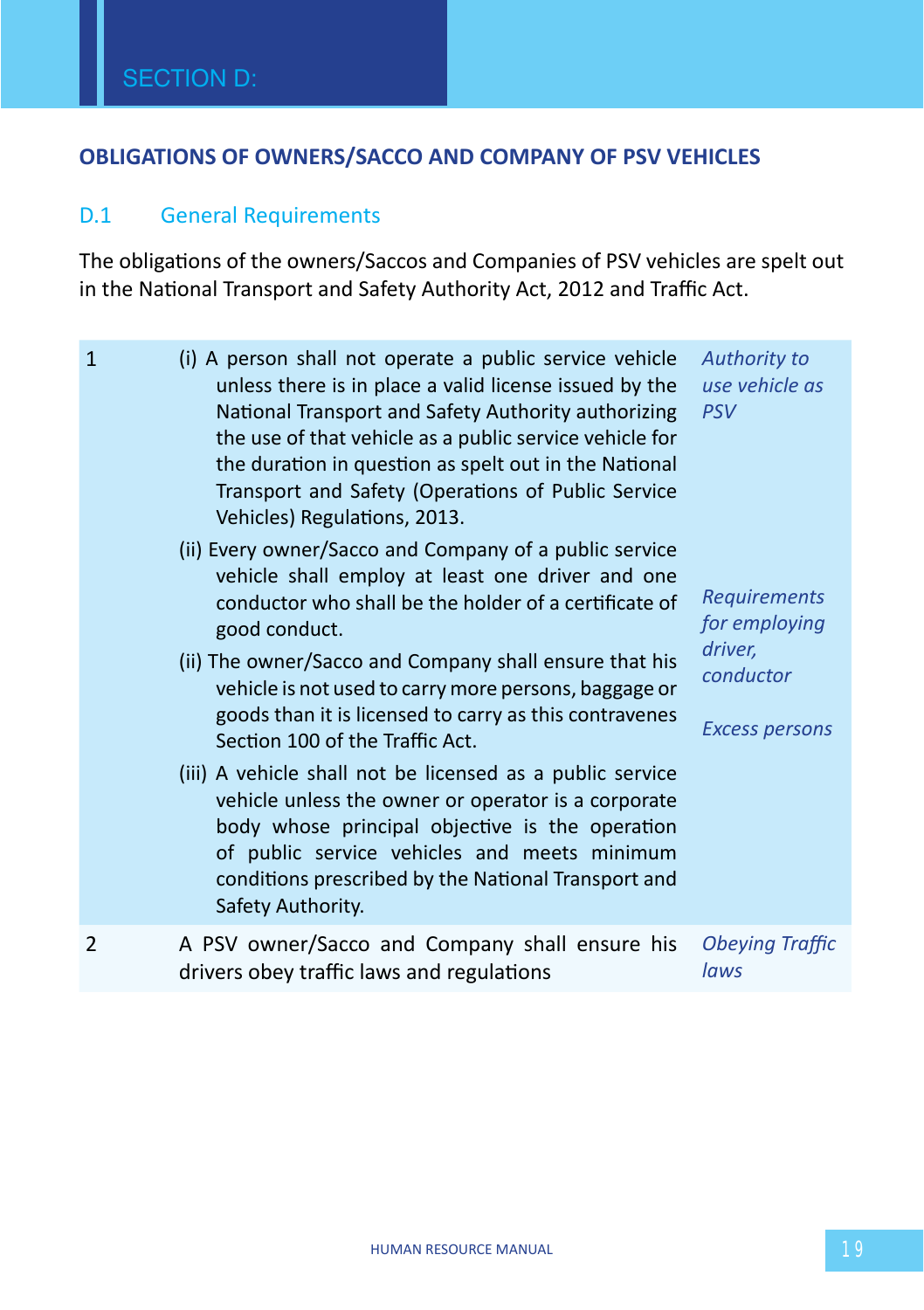# D. 2 PSV Vehicle Particulars

| $\mathbf{1}$ | (a) | A log-book will be maintained by owner of a vehicle. Log Book                                                                                                                                                                                                                                                                                                                                                       |                        |
|--------------|-----|---------------------------------------------------------------------------------------------------------------------------------------------------------------------------------------------------------------------------------------------------------------------------------------------------------------------------------------------------------------------------------------------------------------------|------------------------|
|              | (b) | A PSV owner shall submit a copy of the log book to<br>the Sacco/Company for the purpose of facilitating<br>issuance of TLB and insurance and handling of any<br>traffic offence                                                                                                                                                                                                                                     |                        |
| 2            |     | A register of all Sacco/Company vehicles will be<br>maintained by a designated officer. The register will<br>include the following particulars:<br>Registration No.<br>Make<br>٠<br>Colour<br>$\bullet$<br>Type of body<br>٠<br>Chassis No.<br>$\bullet$<br>Engine No.<br>٠<br>Year of manufacture<br>٠<br>Rating<br>٠<br>Seating or carrying capacity<br>$\bullet$<br>Date of disposal of the vehicle<br>$\bullet$ | Vehicle<br>particulars |
|              | (c) | Section 16 of the Traffic Act requires every vehicle<br>more than 4 years old from the recorded date of<br>manufacture to be subjected to inspection by the<br>motor vehicle inspection unit. The PSV owner shall<br>ensure complete compliance to this aspect of the law.                                                                                                                                          | Vehicle<br>inspection  |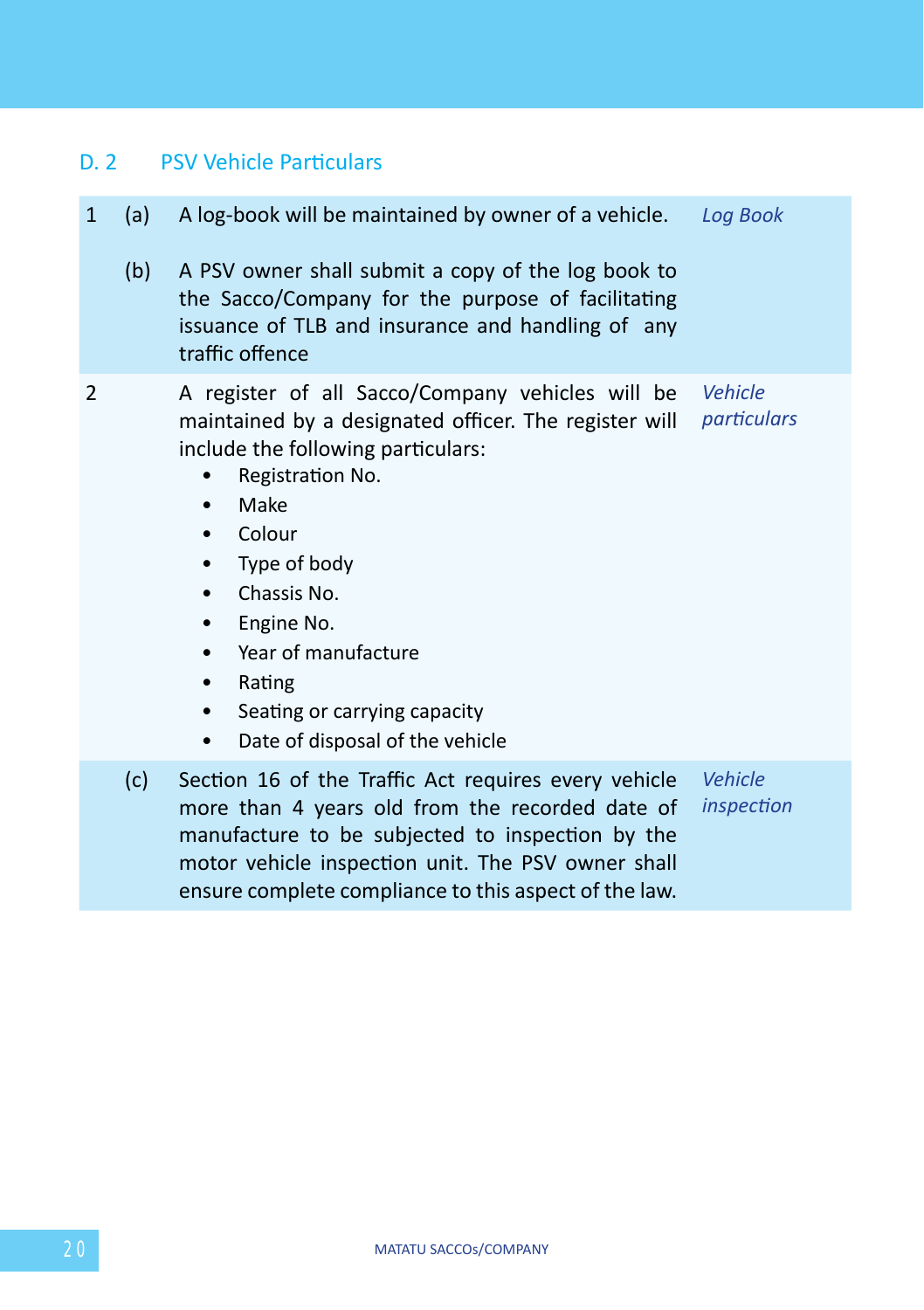# D. 3 Uniforms for Drivers and Conductors

| (a) | The owner/Sacco/Company may provide uniforms<br>(i)<br>and protective clothing to drivers, conductors and<br>other staff whose nature of work requires use of<br>such uniforms and protective clothing in accordance<br>with Occupational and Health Act No 15 of 2007<br>section 101. However, conductors and drivers may<br>on specific circumstances be required to purchase<br>uniforms at their own expense<br>(ii) Uniforms shall be issued annually in cases where<br>the driver, conductor and other staff are retained<br>beyond one year. | When uniforms<br>are issued      |
|-----|-----------------------------------------------------------------------------------------------------------------------------------------------------------------------------------------------------------------------------------------------------------------------------------------------------------------------------------------------------------------------------------------------------------------------------------------------------------------------------------------------------------------------------------------------------|----------------------------------|
| (b) | All Staff provided with such uniforms as dust clothes<br>shall be required to use them while on duty                                                                                                                                                                                                                                                                                                                                                                                                                                                | Staff to be in<br>proper uniform |

### D. 4 Remuneration of Drivers and Conductors

The general guidelines to matatu owners/Saccos/ Companies on how to remunerate drivers and conductors shall be dictated by the General Wages Order for the matatu industry. In the absence of the Wages Guidelines, the remuneration shall be based on industry practice so long as the wages are not less favourable compared to minimum wages *Salary and wages*

# D. 5 Compliance with Injury Compensation Work Injury Benefits Act

(a) The Work Injury Benefits Act No. 13 of 2007/Work *Owner to*  Injury Compensation Bill 2013 (under review) *insure workers*requires the employer to adequately compensate employees who are injured at work or contract workrelated diseases and to extend insurance cover to all employees.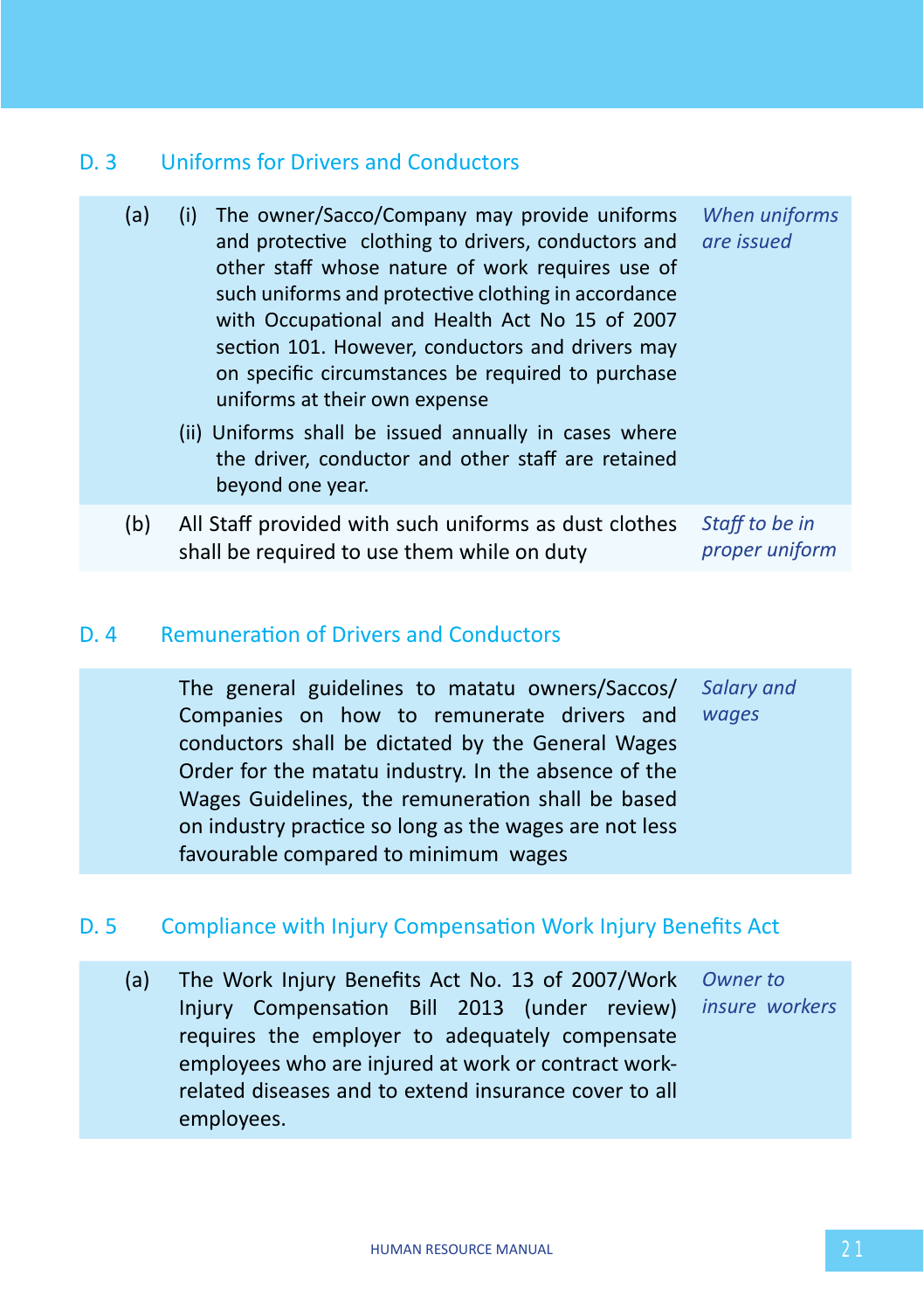(b) The Act provides for the obligation of employers to obtain an insurance policy to cover the employer's *to cover*  liability under the provision of the Act. The Act provides for an employee's right to compensation in respect of accidents that occur during employment and compensation for disablement and death.

*Insurance employees*

### D. 6 Owner's Obligation to register with NSSF and NHIF

| (a) An employer, is required by law to register as a <i>Membership in</i> |  |
|---------------------------------------------------------------------------|--|
| member of NHIF and NSSF. The employer is also NHIF                        |  |
| required to ensure that statutory deductions are                          |  |
| remitted to NHIF and NSSF in accordance to stated                         |  |
| procedures                                                                |  |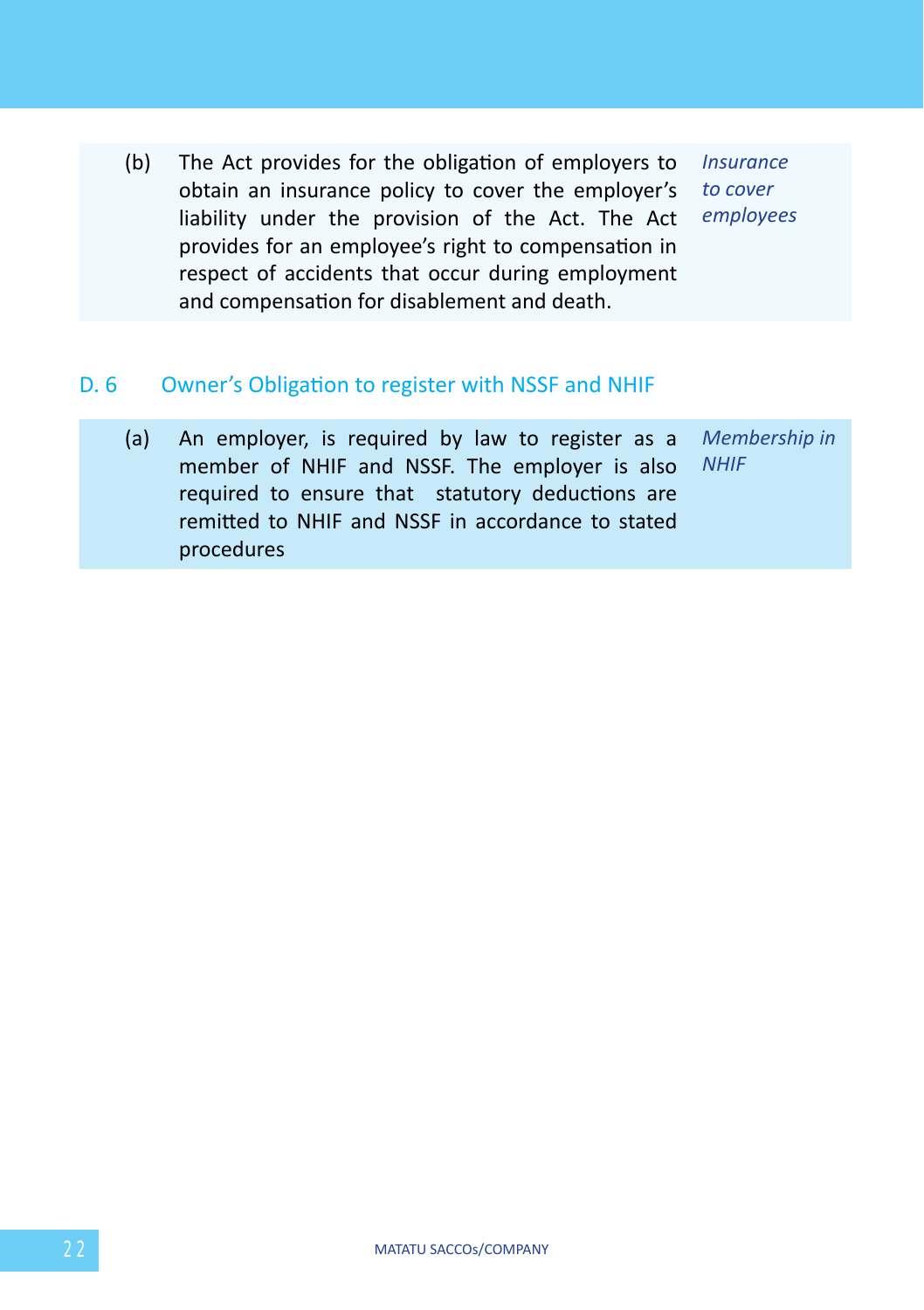#### **STAFFING**

#### E. 1 Establishment of New Posts

From time to time, the Sacco/Company will create *Establishment*  new posts in accordance with the exigencies of business goals and objectives. When establishing new posts, the officer creating the posts should state the following: *of Posts.*

- (i) Reasons for the creation of the additional posts;
- (ii) The job specifications and descriptions
- (iii) The salary grade and other financial requirements that are essentially attached to the new post.

### E. 2 Recruitment and Selection of Staff

| (a) | In recruiting and selecting staff to fill identified<br>vacancies, the following criteria will be considered:<br>Level of education<br>(i)<br>(ii) Work related experience<br>(iii) Certificate of Good Conduct obtained from CID<br>(iv) Personal performance during interview, and<br>(v) Letter of reference from previous employer                                                            | Selecting staff                                       |
|-----|---------------------------------------------------------------------------------------------------------------------------------------------------------------------------------------------------------------------------------------------------------------------------------------------------------------------------------------------------------------------------------------------------|-------------------------------------------------------|
| (b) | Before commencement of the interview, members<br>of the interview panel shall have the following<br>information:-<br>Copies of the candidates' original applications, duly<br>(i)<br>filled application forms and Personal History Sheets.<br>(ii) Copies of the questions to be asked and a written or<br>verbal brief on suggested answers.<br>(iii) An Evaluation Sheet prepared for the post. | Panel<br>Members to<br>receive details<br>in advance. |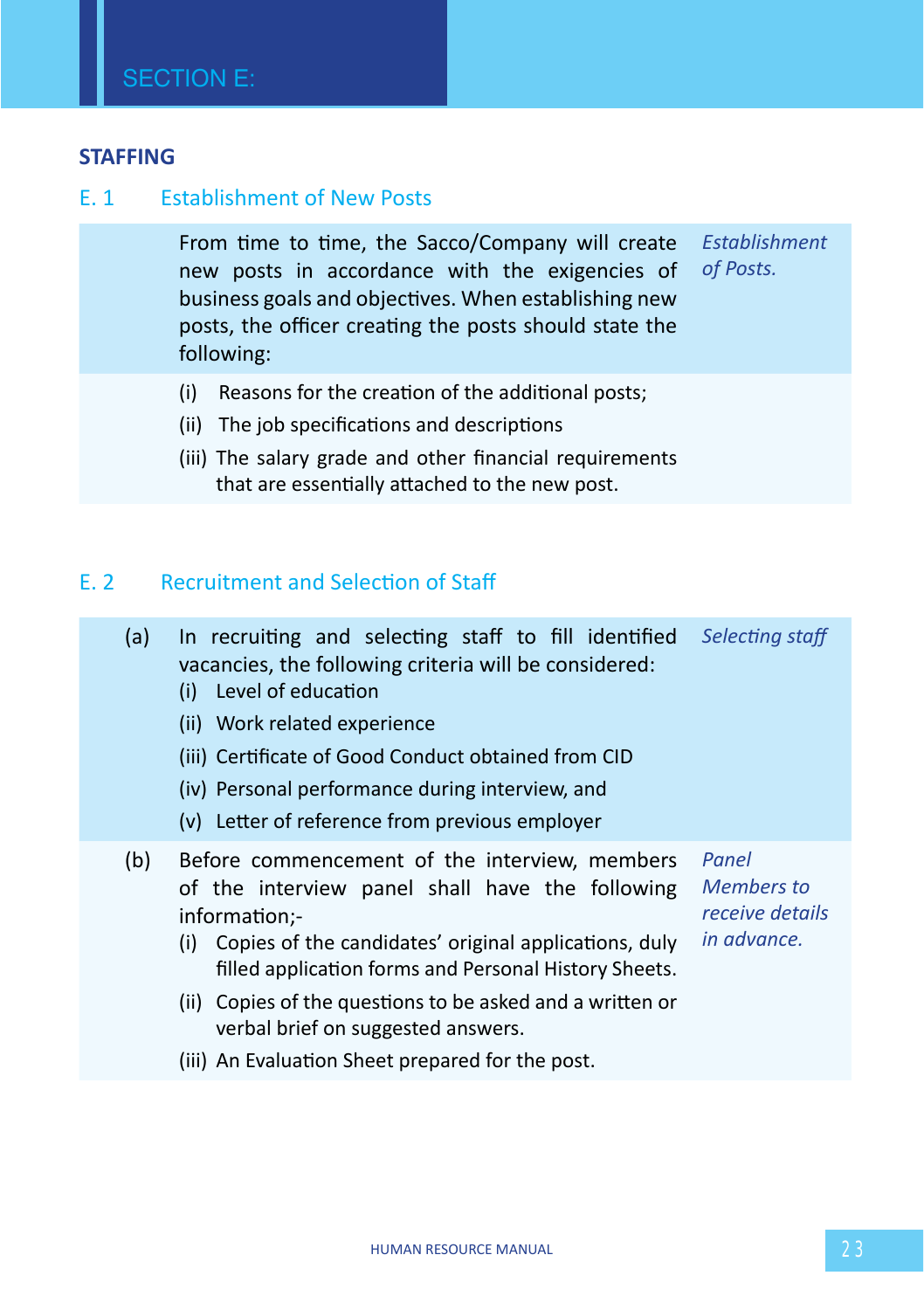| (c) | All members of the Interview Panel shall evaluate<br>the candidates and finally make an assessment of all<br>candidates with a view to arriving at a decision on the<br>most suitable and qualified candidate.                            |                           |
|-----|-------------------------------------------------------------------------------------------------------------------------------------------------------------------------------------------------------------------------------------------|---------------------------|
| (d) | The recommendations of the Interview Panel shall be<br>final. A person with the greatest score will be hired to<br>fill advertised positions.                                                                                             |                           |
| (e) | A person selected to fill a vacant position shall<br>be inducted into the Sacco/Company business to<br>create an understanding of the business and the<br>understanding of the relevant Acts and laws relating<br>to the matatu industry. | Induction of<br>new hires |

### E. 3 Medical Examination

New hires must undergo medical examination before they are given letters of employment. In cases where, in the opinion of a doctor, a prospective new hire is unfit for employment, the Sacco or Company can decline offer of employment to such a person. Utmost confidence levels must be sustained while undergoing medical examination at all times to avoid stigma and discrimination. One's health status should not be used to deny any applicant employment opportunities as this is outlawed in the constitution and employment Act *Medical Report*

# E. 4 Confidential Reference

(a) The Sacco/Company may seek confidential reference in respect of candidates recommended for appointment to various positions. Such reference may be sought after the interview of candidates. Appointment to advertised position will be done after receipt of favourable confidential report by the Company. *Confidential Report*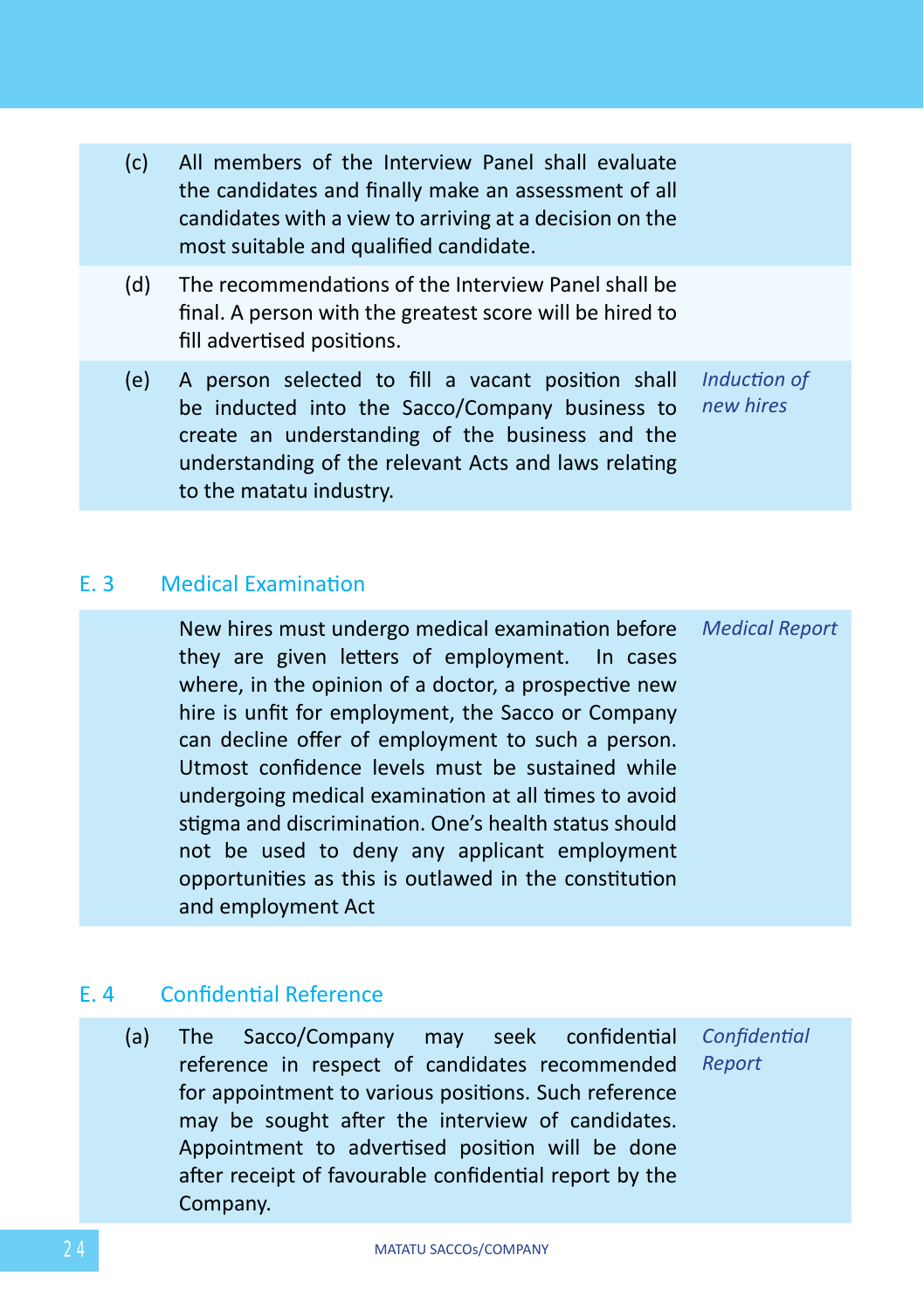(b) Any false statement made by an applicant in connection with his application for employment, may render him liable to summary dismissal, should he be employed.

*False Information*

### E. 5 Offer of Employment

- (a) Every person to be employed by the Sacco/Company shall on, first appointment, be issued with letter of offer of employment (Form F) signed by the authorized staff indicating the post, responsibilities, salary and summary of the main terms and conditions of service. Staff appointed on contract terms shall sign letters of contract. *Notification of Appointment Report*
- (b) The Employment Act requires a PSV owner to issue written contracts for drivers and conductors, even of short term duration.

Further, the Act provides for the basic conditions of a contract of service including, hours of work, annual leave, maternity leave, sick leave, housing, water, food and medical attention and new provision on maternity leave – three months without forfeiture of annual leave)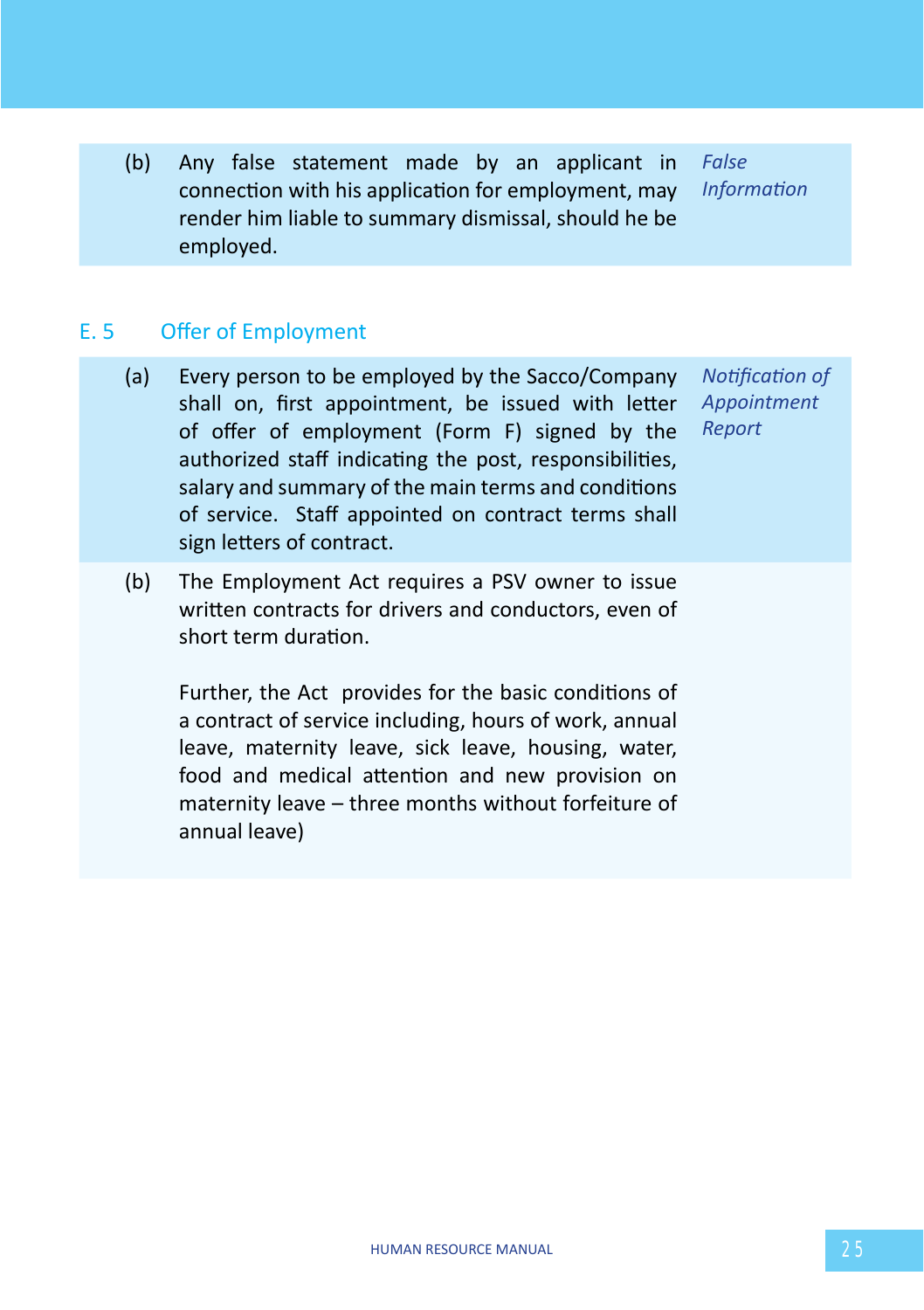#### **E. 6 EMPLOYMENT PARTICULARS**

A written contract of service shall include the following particulars and shall be given not later than two months after the beginning of the employment:

- (a) the name, age, permanent address and sex of the employee;
- (b) the name of the employer;
- (c) the job description of the employment;
- (d) the date of commencement of the employment;
- (e) the form and duration of the contract;
- (f) the place of work;
- (g) the hours of work;
- (h) the remuneration, scale or rate of remuneration, the method of calculating that remuneration and details of any other benefits;
- (i) the intervals at which remuneration is paid; and
- (j) the date on which the employee's period of continuous employment began, taking into account any employment with a previous employer which counts towards that period; and
- (k) any other prescribed matter.

#### E. 7 PROBATION PERIOD

- (a) All appointments shall be on probation for three or six months in the first instance, depending on the grade *period* of the post to be filled. *Probation*
- (b) A staff appointed on probationary terms is deemed to be on trial and every attempt should be made to assist him settle down and learn his job.

#### E. 8 CONFIRMATION OF EMPLOYMENT

A staff who has successfully served and completed the required probationary period shall have his appointment to the respective position confirmed in writing.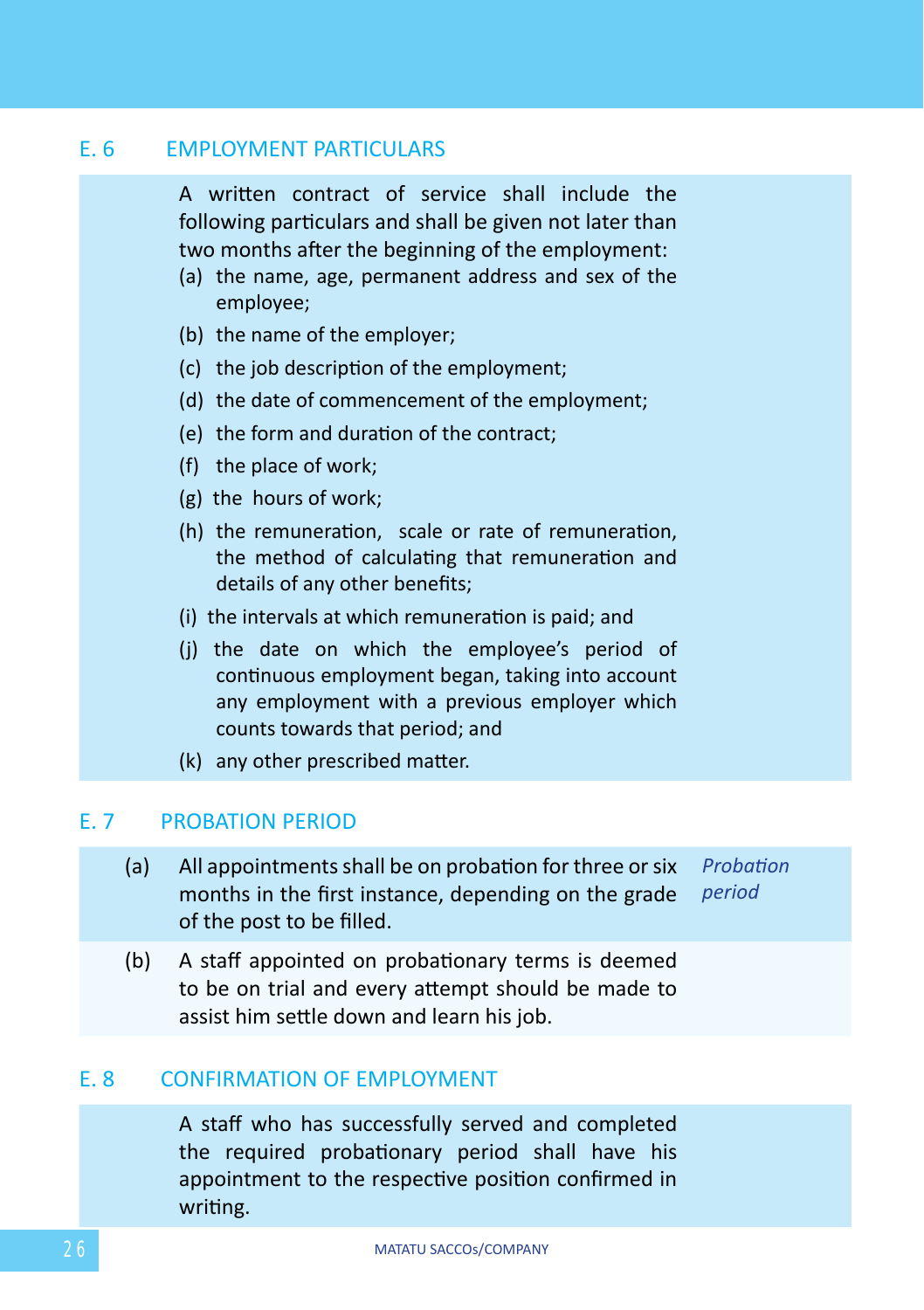### **LEAVE REGULATIONS**

# F.1 ANNUAL LEAVE (Employment Act of 2007)

In accordance with The Employment Act 11 of 2007, *Policy* annual leave of 21 days will be granted to staff after rendering the Sacco/Company twelve consecutive months of service.

### F.2 LEAVE ADMINISTRATION

| (a) | Leave is taken at the discretion of the Sacco/Company<br>and subject to the exigencies of work. An authorized<br>staff acting on behalf of the Sacco or Company, may<br>refuse, vary or postpone leave, at any time or may<br>grant it, subject to such conditions as he may think fit. | <b>Granting of</b><br>leave      |
|-----|-----------------------------------------------------------------------------------------------------------------------------------------------------------------------------------------------------------------------------------------------------------------------------------------|----------------------------------|
| (b) | Leave year will be a calendar year and a staff will be<br>eligible for annual leave at the prescribed rates from<br>the first day of January of the succeeding year.                                                                                                                    | Leave year                       |
| (c) | In the event of death of a staff, payment in respect of<br>all leave due will be made to his dependants.                                                                                                                                                                                | Payment for<br>Leave on<br>Death |
| (d) | An employee is required to provide adequate time to<br>process leave application                                                                                                                                                                                                        |                                  |

# F. 3 COMPASSIONATE LEAVE

| (a) | A staff shall be entitled to a paid-five days Procedure<br>compassionate leave on compassionate grounds in<br>any calendar year. To get such leave the staff shall<br>first apply to an authorized officer, giving reasons<br>and, as far as possible, produce documentary proof<br>in support thereof. |                                      |
|-----|---------------------------------------------------------------------------------------------------------------------------------------------------------------------------------------------------------------------------------------------------------------------------------------------------------|--------------------------------------|
| (b) | Compassionate leave days are deductible from a<br>staff's annual leave days.                                                                                                                                                                                                                            | Setting-off<br><b>Against Annual</b> |

*Against Annual Leave.*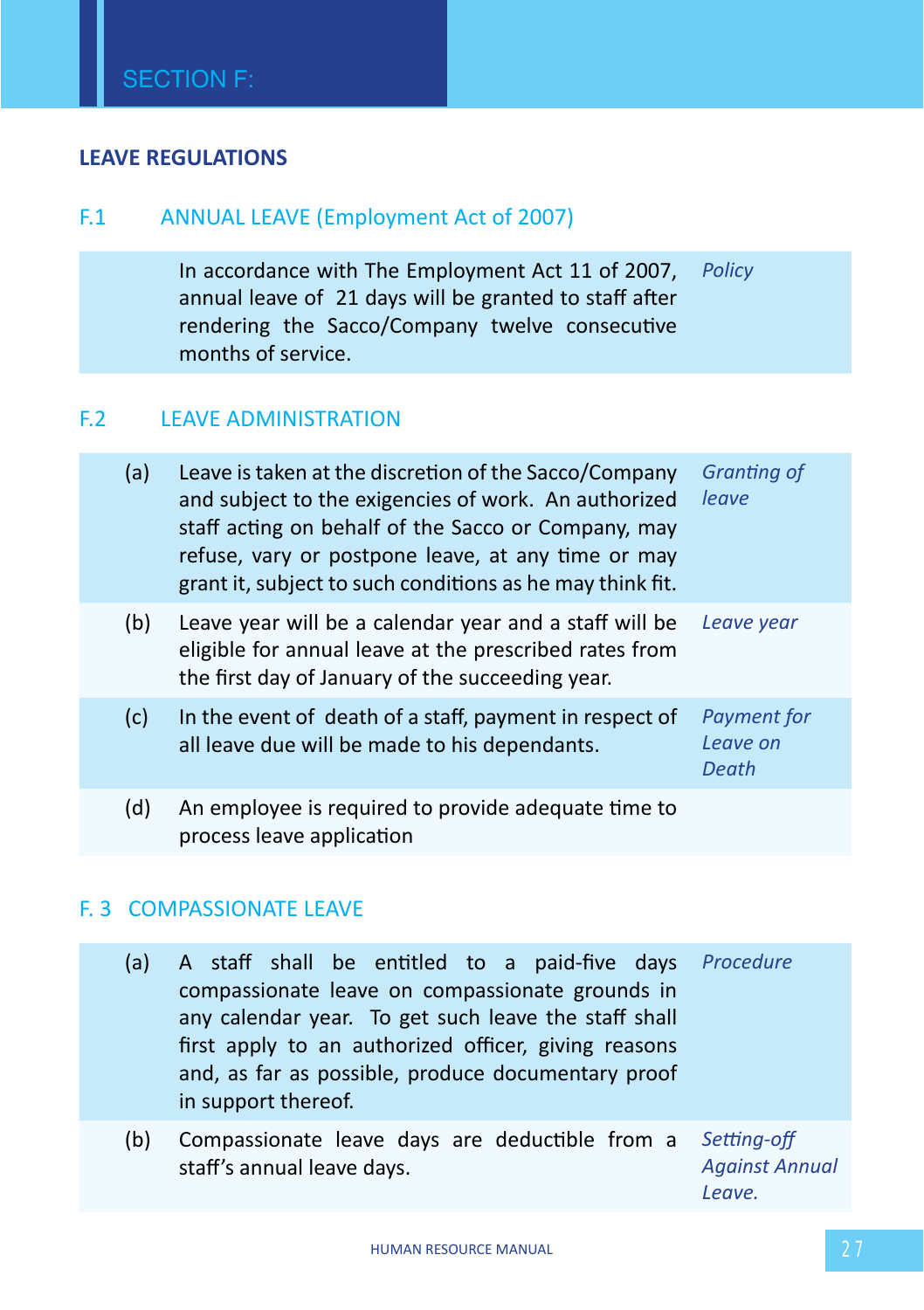### F. 4 SICKNESS AND SICK LEAVE

| (a) | All staff who falls sick must seek medical certificate Staff to seek<br>covering the period of absence from duty due to Medical<br>sickness. | <b>Treatment</b> |
|-----|----------------------------------------------------------------------------------------------------------------------------------------------|------------------|
|     |                                                                                                                                              |                  |

- (b) All absences due to sickness must be supported by a Certificate from an approved medical practitioner and must be presented within 24 hours. *Medical Certificate*
- (c) Where a staff fails to submit such certificate he shall be deemed to have absented himself from work without authority and liable to disciplinary action.

### F. 5 MATERNITY LEAVE

| (a) | (i) A female staff shall be entitled to three continuous<br>months' (i.e. 90 consecutive days) leave with full pay<br>(ii) A male staff shall be entitled to fully paid two weeks<br>paternal leave coincidentally be with his wife's<br>maternity leave | Entitlement<br><b>Paternity leave</b>    |
|-----|----------------------------------------------------------------------------------------------------------------------------------------------------------------------------------------------------------------------------------------------------------|------------------------------------------|
| (b) | Maternity or paternal leave shall be inclusive of weekly<br>rest days and gazetted Public Holidays.                                                                                                                                                      | Calculation of<br>entitlement            |
| (c) | The staff shall give notice of the expected confinement<br>at least 2 months before the expected week of<br>confinement.                                                                                                                                 | Staff to give<br>notice                  |
| (e) | A staff will be required to proceed on maternity leave at<br>least 2 weeks before the expected date of delivery.                                                                                                                                         | <b>Maternity</b><br>Leave to<br>commence |
| (f) | A female employee will be entitled to all her other<br>employment benefits during the maternity leave                                                                                                                                                    | Full<br>entitlement of<br>other benefits |

# F. 6 COURT LEAVE

(a) Paid leave shall be granted to an employee who, under the laws of Kenya, is required to be a witness in a court of law. Upon receiving notification to attend court, the staff shall notify his supervisor immediately indicating that he is proceeding to court to give evidence. *Notice to attend court*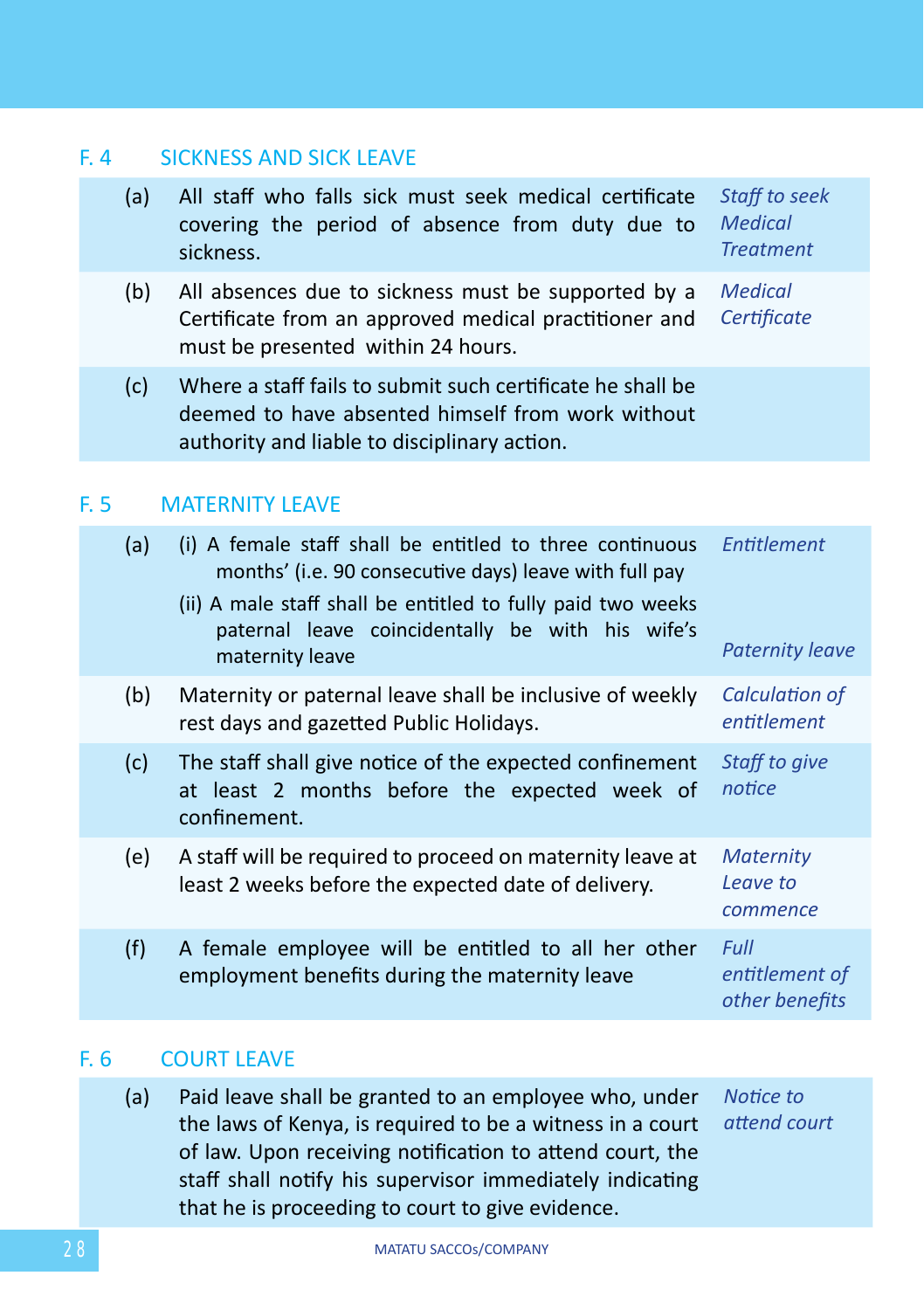| F. 7 |     | <b>GAZETTED PUBLIC HOLIDAYS &amp; RELIGIOUS HOLIDAYS</b>                                                                                                                                                                                                                              |                                                 |
|------|-----|---------------------------------------------------------------------------------------------------------------------------------------------------------------------------------------------------------------------------------------------------------------------------------------|-------------------------------------------------|
|      | (a) | The following are observed as Public Holidays in<br>Kenya:-<br>Christmas Day<br>Madaraka Day<br>$\bullet$<br>New Years Day<br>Idd-Ul-Fitr<br>Good Friday<br>Mashujaa<br>$\bullet$<br>$\bullet$<br><b>Easter Monday</b><br>Jamhuri Day<br>Labour Day<br><b>Boxing Day</b><br>$\bullet$ | <b>Public Holidays</b>                          |
|      | (b) | In addition, Idd-Ul-Haj will be observed as a Public<br>Holiday by all persons of the Islamic faith.                                                                                                                                                                                  |                                                 |
|      | (c) | Any other day proclaimed to be a public holiday by<br>the Government of Kenya shall be so observed.                                                                                                                                                                                   |                                                 |
|      | (d) | When a gazetted public holiday falls on a Sunday, the<br>following day shall be observed as a holiday.                                                                                                                                                                                | Gazette<br><b>Holiday falling</b><br>on Sunday. |
|      | (e) | Staff required to be on duty on gazetted public<br>holidays, will, if their terms of service provide for the<br>payment of overtime, be compensated at double time<br>or equivalent time off, for hours worked on such days.                                                          | <b>Staff working</b><br>on Public<br>Holiday    |
|      | (f) | A staff who wishes to be away from work on a gazette<br>holiday (and on which day he is on a roster to report<br>for duty) must give at least one week's notice to allow<br>the Sacco/Company to make necessary adjustments.                                                          | Notice to be<br>away during<br>public holiday   |
| F.8. |     | <b>LEAVE WITHOUT PAY</b>                                                                                                                                                                                                                                                              |                                                 |

Leave without pay may be granted to a staff to attend *Leave in*  to personal matters in very special circumstances. Permission to grant such leave is solely at the discretion of the Sacco Management Board or in the case of the Company, the CEO. *very special circumstances*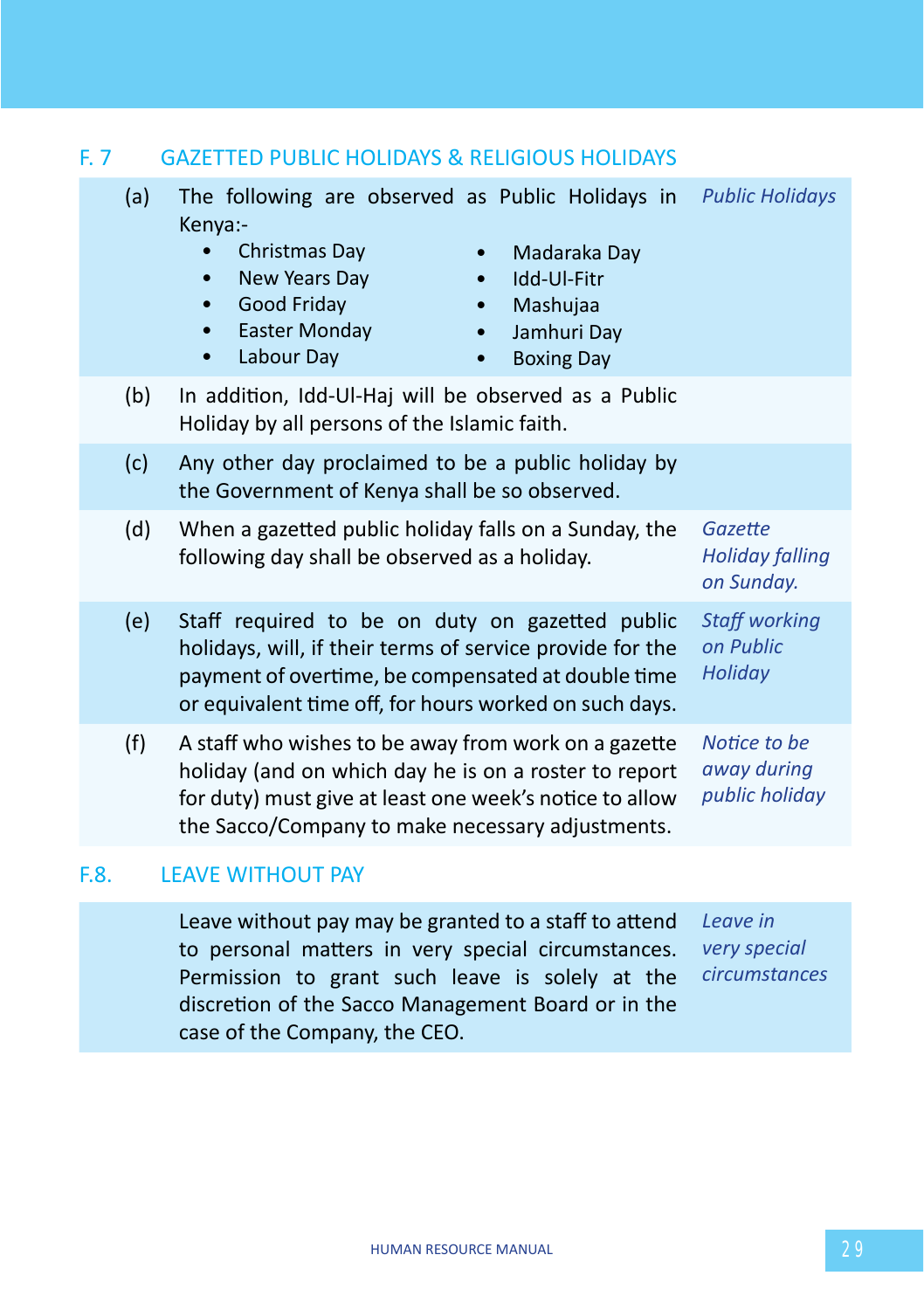#### **DISCIPLINARY PROCEDURES**

#### G.1 FAIRNESS

- (a) The Sacco/Company shall observe sections 45 (1) and 46 of the Employment Act No 11 2007 and ensure that termination of employment is not unfair
- (b) Section 40 of the Employment Act No. 11 2007, requires one month's notice or one month's wages in lieu of notice for redundancy, and any leave days due should be paid in cash. Severance pay at the rate of not less than fifteen days pay for each completed year of service is applicable.

Any procedure involving terminating an individual's employment must be observed to ensure fairness. In this regard:-

- (i) No staff will be dismissed for a comparatively minor misconduct or for a first breach of discipline other than for those classified as gross misconduct
- (ii) No staff shall be dismissed unless all circumstances to the case in question have been carefully considered and discussed by the management and the Disciplinary Committee.
- (iii) A Disciplinary Committee shall be constituted to handle disciplinary matters in the Sacco/ Company. The Committee shall consist of the relevant staff in the rank of managers.

*Principle Governing Discharge*

*Disciplinary Committee*

#### G.2 WARNING PROCEDURE

(a) A staff whose work or conduct is unsatisfactory or who otherwise commits an offence which, in the opinion of the management, does not warrant summary dismissal, shall be warned by the following procedure:- *Warning Procedure*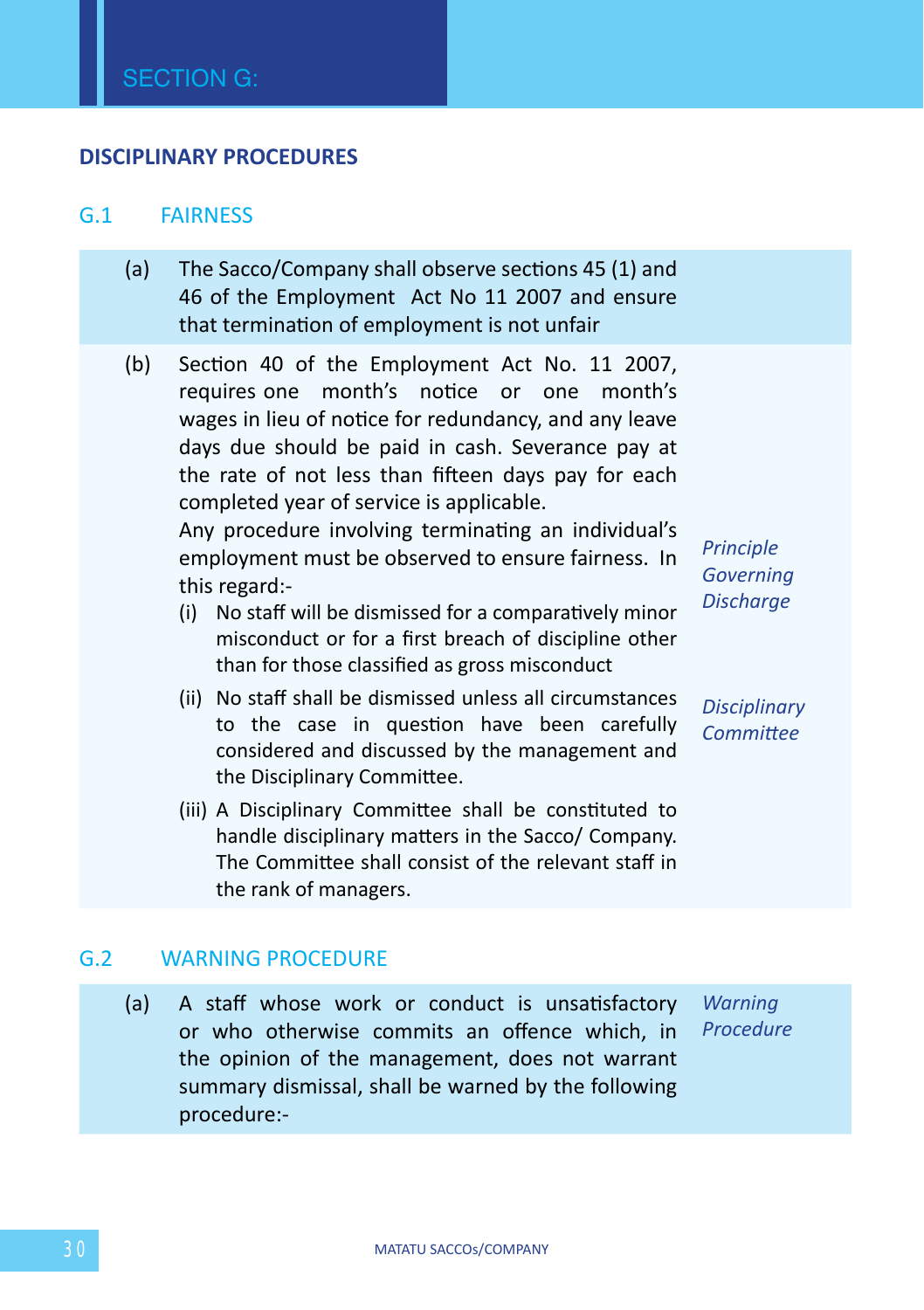|     | (i) | First offence – verbal warning. Such a warning shall<br>not appear in Staff's personal file.                                                                                               |                                        |
|-----|-----|--------------------------------------------------------------------------------------------------------------------------------------------------------------------------------------------|----------------------------------------|
|     |     | (ii) Thereafter, first, second and third written warnings<br>shall be given to the employee with a copy placed in<br>personal file.                                                        | Three<br>warnings                      |
|     |     | (iii) An employee with three valid written warnings shall<br>be liable to dismissal with loss of terminal benefits.                                                                        | Loss of benefits                       |
|     |     | (iv) Where an employee completes 12 months from<br>the date of the last written warning without further<br>misconduct, any warning entered in his employment<br>record shall be cancelled. | Lapse Period<br>for written<br>warning |
| (c) |     | In all disciplinary cases, the offending staff shall<br>be given an opportunity to be heard and defend<br>themselves, if need be.                                                          | Chance to be<br>heard                  |

# G. 3 SUSPENSION

| (a) | Where in the opinion of the Sacco Management<br>Board or Company CEO, a staff has been found guilty<br>of an act or commission incompatible with the due<br>and faithful discharge of his duties, the Administrator<br>or any other authorized officer may, subject to the<br>provisions of any act or law for the time being in<br>force, suspend such staff from duty until the matter<br>is fully investigated. | Who may<br>suspend                                 |
|-----|--------------------------------------------------------------------------------------------------------------------------------------------------------------------------------------------------------------------------------------------------------------------------------------------------------------------------------------------------------------------------------------------------------------------|----------------------------------------------------|
| (b) | During such suspension, the staff shall receive his<br>pay in full, unless in the opinion of the Administrator<br>the alleged offence is likely to involve the Sacco/<br>Company in financial loss, in which case the staff shall<br>be suspended without pay.                                                                                                                                                     | Payment                                            |
| (c) | Investigation against alleged offence shall be carried<br>out within a period not exceeding 30 days.                                                                                                                                                                                                                                                                                                               |                                                    |
| (d) | Provided that, in the event of the staff being found not<br>guilty of any misconduct, he/she shall be reinstated<br>without loss of privileges.                                                                                                                                                                                                                                                                    | Grounds for<br>reinstating<br>a suspended<br>staff |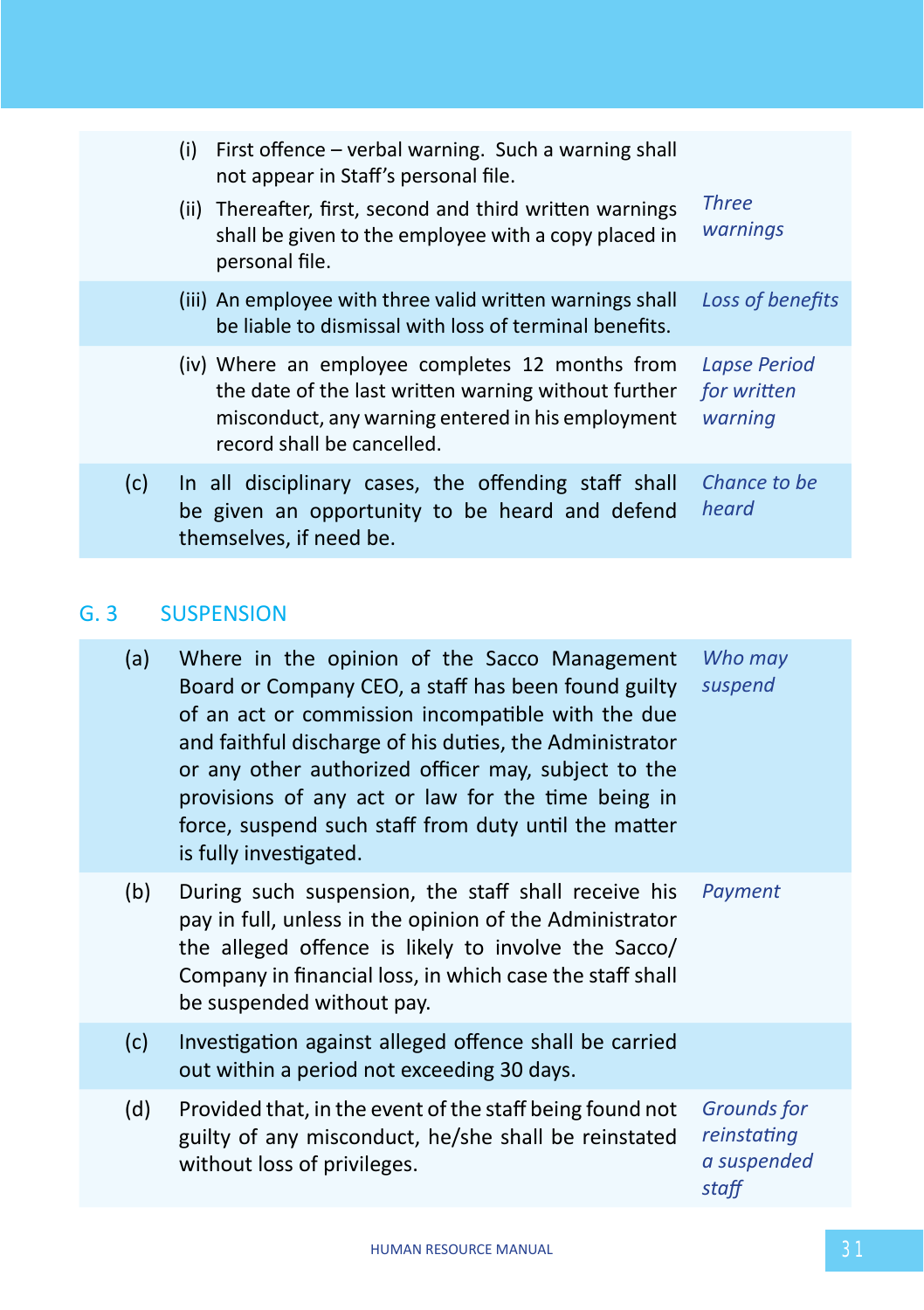# G. 4 SUMMARY DISMISSAL

| (a)       | Any action by a staff constituting gross misconduct<br>may be punishable by summary dismissal. Any of the<br>following offences set out in Section 44 of Employment<br>Act and any other offences not enumerated herein<br>which, in the opinion of the Sacco Management<br>Board or Company CEO constitute misconduct, shall<br>render the staff liable to summary dismissal.<br>Conditions for summary dismissal: | Gross<br>misconduct<br>warranting<br>summary<br>dismissal |
|-----------|---------------------------------------------------------------------------------------------------------------------------------------------------------------------------------------------------------------------------------------------------------------------------------------------------------------------------------------------------------------------------------------------------------------------|-----------------------------------------------------------|
| $(b)$ (i) | If, without leave or other lawful cause, an employee<br>absents himself from the place of work appointed for<br>the performance of his work;                                                                                                                                                                                                                                                                        | <b>Conditions</b><br>for summary<br>dismissal             |
| (ii)      | If, during working hours, by becoming or being<br>intoxicated, an employee renders himself unwilling or<br>incapable to perform his work;                                                                                                                                                                                                                                                                           | <b>Being</b><br><i>intoxicated</i><br>while on<br>duty    |
| (iii)     | If an employee willfully neglects to perform any work<br>which it was his duty to have performed, or if he<br>carelessly and improperly performs any work which<br>from its nature it was his duty, under his contract, to<br>have performed carefully and properly;                                                                                                                                                | Negligence<br>of work                                     |
| (iv)      | If an employee uses abusive or insulting language,<br>or behaves in a manner insulting, to his employer<br>or to any person placed in authority over him by his<br>employer;                                                                                                                                                                                                                                        | Use of<br>abusive<br>language                             |
| (v)       | If an employee knowingly fails, or refuses to obey any<br>lawful and proper command which it was within the<br>scope of his duty to obey, issued by his employer or a<br>person placed in authority over him by his employer;                                                                                                                                                                                       | <b>Disobedience</b>                                       |
| (vi)      | If, in the lawful exercise of any power of arrest given<br>by or under any written law, an employee is arrested<br>for a criminal offence punishable by imprisonment<br>and is not within ten days either released on bail or<br>on bond or otherwise lawfully set at liberty.                                                                                                                                      | Criminal<br>offence                                       |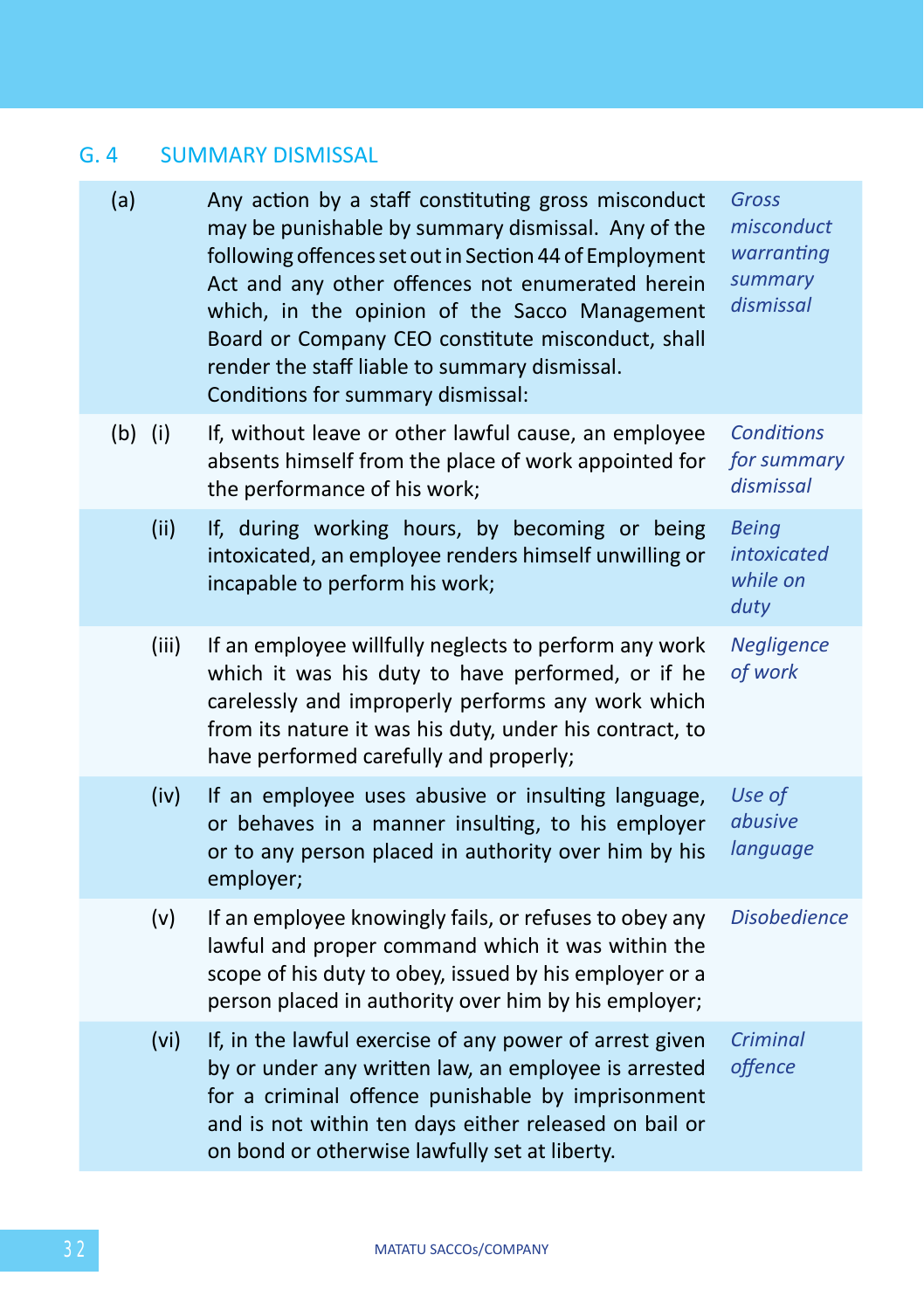(vii) If an employee commits, or on reasonable and sufficient grounds is suspected for having committed, a criminal offence against or to the substantial detriment of his employer or his employer's property.

### G. 5 AUTHORITY TO DISCHARGE FROM EMPLOYMENT

- (a) The Sacco Management Board or CEO in the case of the Company, shall exercise power of retirement, termination, dismissal or any other discharge from employment.
- (b) All discharges shall be in writing. *Discharges to*

*be in writing*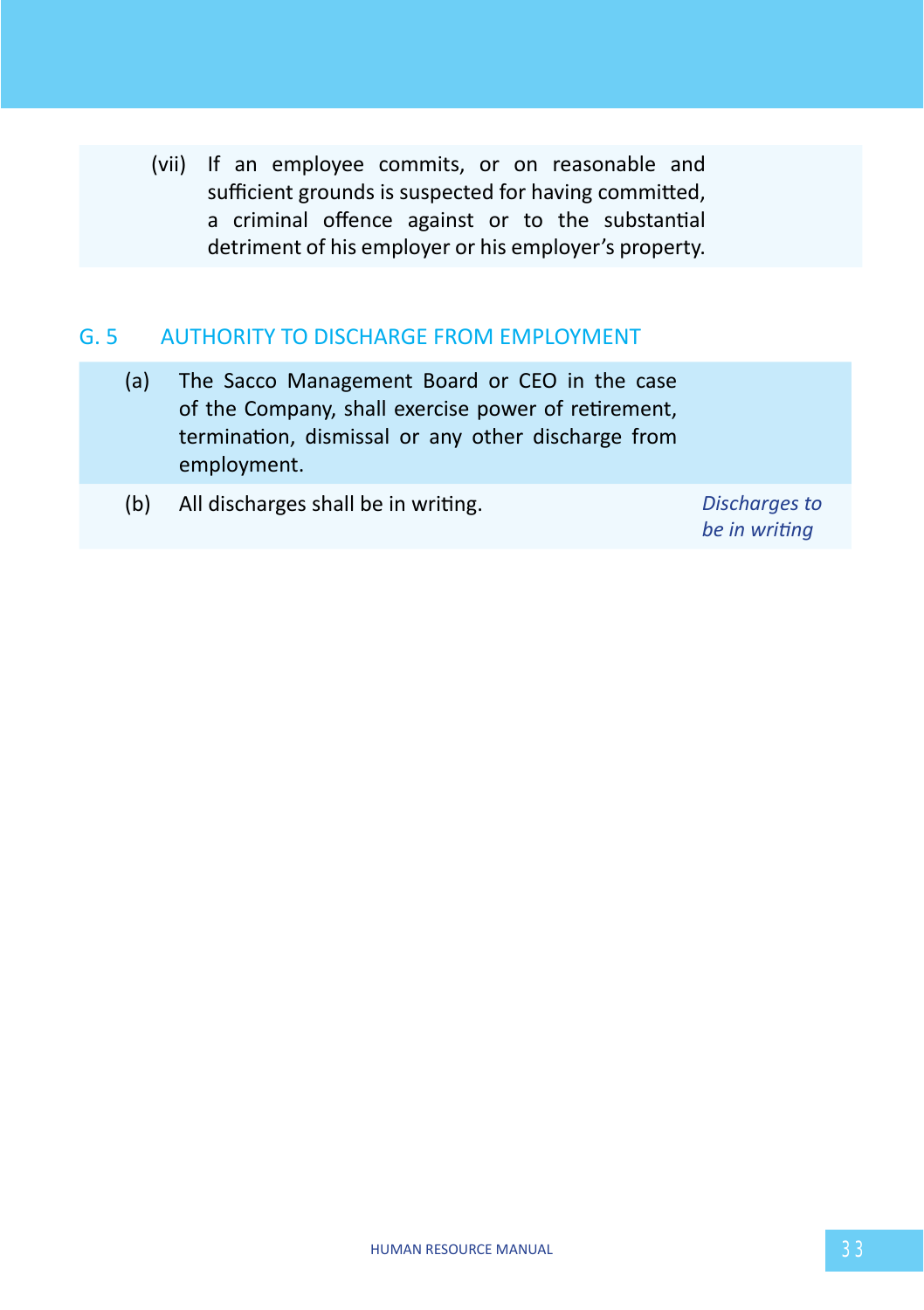### **HANDLING OF GRIEVANCE**

#### H. 1 INDIVIDUAL GRIEVANCES

- (a) A staff who has been aggrieved by a decision affecting his terms and conditions of employment other than a matter of gross indiscipline, is entitled, in the first instance, to seek a conversation with his immediate superior staff in an effort to settle the matter *Interview with immediate supervisor*
- (b) If the affected staff is not satisfied with the outcome of the meeting between him and his immediate supervisor, he shall submit a complaint in writing to the Chairman of the Sacco Management Board or CEO who will take a decision on the matter and communicate it, in writing, to him. *Complaint to the Board or CEO*

#### H. 2 SURCHARGE

#### (a) A staff who:-

- (i) has culpably failed to collect any monies owing to the Sacco/Company for which he is personally responsible in respect of which he is under duty to collect; *Circumstances in which a Surcharge may be made*
- (ii) is personally responsible for any improper payment of the Sacco/Company funds;
- (iii) is personally and culpably responsible for damage to or destruction of or loss of property of the Sacco/ Company;
- (iv) is personally responsible for shortage or misapplication or loss of funds;
- (v) knowingly uses without authority, stores, vehicles, buildings, equipments or any other company property or services provided for official purposes;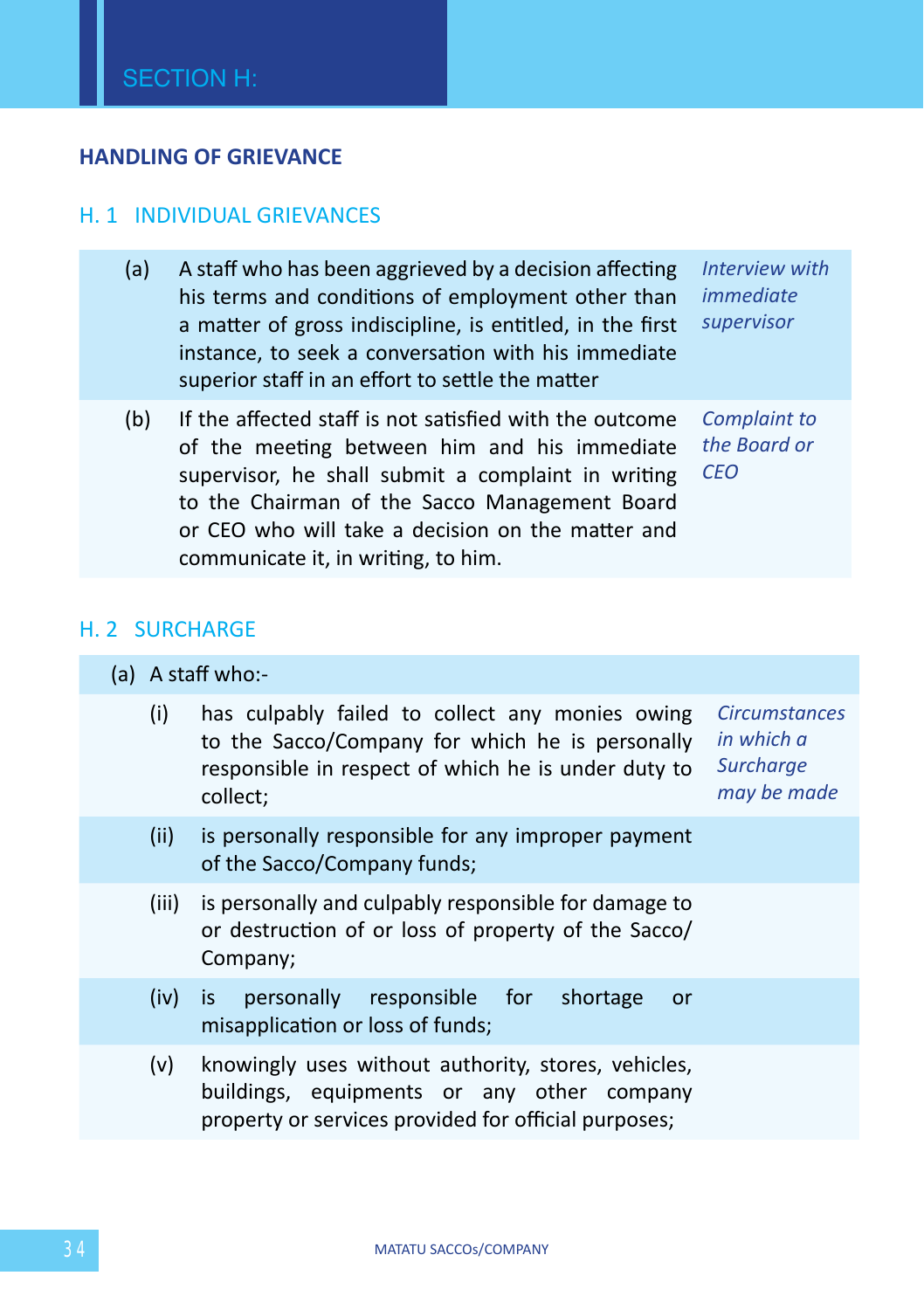- (vi) is personally and directly responsible for any additional expenditure of liability being incurred by the Sacco/Company which, for his negligence or improper performance of duty need not have occurred, shall be surcharged in full or part of the amount involved subject to the provisions of Regulation (b) below.
- (b) The amount of surcharge shall be recovered from a staff's salary if it does not exceed one quarter of his one month's basic salary, otherwise the amount will be recovered in monthly installments, subject to a maximum of one quarter of his one month's basic salary for each installment. *Amount of*

*surcharge*

# H. 3 TERMINATION OF APPOINTMENT

- (a) Where the services of a staff are to be terminated by the *Notice period* Sacco/Company, such termination shall be as follows:-
	- (i) Non management staff shall receive one months' notice or one month's salary in lieu of notice.
	- (ii) Staff in the top management ranks shall be given three months' notice or three months' salary in lieu of notice.
	- (iv) Staff serving the probationary period may be terminated by giving one months' notice or one months' salary in lieu of notice.

### H. 4 RESIGNATION

- (a) A staff shall be required to give notice of intention to resign *Obligation of*  or to pay salary in lieu of such notice as follows: *notice upon staff*
	- (i) Non management staff one month's notice or one month's salary in lieu of notice.
	- (ii) Staff in the rank of top management two months' notice or two months' salary in lieu of such notice.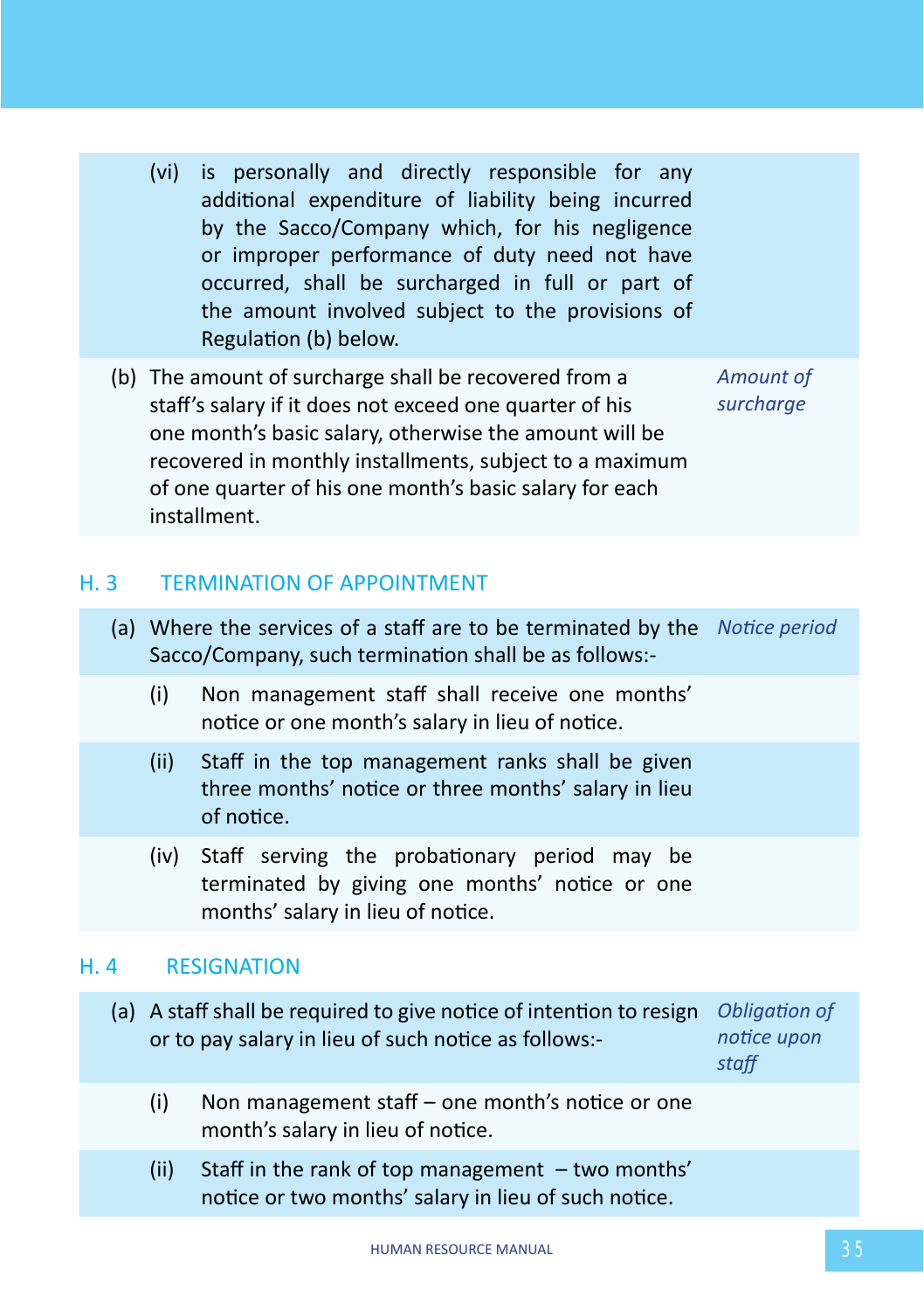(iii) Staff serving on probationary terms – one month's notice or one month's salary in lieu of notice. (d) The requisite period of notice for resignation may be reduced or waived at the discretion of the Sacco Management Board or, in the case of Company, the Director or the Board. *Waiver*

### G. 6 RETIREMENT

| (a) | The Sacco/Company shall call upon a staff to retire<br>from its service on attaining the retirement age of 60<br>years.                                                                                                                                                                             | <b>Retirement</b><br>Age                    |
|-----|-----------------------------------------------------------------------------------------------------------------------------------------------------------------------------------------------------------------------------------------------------------------------------------------------------|---------------------------------------------|
| (b) | A staff may apply to retire voluntarily from the service<br>of the Sacco/Company on attaining the age of 60 years<br>or after serving for 10 years of continuous service,<br>whichever is the earlier, upon giving appropriate<br>notice.                                                           | <b>Voluntary</b><br><b>Retirement</b>       |
| (c) | A staff may retire or be retired prematurely on<br>grounds of ill-health at the behest of the Company.<br>In the event of dispute of the medical report, the<br>Sacco/Company may seek a second medical opinion<br>from one or two other doctors singly or jointly whose<br>opinion shall be final. | <b>Retirement</b><br>on medical<br>grounds. |
| (d) | A staff who retires in accordance with any of the<br>above provisions will be eligible for payments of full<br>retirement benefits.                                                                                                                                                                 | <b>Retirement</b><br><b>Benefits</b>        |
| (e) | Notice of retirement shall be given to a staff at least<br>three months prior to the date of retirement.                                                                                                                                                                                            | Notice to<br>Retire                         |
| (f) | The power to retire or to approve staff's retirement<br>shall be vested in the Sacco Management Board or<br>the CEO in the case of company.                                                                                                                                                         | Who may<br>Order<br><b>Retirement</b>       |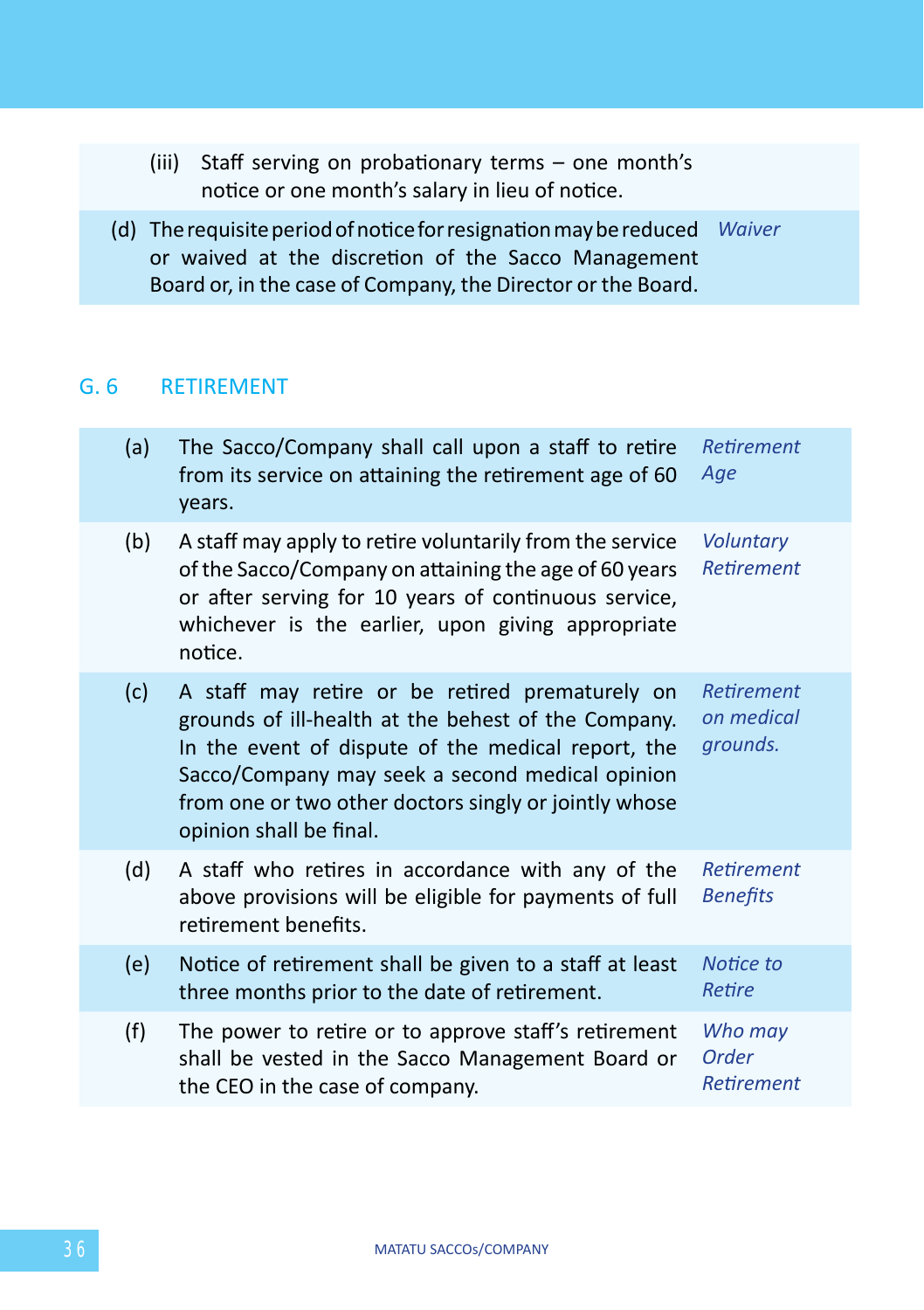# H.7 REDUNDANCY

Where the employment of a staff is to be terminated on account of redundancy, and on grounds that the position previously held by the staff no longer exists following restructural arrangements , the following principles shall apply:

- (a) The Sacco/Company shall have due regard to seniority in time and the skill, ability and reliability of each staff belonging to particular category of staff affected by redundancy. Provided that all other preliminary requirements have been met fully, the staff declared redundant shall be selected on the basis of "last in first out", all other things being equal.
- (b) Any leave and/or leave allowance due to a staff who is declared redundant shall be paid for in cash.
- (c) A staff declared redundant shall be entitled to one month's notice or one month's salary in lieu of notice;
- (d) A staff declared redundant shall be entitled to severance pay at the rate of, at least, 15 days pay for each completed year of service.

# H.8 SURRENDER OF COMPANY PROPERTY

- (a) All staff, on leaving the service of the Sacco/Company will not be paid any money that may be due to them until the equipment and any other articles which are the property of the Sacco/Company that may have been supplied to them have been returned.
- (b) If any article is missing or has been damaged by improper use, the Sacco or Company shall recover the value of such article or the cost of the repair of such damage from the staff by deduction from his terminal dues or otherwise.

### H. 9 CLEARANCE CERTIFICATE

Before a staff is paid his final dues on discharge from employment he shall be required to sign Clearance Certificate as prescribed on the Clearance Certificate.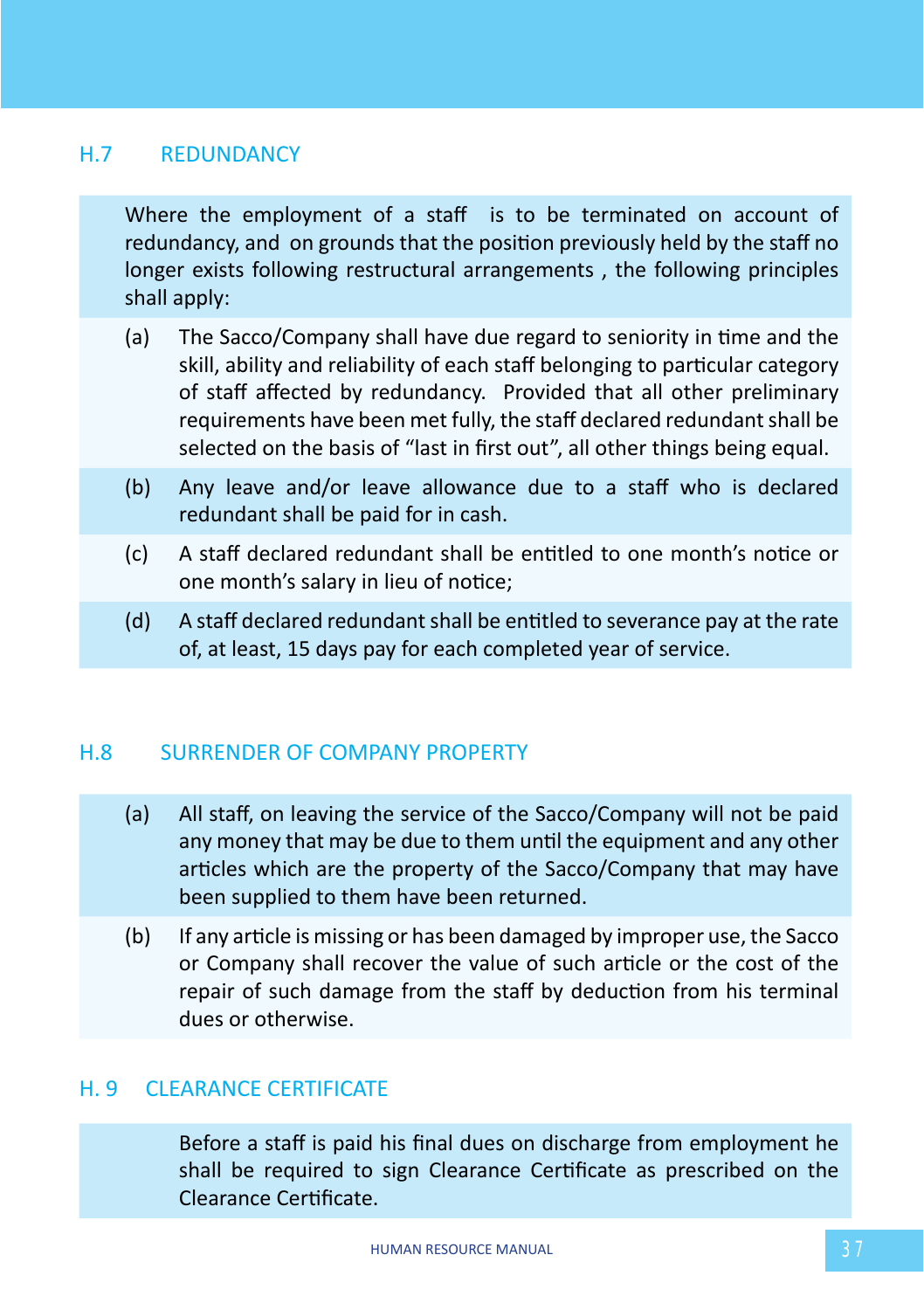### H. 10 CERTIFICATE OF SERVICE

Every staff shall be given a Certificate of Service by the Sacco/Company upon the termination of his employment, unless the employment only lasted for a period of less than four consecutive weeks. Every Certificate of Service shall bear:-

- (a) the name of the Sacco/Company and his postal address
- (b) the name of the staff;
- (c) the date when the employment commenced;
- (d) the nature and usual place of employment;
- (e) the date when employment ceased and
- (f) such other particulars as may be prescribed.

#### H. 11 TESTIMONIAL AND CONFIDENTIAL REFERENCE

- (a) A testimonial or confidential reference may be issued at the request of a staff or a prospective employer, but will be issued at the discretion of the Sacco/ Company.
- (b) Such testimonial or confidential reference shall give an honest and balanced assessment of the staff's performance and conduct during his period of service with the Sacco/Company.
- (c) The testimonial or confidential reference shall be given by a duly authorized staff.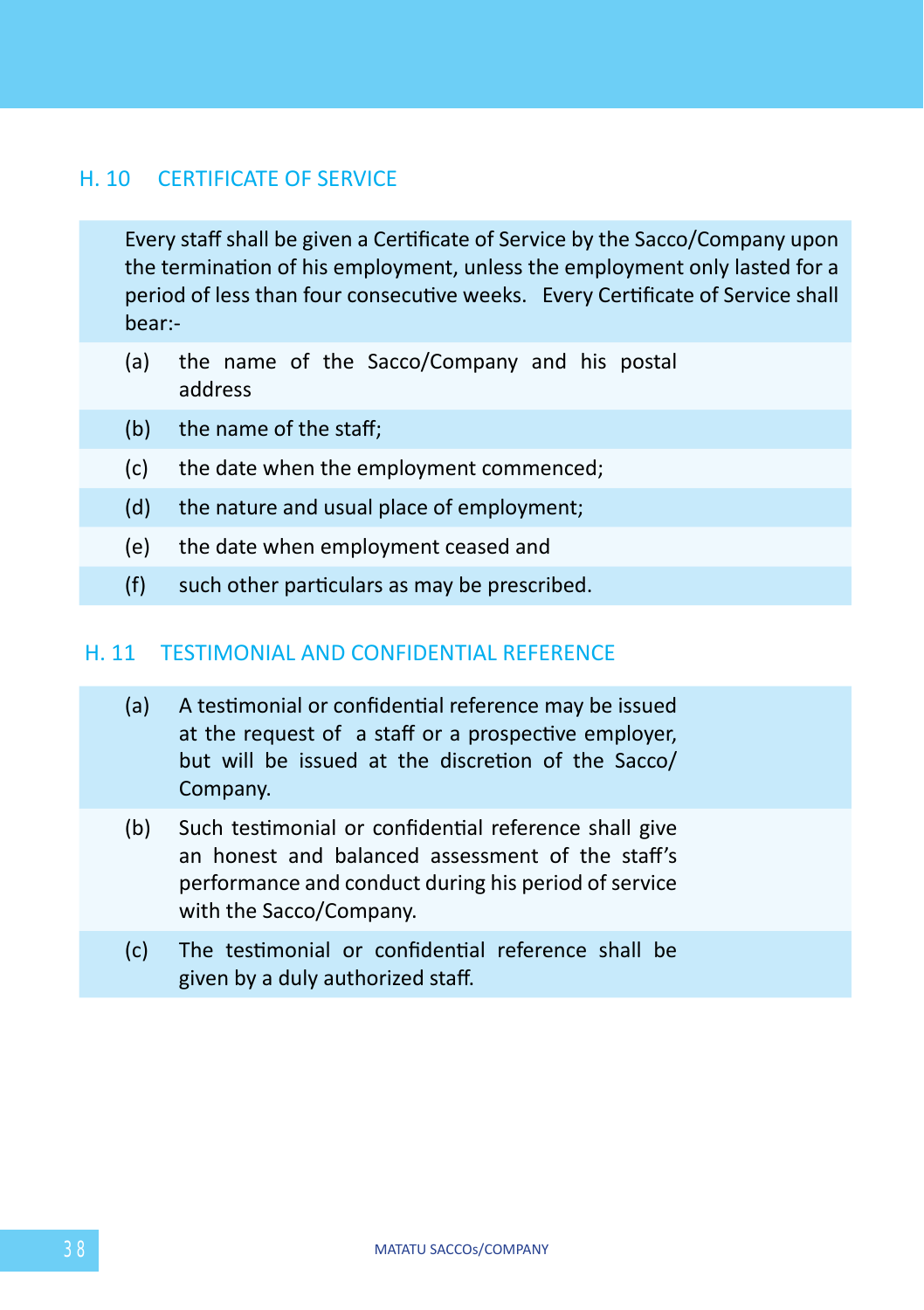### **EMPLOYEE BENEFITS: SALARY ADMINISTRATION**

# I. 1 POLICY

The salary administration policy aims at attracting, *Policy* retaining and motivating staff at all levels. There shall, at all times, be established a systematic and coordinated scheme of remuneration of staff with reference to the particular work they perform.

#### I.2 SALARY INCREMENTS

| (a) | Increments of salary will be granted annually, when<br>due and will depend on the efficiency and diligence<br>of the employee during the year immediately<br>proceeding the incremental date | Annual<br><b>Increments</b>                                 |
|-----|----------------------------------------------------------------------------------------------------------------------------------------------------------------------------------------------|-------------------------------------------------------------|
| (b) | The increment will depend on the results of the<br>employee's performance appraisal or such other<br>basis as will be determined by the management                                           | <i><u><b>Increments</b></u></i><br>depend on<br>performance |

### I. 3 PAYMENT OF SALARY

| (i) Salaries will be paid to all staff either by cash or Payment of |  |
|---------------------------------------------------------------------|--|
| by cheque or through the bank. Staff who desire Salary              |  |
| to have their salaries paid through the bank should                 |  |
| inform the Administrator and give such details as                   |  |
| name of the bank, as well as the account number to                  |  |
| which payment is to be made.                                        |  |
|                                                                     |  |

(ii) Salaries will be paid in arrears at the end of each month.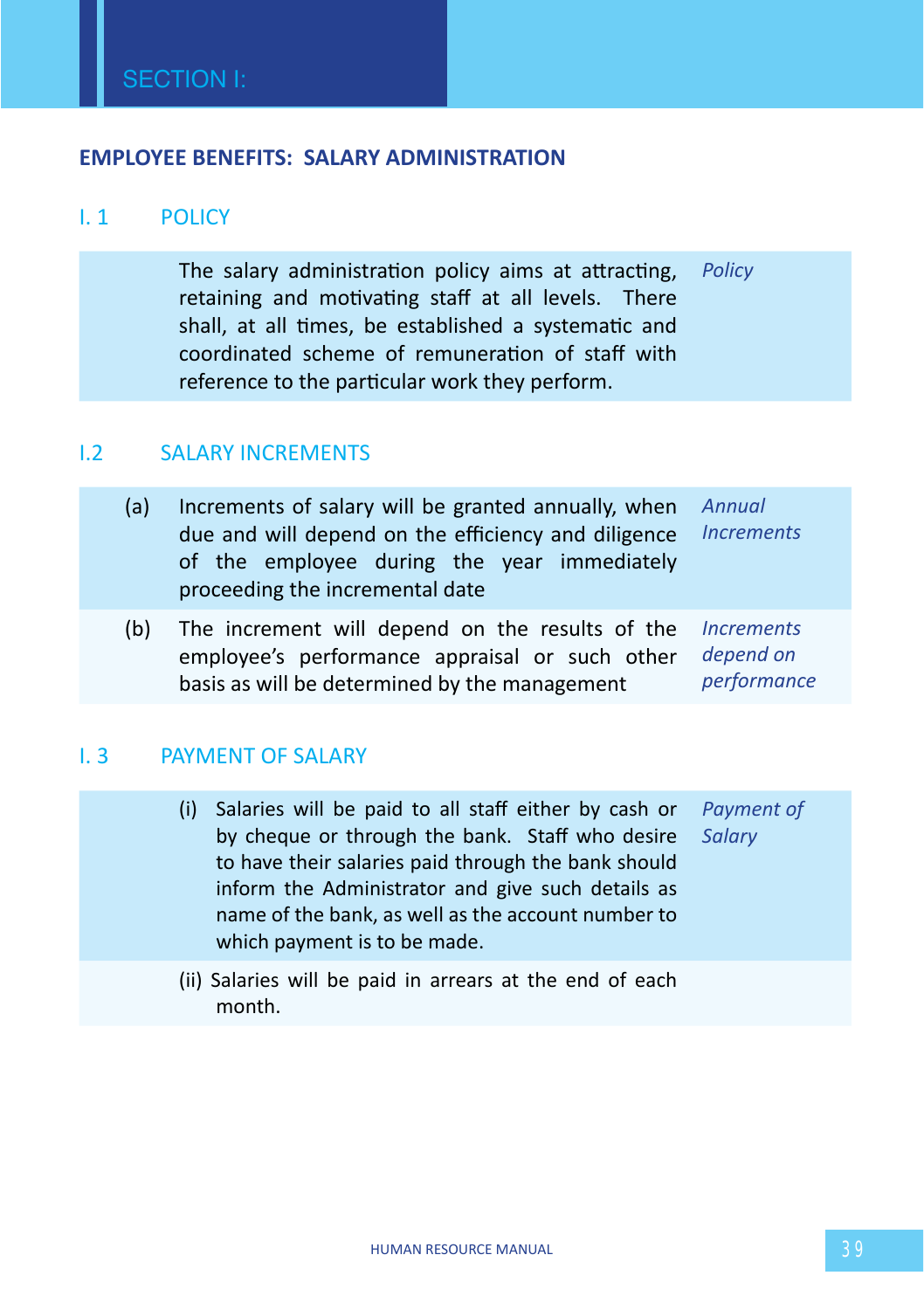# I. 4 DEDUCTIONS FROM A STAFF'S SALARY

| For the purposes of this regulation, Section 6 of the<br>Employment Act shall apply. The Sacco/Company may<br>deduct from the salary of a staff: |                                                                                                                                                                                                                                                                                                                       | Policy                                                                  |
|--------------------------------------------------------------------------------------------------------------------------------------------------|-----------------------------------------------------------------------------------------------------------------------------------------------------------------------------------------------------------------------------------------------------------------------------------------------------------------------|-------------------------------------------------------------------------|
| (a)                                                                                                                                              | the amount the deduction of which is authorized by<br>any written law for the time being in force in respect<br>of:<br>(i)<br><b>NSSF</b><br>(ii) NHIF<br>(iii) provident fund or superannuation scheme or any<br>other scheme approved by the Labour Commissioner<br>to which the employee has agreed to contribute. | <b>Statutory</b><br>deductions<br>and provident/<br><b>Pension Fund</b> |
| (b)                                                                                                                                              | a reasonable amount for any damage done to, or loss<br>of, any property lawfully in the possession or custody<br>of the employer occasioned by the willful default of<br>the employee.                                                                                                                                | <b>Surcharge</b>                                                        |
| (c)                                                                                                                                              | an amount not exceeding one day's wages in respect<br>of each working day for the whole of which the<br>employee, without leave or other lawful cause,<br>absents himself from the premises of the employer or<br>other place proper and appointed for the performance<br>of his work.                                | <b>Absence From</b><br>Work                                             |
| (d)                                                                                                                                              | an amount equal to the amount of any shortage of<br>money arising through the negligence or dishonesty<br>of the employee whose contract of service provides<br>specifically for his being entrusted with the receipt,<br>custody and payment of money.                                                               | <b>Shortages</b>                                                        |
| (e)                                                                                                                                              | any amount paid to the employee in error as wages in<br>excess of the amount of wages due to him.                                                                                                                                                                                                                     | Overpayment                                                             |
| (f)                                                                                                                                              | any other amount the deduction of which might be<br>authorized by the employee such contribution to a<br>Sacco/Company.                                                                                                                                                                                               | Voluntary<br>deductions                                                 |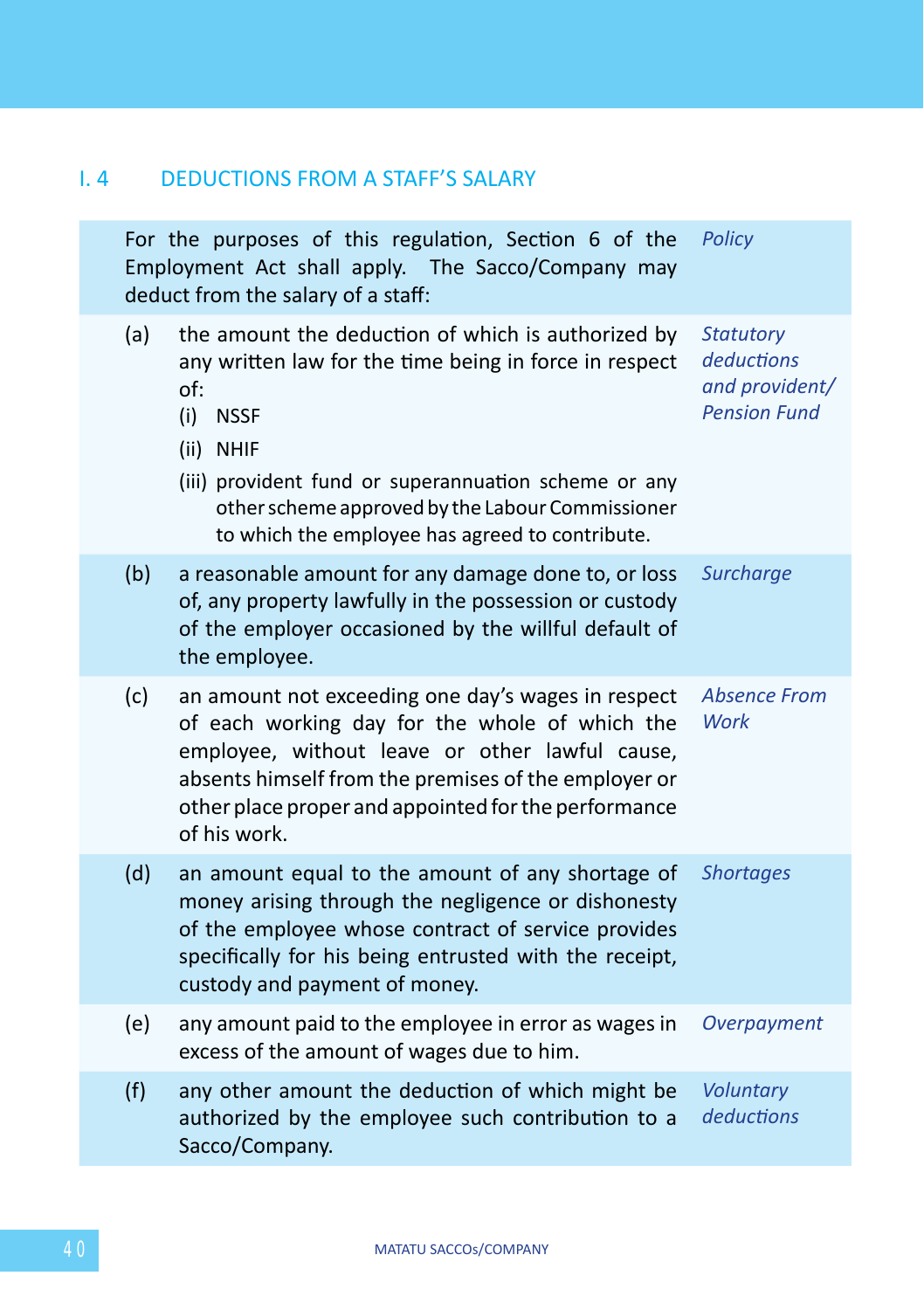(h) an amount due and payable by the employee under and in accordance with the terms of agreement, in writing, by way of repayment or part repayment of a loan of money made to him by the employer. *Recovery of Advance*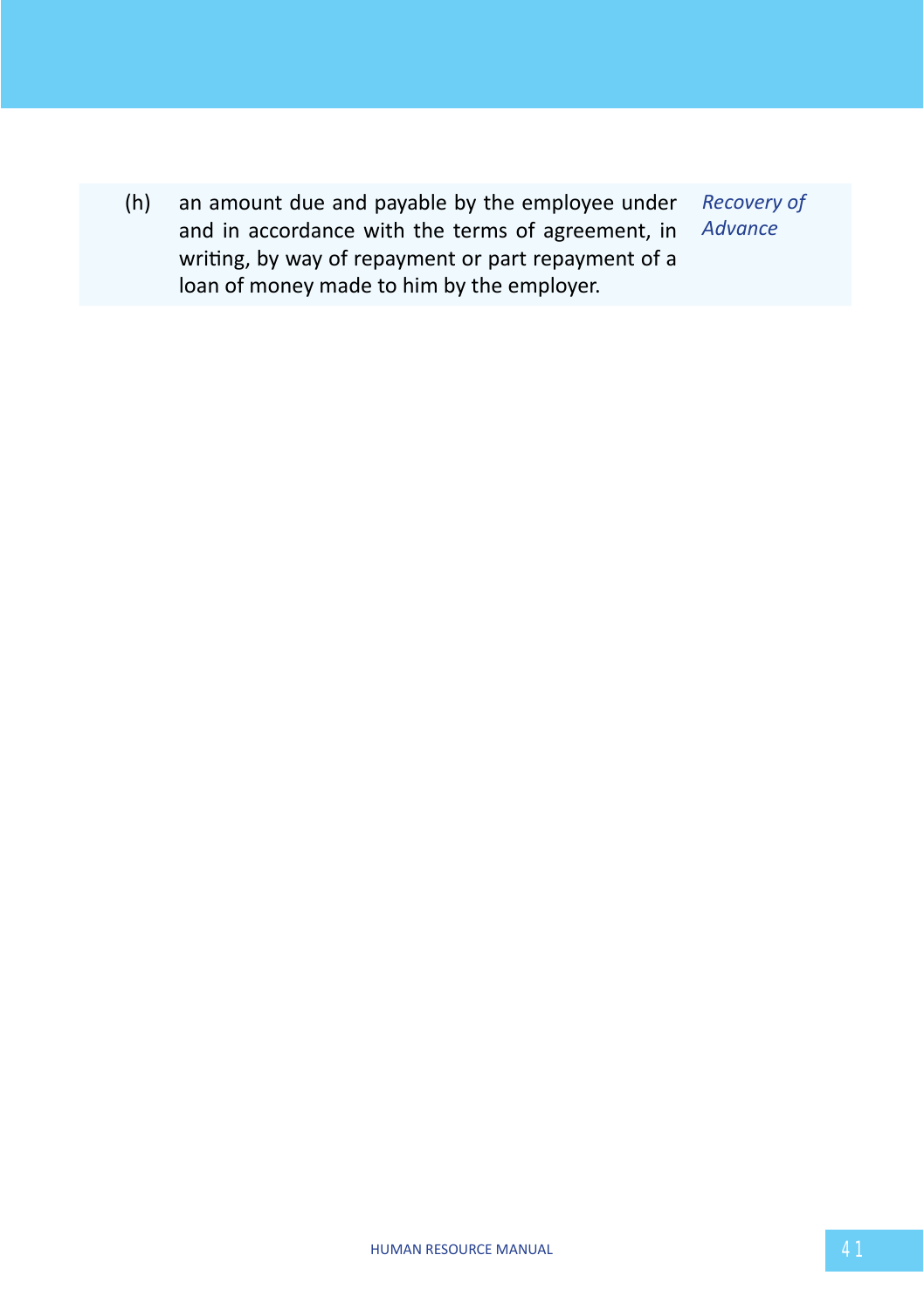# **MEDICAL BENEFITS AND PENSION SCHEME**

# J.1 POLICY

|                | (a) | The Sacco/Company shall develop a medical scheme<br>to assist its employees and their families towards<br>expenses for their medical treatment.                                                                              | <b>Medical</b><br><b>Scheme Policy</b> |
|----------------|-----|------------------------------------------------------------------------------------------------------------------------------------------------------------------------------------------------------------------------------|----------------------------------------|
|                | (b) | All staff shall be issued with NHIF at the expense of<br>the employer to enable them to receive the medical<br>benefits as stated in the NHIF membership.                                                                    |                                        |
| $\overline{2}$ |     | Where a staff sustains injury in the course of his duty,<br>not due to his own negligence or misconduct, the<br>provisions of the Work Injury Benefits Act No. 13 of<br>2007 Work Injury Compensation Bill 2013 shall apply. | Injury at work                         |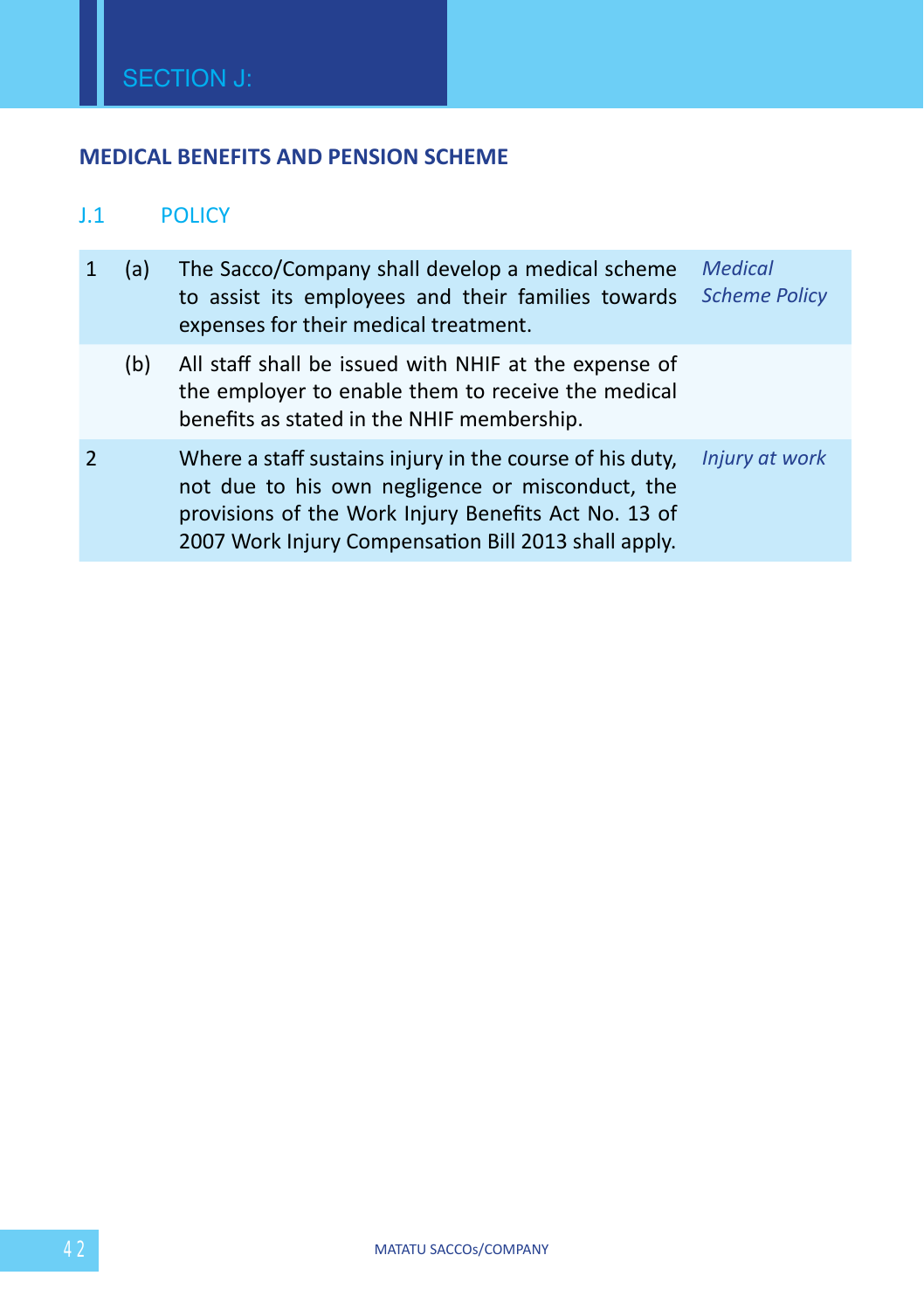#### **STAFF DEVELOPMENT**

#### K.1 POLICY

The Sacco/Company shall provide opportunities for staff development so as to ensure availability of effective and efficient staff, necessary for achievement of its objectives, plans and strategies. For this reason staff will be encouraged to upgrade their level of education as a way of enhancing their level of knowledge and skills relevant to the business goals of the Company. *General policy*

### K. 2 STAFF TRAINING

- (a) The Sacco/Company shall establish a framework within which staff training and development will be planned and operated to ensure that serving staff has relevant and adequate knowledge, skills and qualifications to undertake efficient and effective performance of their responsibilities so as to realize stated the objectives. *Policy*
- (b) The responsibility for ensuring that Sacco/Company training policy is executed successfully lies with the Administrator/Operations Manager and relevant Heads of departments where applicable. The responsibility for providing advice on the most suitable and appropriate forms of training and for the administration of training activities lies with the office of the Operations Manager. Training needs can also be initiated by an employee.

#### K. 3 REFRESHER COURSES

Refresher courses shall be undertaken by staff as a follow-up to on-the-job training in order to address any weaknesses observed in the staff.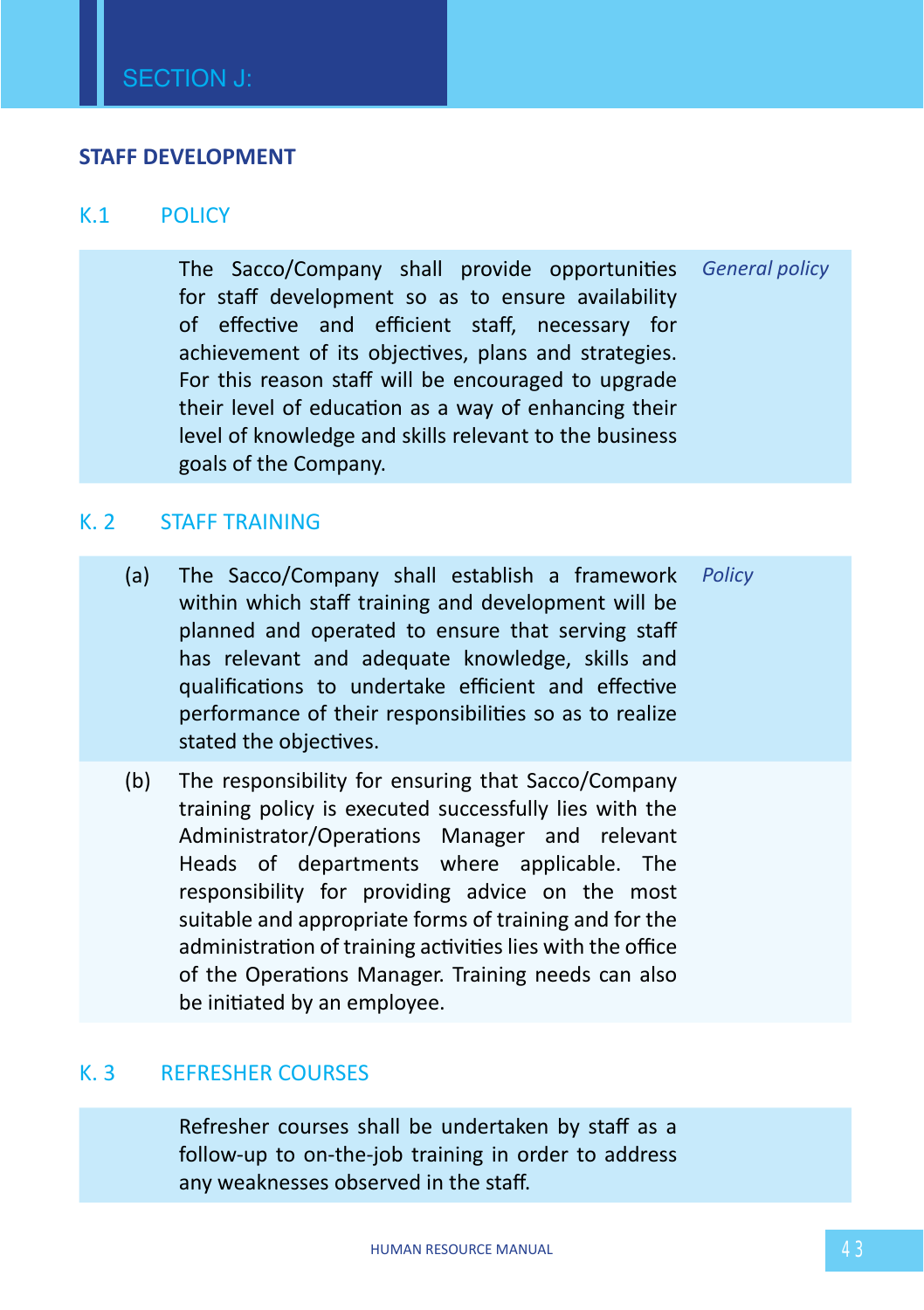# K. 4 IN-COMPANY TRAINING

- (a) In-Company training courses are tailor-made to suit the training demands of the Company.
- (b) In-Sacco/Company training will be undertaken where training needs affect a cross section of staff within the Sacco/Company. .
- (c) Training facilitators may be selected from both within and outside the Sacco/Company.

# K. 5 PERFORMANCE APPRAISAL

| (a) | The Sacco/Company shall put in place a performance<br>management system that will be used to appraise<br>performance of staff against pre-determined and<br>mutually agreed upon performance targets.                                                                                                                                                                                                                                                        | Performance<br>Management<br>system           |
|-----|--------------------------------------------------------------------------------------------------------------------------------------------------------------------------------------------------------------------------------------------------------------------------------------------------------------------------------------------------------------------------------------------------------------------------------------------------------------|-----------------------------------------------|
| (b) | (i) Performance appraisal interviews will be conducted<br>as regularly as possible for purposes of tracking<br>performance and, as a motivational mechanism.<br>(ii) Performance Appraisal interviews shall not be used<br>as an opportunity to score differences, fault finding<br>sessions, as an opportunity for punishing or ridiculing<br>staff. Rather, the sessions will be used as a tool for<br>identifying opportunities for coaching and removing | Purpose of<br>performance<br><b>Appraisal</b> |
|     | obstacles that hinder superior performance.                                                                                                                                                                                                                                                                                                                                                                                                                  |                                               |
| (c) | The results of objective appraisal of staff shall be used<br>to modify performance behavioural characteristics,<br>identify staff's development and training needs                                                                                                                                                                                                                                                                                           |                                               |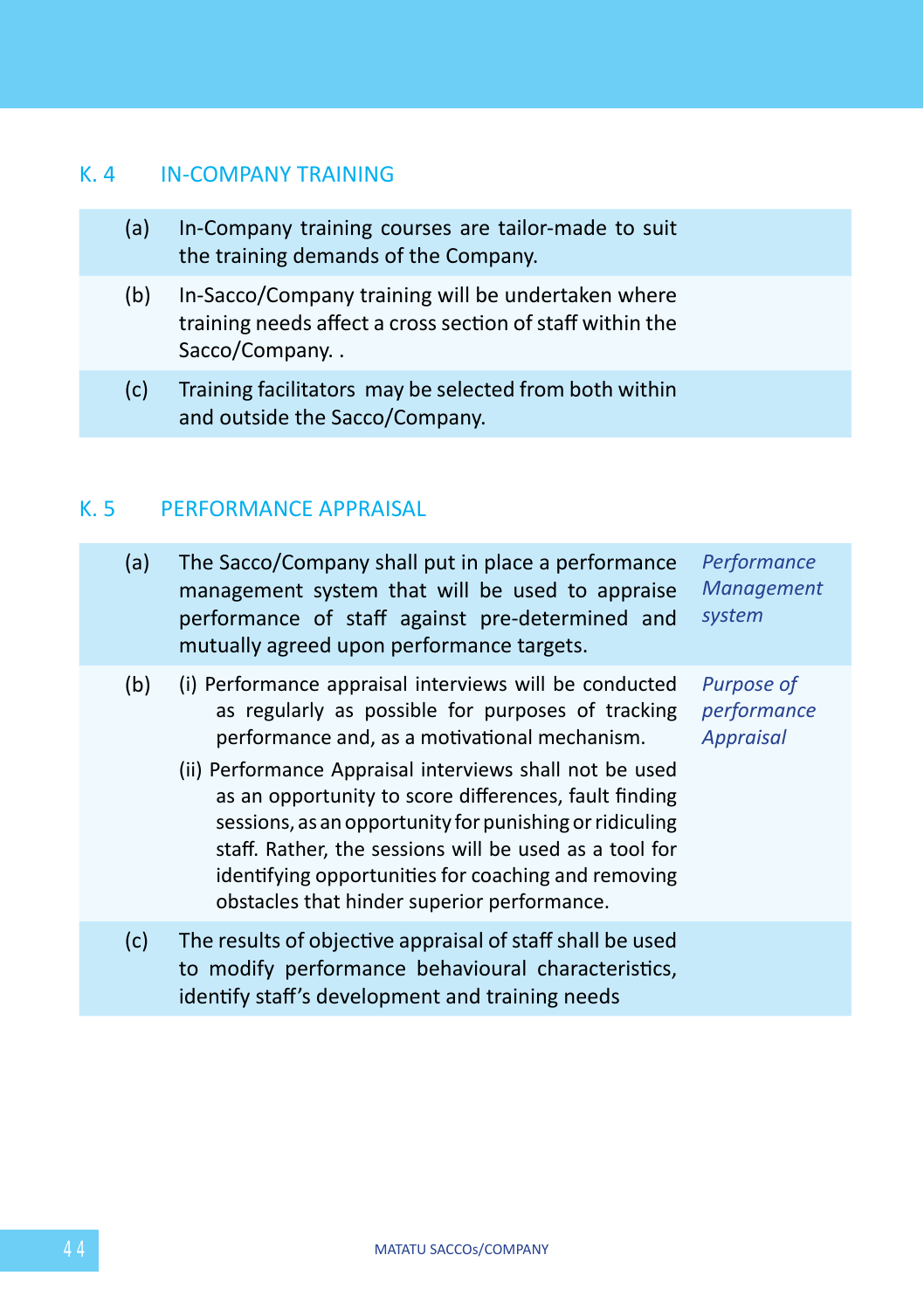# **FORM A: OFFER OF EMPLOYMENT**

| Ref | Date |
|-----|------|
|     |      |
|     |      |
|     |      |
|     |      |
|     |      |
|     |      |
|     |      |

Dear Sir/Madam,

# **RE: OFFER OF APPOINTMENT**

Thank you for your letter of application for employment dated ………………………

20…………..

I am pleased to offer you appointment in the capacity of a ………………………………………………………

In our ………………………………. organisation on the following terms and conditions of service.

**1. DATE OF COMMENCEMENT ……………………………..**

### **2. HOURS OF WORK**

The normal hours of work observed by the company shall be 40 hours per week.

### **3. SALARY**

(a) Consolidated/Basic Monthly salary - Kshs. ………………. Per month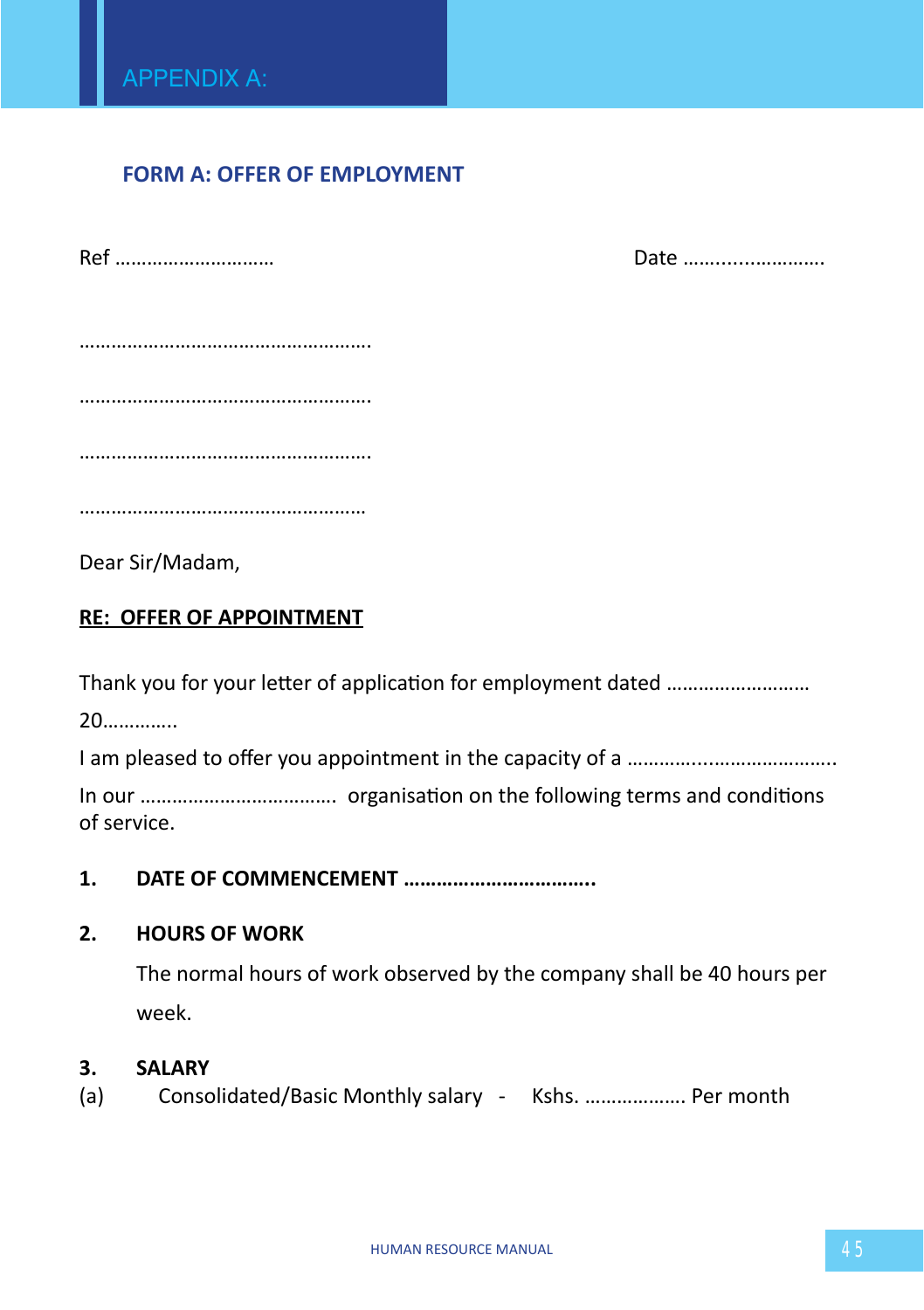# **4. PROBATION**

You will be on probation in the first instance, for a period of ………………… months during which time ……………………………notice of termination of appointment or …………………… salary in lieu of notice on either side will be required. The probationary period may be extended in accordance with Sacco/Company regulations.

### **5. LEAVE**

On completion of twelve months' working service, you will be eligible for …………. paid leave. All leave to be taken at the discretion of the Sacco/ company.

### **6. SICK LEAVE**

Sick leave entitlement will be as follows:

- a) First ………………………… days with full pay
- b) Next  $\ldots$   $\ldots$   $\ldots$   $\ldots$   $\ldots$  days  $\ldots$  with half pay
- **7. NATIONAL SOCIAL SECURITY FUND AND NATIONAL HEALTH INSURANCE FUND**

This is compulsory at rates laid down by law i.e.NSSF and NHIF

### **8. CONFIDENTIAL MATTERS**

You will not, without the consent of the company, disclose any of its secrets or other confidential matters to anyone not authorized to receive them.

### **9. TERMINATION OF ENGAGEMENTS**

At any time after satisfactory completion of your probationary service, the company shall be entitled to terminate this agreement by giving you …………………………… notice, in writing, or to pay you …………………. salary in lieu of such notice. If during your period of service you should wish to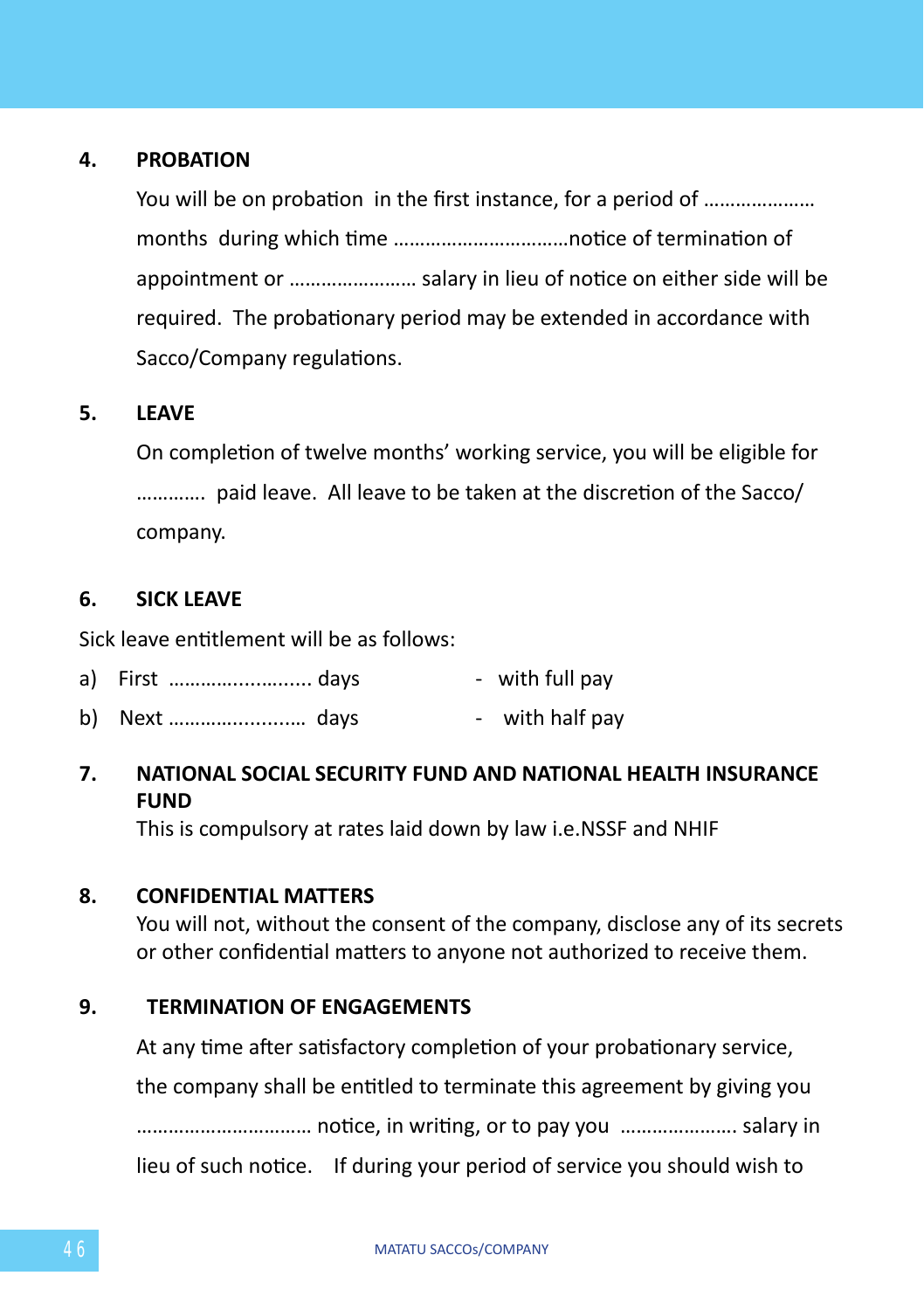leave the service of the company, you must give the company ……...…… notice of your intention, or pay the company …...……. Salary in lieu of such notice.

### **10. COMPANY STANDING INSTRUCTIONS**

You are required to make yourself familiar with and abide by Sacco/ Company standing instructions. You will not, without the consent of the company, engage in any other business which would bring conflict with your duties as a full time employee of the company or occupation except that of the company.

### **11. GENERAL**

This letter is sent to you in duplicate and we shall be glad if you could sign one copy and return it to us signifying your acceptance of our terms.

Yours faithfully,

……………………………………. ………………………………………….

*Applicant's signature Full name of witness and signature*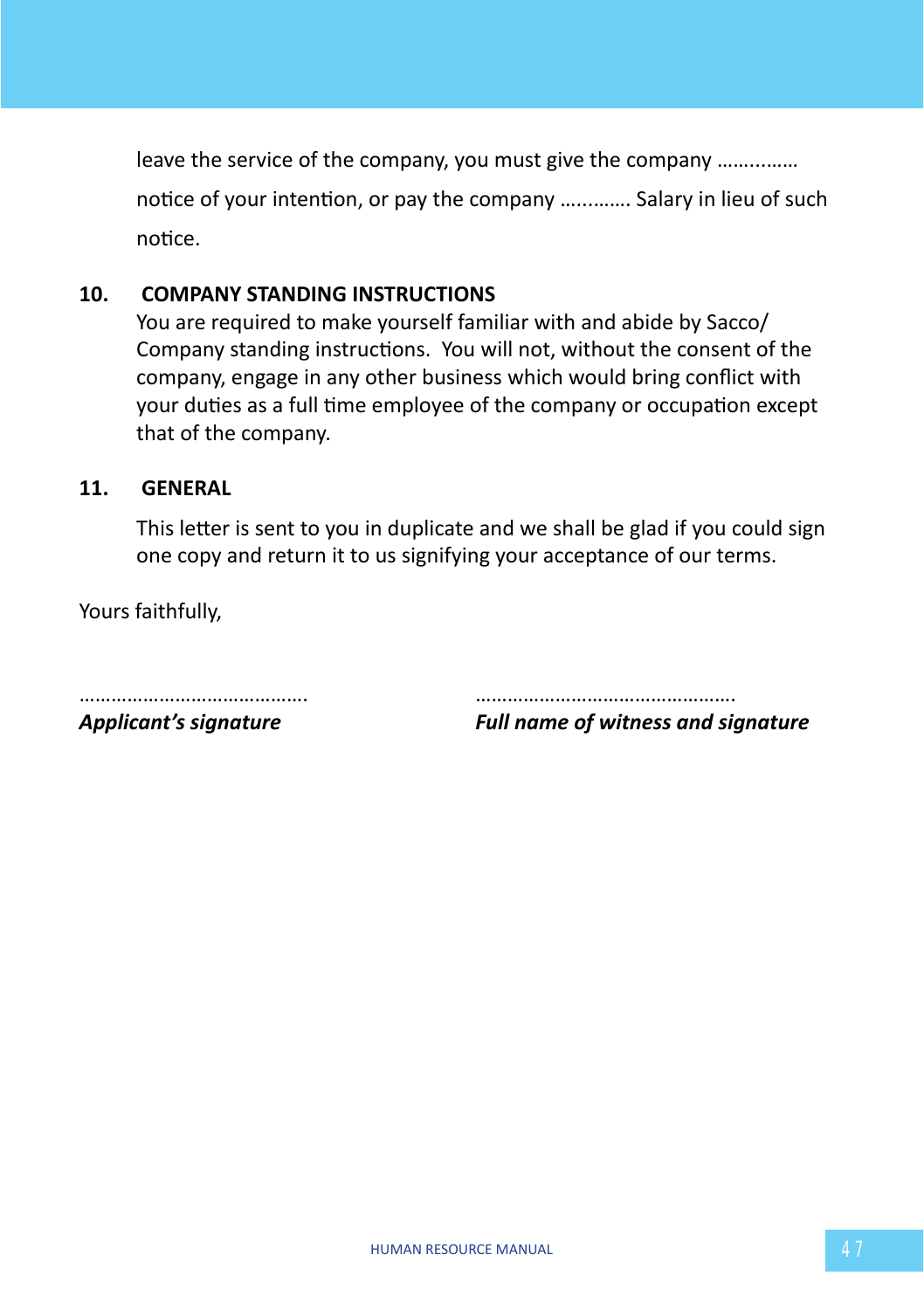# **FORM B: LETTER OF TEMPORARY EMPLOYMENT**

DATE ………………………

Dear Sir/Madam

# **RE: LETTER OF TEMPORARY EMPLOYMENT**

I am pleased to inform that you have been employed on temporary terms of

service from ……………………… to ………………………… when your employment shall come to an end.

You will be paid a consolidated salary of Kshs. ……..........………….. per month. The salary will be paid in arrears at the end of each month.

During your employment, you will, in so far as is applicable, be subject to the same regulations as staff on permanent employment.

This letter is sent to you in duplicate, and we shall be glad if you could sign one copy and return it to us, signifying that you accept our terms.

Yours faithfully,

| Signature | Date     |
|-----------|----------|
|           |          |
|           |          |
| Signature | I.D. No. |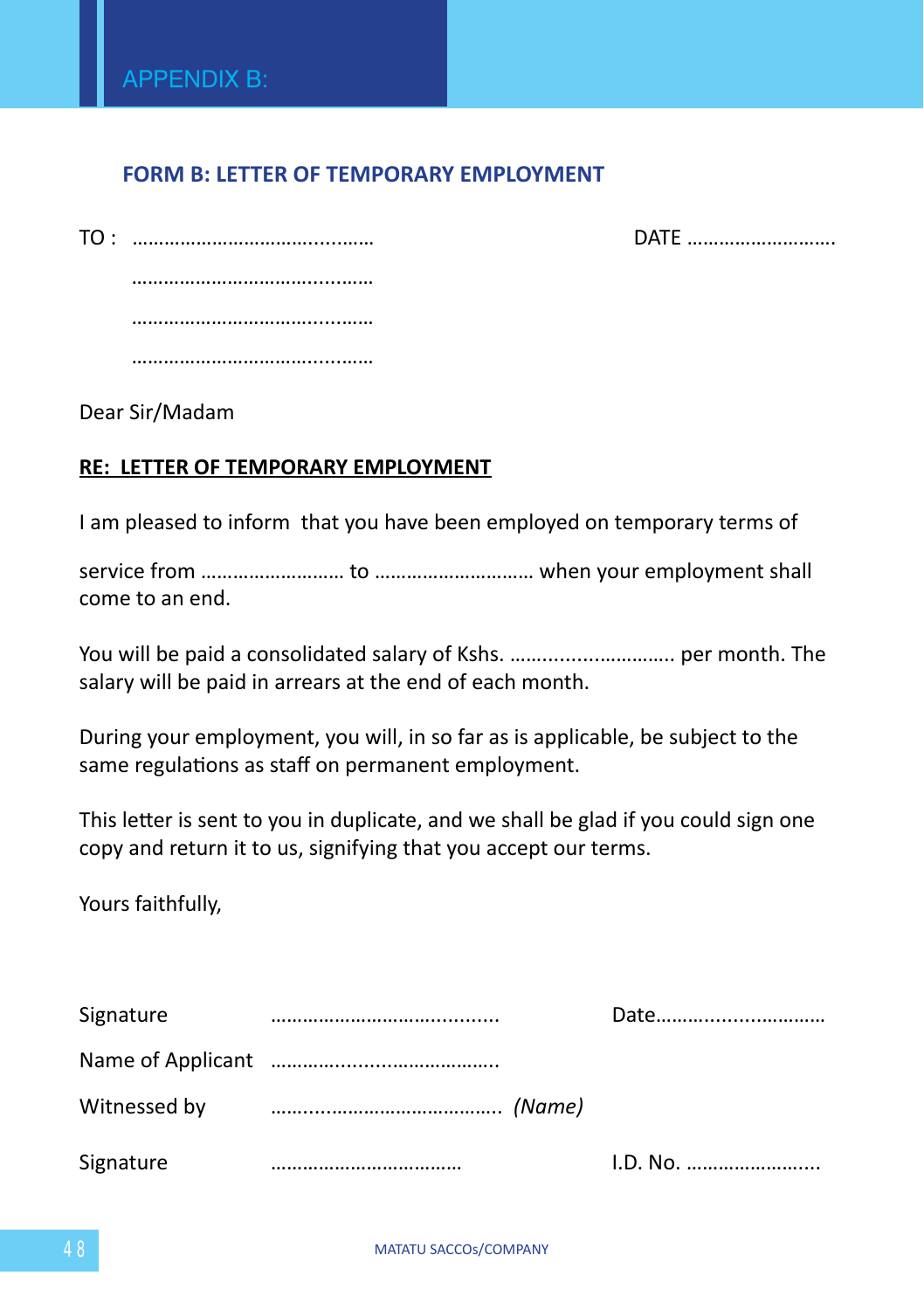# **FORM F: LETTER OF APPOINTMENT**

DATE ………………………

……………………………………… ……………………………......…… ………………………………………

Dear Sir/Madam

# **RE: LETTER OF APPOINTMENT**

I am pleased to offer you appointment from ……………………………………….to the post of …………………………………

You will be paid a consolidated salary of ............................... per annum. The salary will be paid in arrears at the end of each month.

During the period of probation, you will be subject to the regulations applicable to the post to which you have been appointed.

Your appointment may be terminated by giving ……………….. notice or salary in lieu of such notice.

This letter is sent to you in duplicate, and we shall be glad if you could sign one copy and return it to us, signifying that you accept our terms.

Yours faithfully,

| Signature    |  |
|--------------|--|
|              |  |
| Witnessed by |  |
| Signature    |  |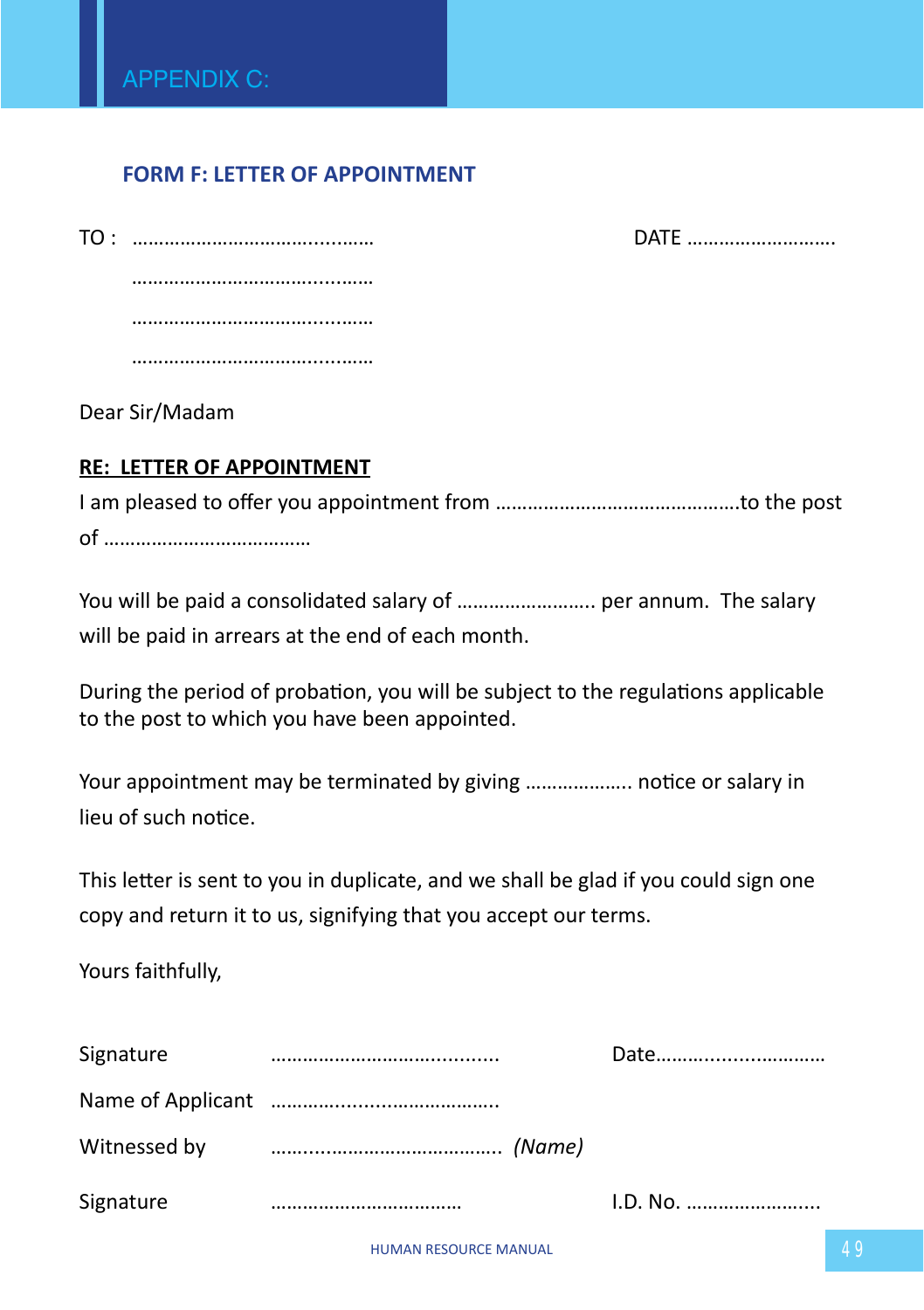# **EMPLOYMENT RECORD**

| <b>Full Name</b>              |          |                                      | Employee's Service Card |         |  |  |
|-------------------------------|----------|--------------------------------------|-------------------------|---------|--|--|
| Date of Joining               |          |                                      | Designation             |         |  |  |
| Father's Name                 |          |                                      | Place of Birth          |         |  |  |
| Nationality                   |          |                                      | Date of Birth           |         |  |  |
| ID No.                        |          | Date of Registration                 |                         |         |  |  |
| NSSF No.                      | NHIF No. |                                      | <b>Income Tax PIN</b>   |         |  |  |
| <b>Permanent Home Address</b> |          | P.O. Box                             | Code                    | Village |  |  |
| Sublocation                   |          | Location                             |                         |         |  |  |
| County                        |          |                                      |                         |         |  |  |
| Next of Kin                   |          |                                      | Relationship            |         |  |  |
| Next of Kin's Address         |          | Tel:                                 |                         |         |  |  |
| Language(s) Spoken            |          | Read                                 |                         | Write   |  |  |
| Education                     |          | Primary Secondary College University |                         |         |  |  |
| Training                      |          | Professional Qualification           |                         |         |  |  |
| Health                        |          | Height                               |                         | Weight  |  |  |
| <b>Driving License</b>        |          |                                      | PSV License No.         |         |  |  |
|                               |          |                                      |                         |         |  |  |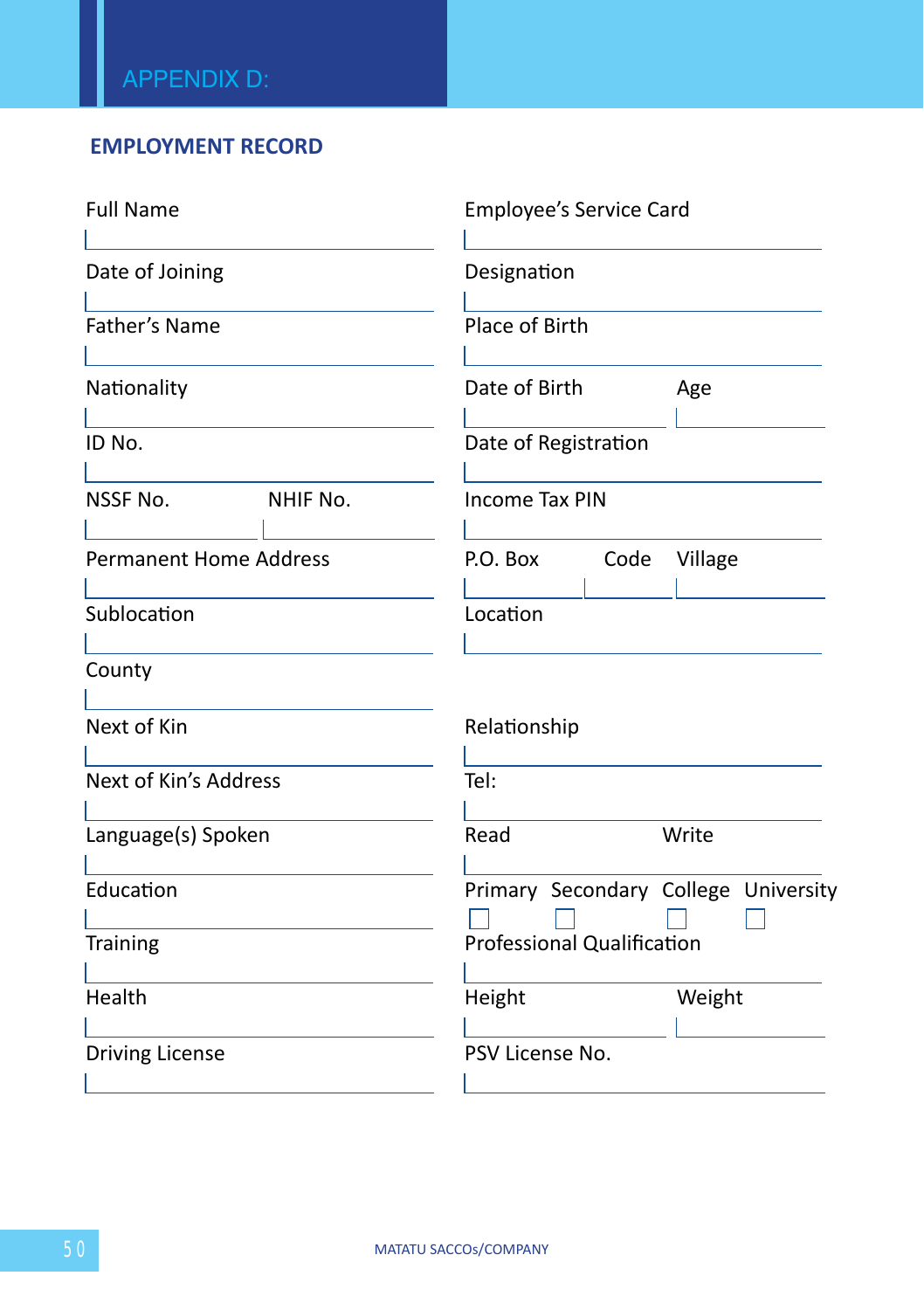# FAMILY DETAILS

Spouse(s)

| Name (Husband/Wife/Wives) | <b>Date of Birth</b> | <b>Address</b> |
|---------------------------|----------------------|----------------|
|                           |                      |                |
|                           |                      |                |
|                           |                      |                |

# Children

| <b>Full Names</b> | <b>Date</b><br>of Birth |  | Own Step Legally Sex<br>Child Child adopted (M/F) | <b>Remarks</b> |
|-------------------|-------------------------|--|---------------------------------------------------|----------------|
|                   |                         |  |                                                   |                |
|                   |                         |  |                                                   |                |
|                   |                         |  |                                                   |                |
|                   |                         |  |                                                   |                |
|                   |                         |  |                                                   |                |

# Persons to be notified in case of accident/emergency

| <b>Name</b>                                                              | <b>Address</b> |
|--------------------------------------------------------------------------|----------------|
|                                                                          |                |
|                                                                          |                |
| I certify that the above information is true to my knowledge and belief. |                |
|                                                                          |                |
|                                                                          |                |

*\* if more give details overleaf*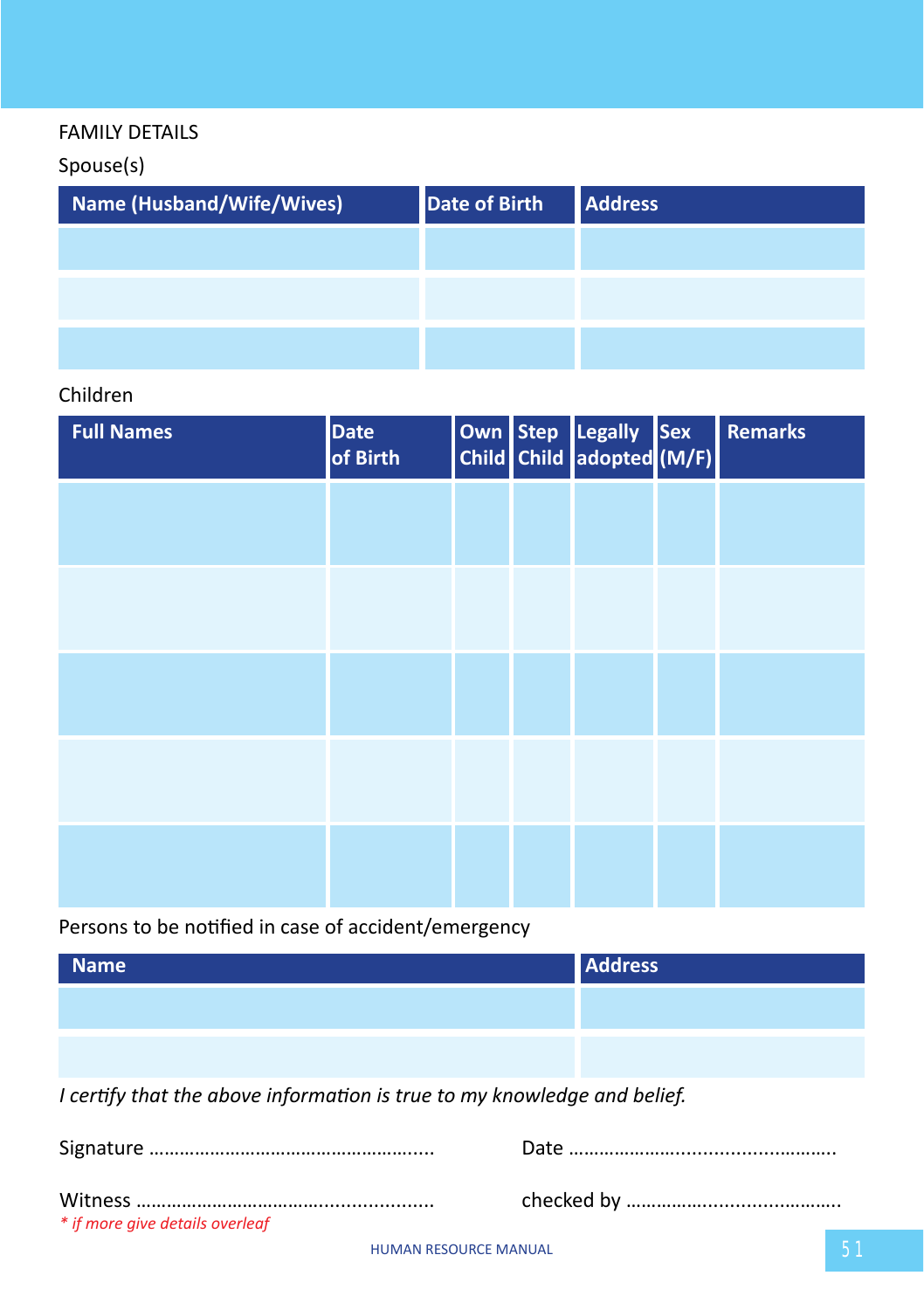# PREVIOUS OCCUPATIONS

| <b>Employer</b> | <b>Duties</b> | From - To | Salary/Wage Reason for |  |
|-----------------|---------------|-----------|------------------------|--|
|                 |               |           |                        |  |
|                 |               |           |                        |  |
|                 |               |           |                        |  |
|                 |               |           |                        |  |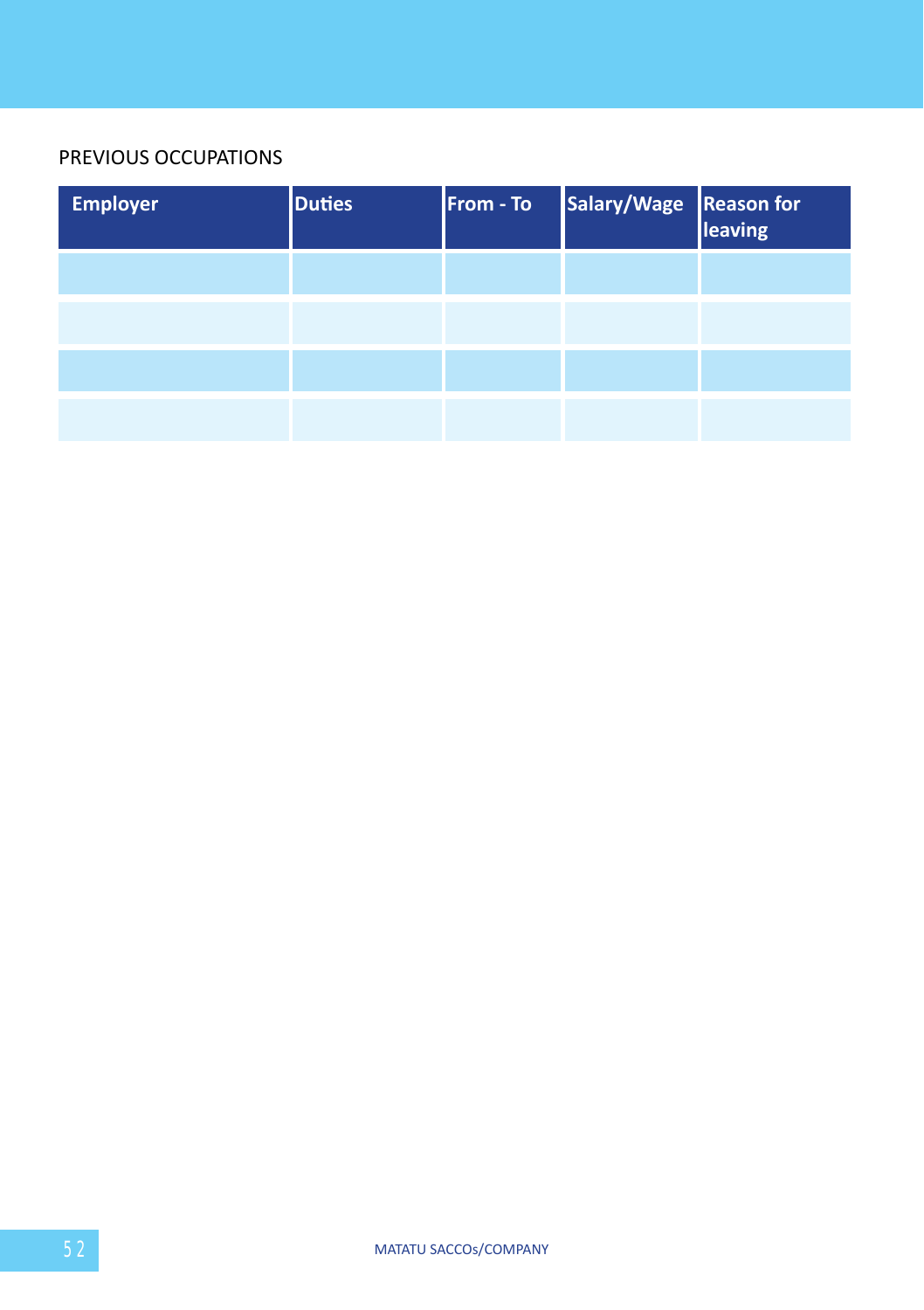# **LEAVE APPLICATION FORM (TO BE FILLED IN TRIPLICATE)**

| DATE                                                                            |
|---------------------------------------------------------------------------------|
|                                                                                 |
|                                                                                 |
|                                                                                 |
|                                                                                 |
|                                                                                 |
|                                                                                 |
| FOR OFFICIAL USE ONLY Annual Leave                                              |
|                                                                                 |
|                                                                                 |
|                                                                                 |
|                                                                                 |
|                                                                                 |
|                                                                                 |
| DESIGNATION                                                                     |
| $APPROVE$ NOT APPROVED $\Box$ (Tick appropriately) $\Box$<br><b>DESIGNATION</b> |
|                                                                                 |
|                                                                                 |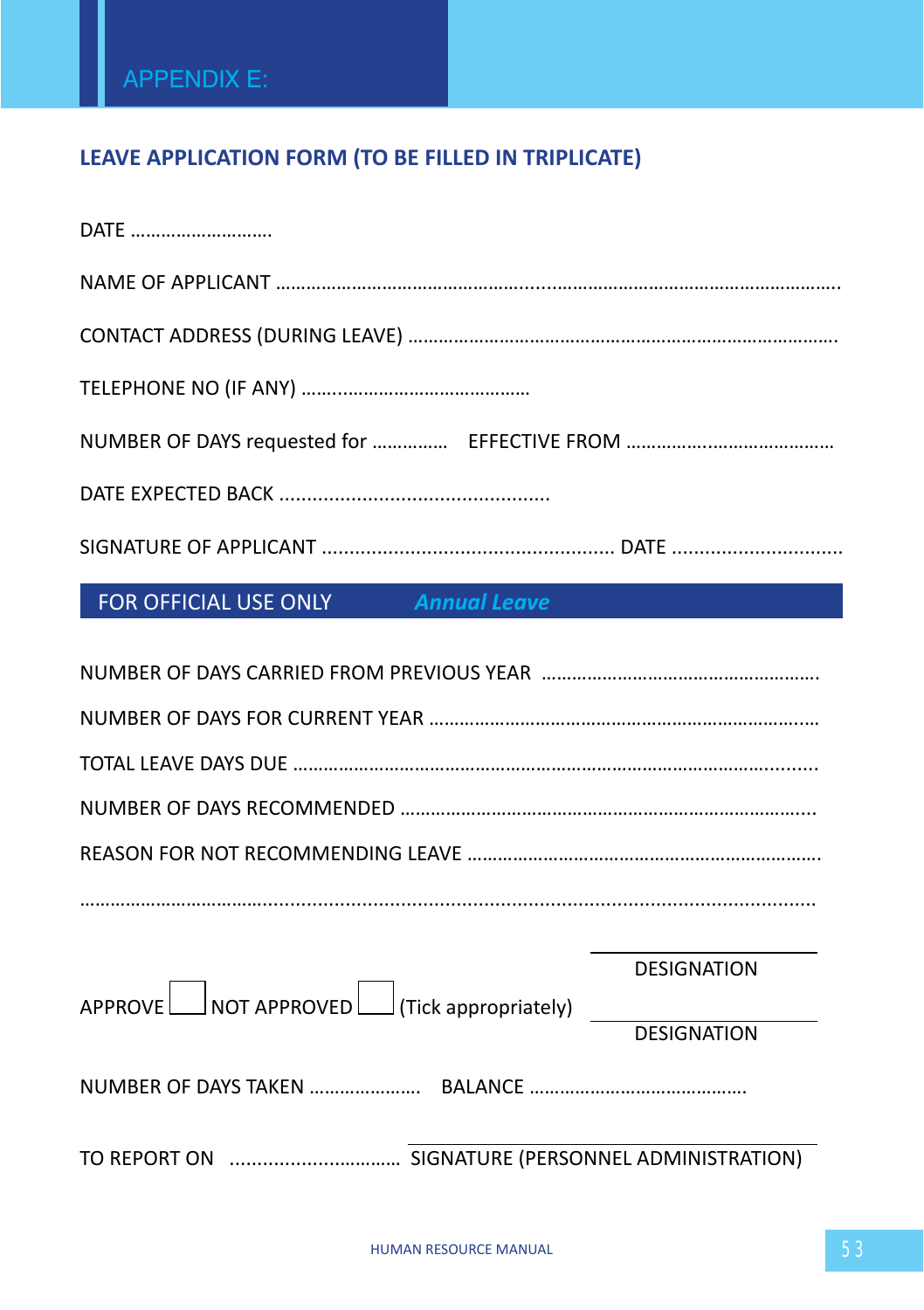# **CLEARANCE CERTIFICATE**

| resignation, etc.            | (Kshs. ) (Words and figures) in full and final settlement an discharge<br>of all the sums due to me and also acknowledge that I have no further claims<br>against the company, including claims for reinstatement into my job or to further<br>compensation arising out of the termination of my contract of service, or my |          |
|------------------------------|-----------------------------------------------------------------------------------------------------------------------------------------------------------------------------------------------------------------------------------------------------------------------------------------------------------------------------|----------|
| (Signature)                  |                                                                                                                                                                                                                                                                                                                             | (Date)   |
| (Name)                       |                                                                                                                                                                                                                                                                                                                             | (I.D NO) |
|                              |                                                                                                                                                                                                                                                                                                                             |          |
| Signature                    |                                                                                                                                                                                                                                                                                                                             |          |
| I.D. NO.                     |                                                                                                                                                                                                                                                                                                                             |          |
| <b>CLEARANCE CERTIFICATE</b> |                                                                                                                                                                                                                                                                                                                             |          |
|                              |                                                                                                                                                                                                                                                                                                                             |          |
| certificate.                 |                                                                                                                                                                                                                                                                                                                             |          |
| (Signature)                  |                                                                                                                                                                                                                                                                                                                             | (Date)   |